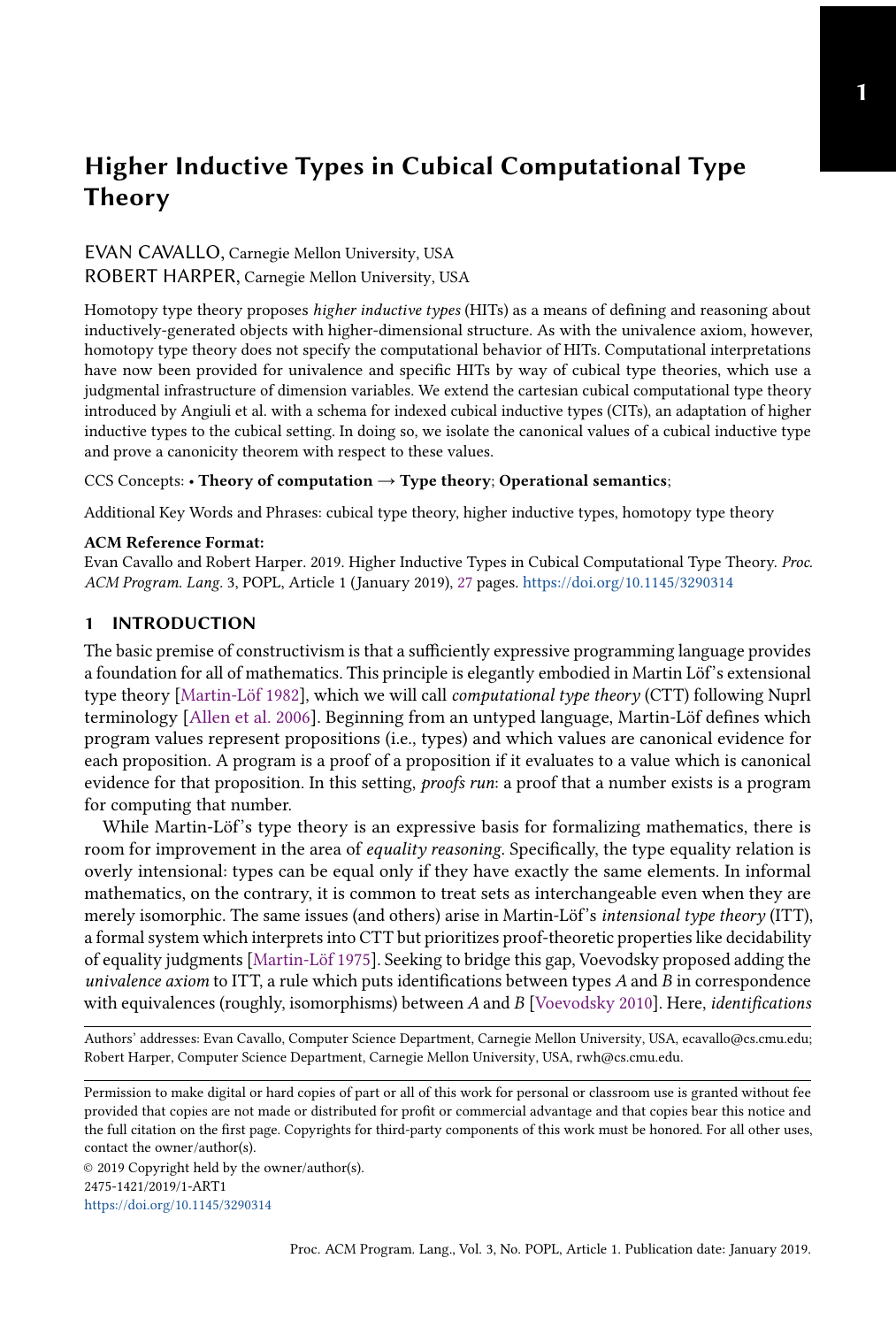between A and B are elements of the *identity type*  $\text{Id}_{\mathcal{U}}(A, B)$ , which is characterized in ITT as the least reflexive binary relation on the universe of types U. Crucial to this move is the consistency of univalence with that characterization, which is weak enough to permit multiple distinct elements of  $Id_{\mathcal{U}}(A, B)$  [\[Hofmann and Streicher](#page-26-4) [1998\]](#page-26-4).

The standard computational interpretation of ITT into CTT, however, is incompatible with the univalence axiom. That interpretation takes the identity type  $\mathrm{Id}_A(M, N)$  to the *equality type* Eq<sub>A</sub>(M, N), which is inhabited by the single value ∗ if and only if M and N are equal as programs inhabiting A. The type Eq. (A, B) thus has at most one element, while there may be many equivalent inhabiting A. The type  $Eq_{\mathcal{U}}(A, B)$  thus has at most one element, while there may be many equiv-<br>alences between A and B. Moreover, it is essential to the interpretation that equality evidence alences between  $A$  and  $B$ . Moreover, it is essential to the interpretation that equality evidence is trivial. In ITT one can write a *coercion* function coe taking type identifications  $\mathrm{Id}_{\mathcal{U}}(A, B)$  to functions  $A \rightarrow B$ . The image of coe in CTT runs its argument to the value  $*$  and, thereby discovering that A and B are indeed equal, returns the identity function. If we add an element ua(E)  $\in$  Id<sub>U</sub>(A, B) for every equivalence  $E \in A \simeq B$ , we need to explain how to run coe(ua(E)). Intuitively, coe(ua(E)) should reduce to the function underlying the equivalence E. But the problem is larger than this, for equality must also be a congruence: for any  $F \in A \rightarrow B$ , there is a function cong from  $\text{Id}_A(M, N)$  to  $Id_B(FM, FN)$ . This means that an equivalence  $E \in A \simeq B$  induces not only an element of  $Id_{\mathcal{U}}(A, B)$ , but an element of  $\text{Id}_{\mathcal{U}}(A \to A, B \to B)$ , an element of  $\text{Id}_{\mathcal{U}}(\text{Id}_{A}(M, N), \text{Id}_{B}(EM, EN))$ , and so on. Introducing univalence adds a whole host of new elements to the identity types, and it is far from obvious how to implement coercion for each of them.

Enter cubical type theory [\[Angiuli et al.](#page-25-1) [2017b;](#page-25-1) [Cohen et al.](#page-26-5) [2015\]](#page-26-5), a theory of abstract coercions. Cubical type theory augments dependent type theory with a syntactic class of dimension terms r, s, ..., which can be either variables x, y, z, ... or the constants 0, 1. A term  $M \in A$  which contains a dimension variable x is an abstract coercion, or path, between the *endpoints*  $M(0/x)$  and  $M(1/x)$ obtained by substituting a constant for x. A path of types—a type A containing a variable  $x$ —is actualized by coercion functions  $\cos_{x,A}^{r \rightarrow r'}$  which go from  $A\langle r/x \rangle$  to  $A\langle r'/x \rangle$  for each pair r, r'. Congruence, meanwhile, is immediate: if  $M \in A$  is a path in x and  $F \in A \rightarrow B$  is a function, then *FM* is a path in x with endpoints  $FM(0/x)$  and  $FM(1/x)$ . The final ingredient is a second operation, hcom, which implements composition and inversion operations for paths. Paths can be internalized via path types Path<sub>A</sub>(M, N) whose canonical elements are abstracted terms  $\lambda^{\mathbb{I}}x$ . P where  $P \in A$ <br>is a path whose endpoints  $P(\lambda|x)$  and  $P(\lambda|x)$  are equal to M and N respectively. We can apply is a path whose endpoints  $P(0/x)$  and  $P(1/x)$  are equal to M and N respectively. We can apply  $P \in \text{Path}_{A}(M, N)$  to a dimension r to get  $P \circ P \in A$ , with  $(\lambda^{\mathbb{I}} x.P) \circ P$  reducing to  $P(r/x)$ .<br>On the semantic side, the central change is that the meaning of a type 4 is defined by its

On the semantic side, the central change is that the meaning of a type  $A$  is defined by its canonical values in each context  $\Psi = (x_1, \ldots, x_n)$  of dimension variables. In other words, we simultaneously specify the elements of A, the paths between elements of A, the paths between paths between elements of A, and so on. This gives us the freedom, for example, to specify that paths in  $\mathcal U$ correspond to equivalences. [Cohen et al.](#page-26-5) [\[2015\]](#page-26-5) and [Angiuli et al.](#page-25-2) [\[2018\]](#page-25-2) have seen this through, defining cubical type theories which satisfy the univalence axiom when it is expressed in terms of paths. The former is a formal system with an accompanying canonicity proof [\[Huber](#page-26-6) [2016\]](#page-26-6), while the latter is a computational type theory. (We discuss other differences in Section [5\)](#page-23-0).

When types are specified by their values at each dimension, what is an inductively defined type? It is natural to imagine types generated not only by ordinary constructors but also path constructors connecting elements. Such types are known as higher inductive types. The univalence axiom and certain higher inductive types—specified axiomatically in terms of identity types—form the basis of homotopy type theory, an extension of ITT which has been used to formalize significant results from algebraic topology and homotopy theory [\[Univalent Foundations Program](#page-26-7) [2013\]](#page-26-7). We will use the term *cubical inductive type (CIT)* to refer to formulations in terms of path types, reserving higher inductive type (HIT) for formulations in terms of identity types.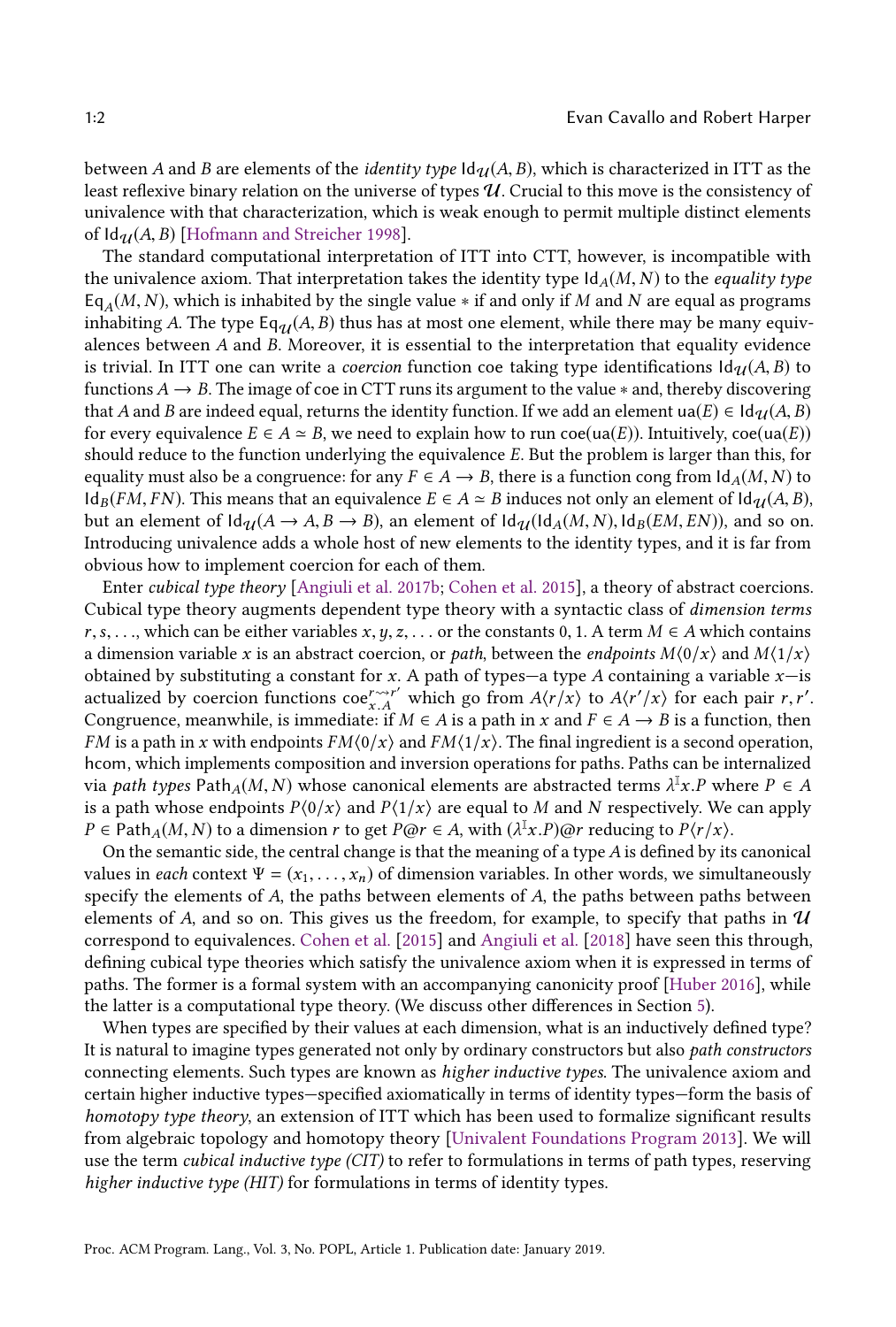<span id="page-2-0"></span>data 
$$
A/R \in U
$$
 where  
in  $\in A \rightarrow A/R$   
rel<sup>x</sup>  $\in$   $(a:A) \rightarrow (a':A) \rightarrow R(a,a') \rightarrow A/R [x = 0 \hookrightarrow in(a) | x = 1 \hookrightarrow in(a')]$ 

Fig. 1. A homotopy quotient as a cubical inductive type.

<span id="page-2-1"></span>

Fig. 2.  $\mathbb{Z}$  mod 2 as the cubical inductive type  $\mathbb{Z}/R_2$ .

As a natural application, we can use cubical inductive types to take the quotient of a type  $A$  by a type-valued-relation  $R \in A \rightarrow A \rightarrow U$ , a construction we will call the *homotopy quotient*  $A/R$ . We define  $A/R$  as generated by elements in(M) for each  $M \in A$  and paths rel<sup>x</sup>( $M$ ;  $N$ ; P) for each  $M N \in A$  and  $P \in B(M, N)$  with the prescription that rel<sup>0</sup>( $M \cdot N \cdot P$ ) should reduce to in(M) and  $M, N \in A$  and  $P \in R(M, N)$ , with the prescription that  $rel^0(M; N; P)$  should reduce to in(M) and  $rel^1(M; N; P)$  to in(N). We introduce an informal notation for CIT definitions in Figure 1. The syntax rel<sup>1</sup>(*M*; *N*; *P*) to in(*N*). We introduce an informal notation for CIT definitions in Figure [1.](#page-2-0) The syntax  $[x = 0 \hookrightarrow \cdots | x = 1 \hookrightarrow \cdots]$  specifies a constructor's reduction behavior when the specified equations on dimensions hold; we call these equations the boundary of the constructor. As an inductive type,  $A/R$  comes with an eliminator, which we can use to define functions  $(q: A/R) \rightarrow C$ by case analysis. Much like an ordinary inductive type, it requires a function for each case—both element and path cases.

As an example, we could define the type of integers mod 2 as the homotopy quotient  $\mathbb{Z}/R_2$  where  $R_2(m,n) := \text{Path}_{\mathbb{Z}}(m+2,n)$ . Pictorially, this type appears as shown in Figure [2.](#page-2-1) Note, however, that the arrows shown are the *generating* paths:  $\mathbb{Z}/R_2$  contains other paths, like one from in(2) to in(−2), which are obtained by composing or inverting generating paths. Using the eliminator for  $\mathbb{Z}/R_2$ , we can show it is equivalent to the type bool of booleans. Thanks to univalence, we can then coerce any result about  $\mathbb{Z}/R_2$  to a result about bool and vice versa.

A consequence of introducing higher-dimensional structure is that we must be careful with definitions like these. For example, suppose we had instead tried to define  $\mathbb{Z}$  mod 2 as  $\mathbb{Z}/R'_2$  where  $R'(m, n) := (k \cdot \mathbb{Z}) \times \text{Path}_{\mathbb{Z}}(m + 2k, n)$ . (We use the notation  $(a \cdot A) \times R$  and  $(a \cdot A) \rightarrow R$  for dependent pair and function types, respectively.) While  $\mathbb{Z}/R_2$  contains one path from 0 to 2,  $\mathbb{Z}/R'_2$  contains many: we can go straight 0 to 2, or from 0 to 4 to 2, or from 0 to 6 to -2 to 2, and so on. The  $\chi_2'(m,n) := (k:\mathbb{Z}) \times \text{Path}_{\mathbb{Z}}(m + 2k,n)$ . (We use the notation  $(a:A) \times B$  and  $(a:A) \rightarrow B$  for dependent  $\text{Poisson}$  and function types, respectively). While  $\mathbb{Z}/R_2$  contains one path from 0 to 2.  $\mathbb{Z}/R'_2$  contains many: we can go straight 0 to 2, or from 0 to 4 to 2, or from 0 to 6 to −2 to 2, and so on. The result is that  $\mathbb{Z}/R'_2$  is *not* equivalent to bool, because the former contains non-trivial loops like  $0 \rightarrow 4 \rightarrow 2 \rightarrow 0$ . In the case of  $\mathbb{Z}$  mod 2 it is relatively simple to find a correct definition. However  $0 \to 4 \to 2 \to 0$ . In the case of Z mod 2, it is relatively simple to find a correct definition. However, this is not always the case. Luckily, we can obviate the issue with a more sophisticated CIT: the 0-truncation ∥−∥0, which trivializes the higher structure of a type [\[Univalent Foundations Program](#page-26-7) [2013,](#page-26-7) §7.3].

To define the 0-truncation, we will first need a circle. The circle, defined in Figure [3,](#page-3-0) is one of the simplest cubical inductive types, generated by a point base and a loop at that point.

Intuitively, the 0-truncation <sup>∥</sup>A∥<sup>0</sup> of a typeAis obtained by iteratively trivializing every loop—that is, every image of the circle—in A. The definition is shown in Figure [4.](#page-3-1) We begin with a constructor pt which includes A into  $||A||_0$ . Then, for every loop in  $||A||_0$ , i.e., every map  $f : S^1 \to ||A||_0$ , we recursively add a new element bub(f)  $\in ||A||_0$ . Finally for each such f and element  $s : S^1$  we recursively add a new element  $hub(f) \in ||A||_0$ . Finally, for each such f and element s : S<sup>1</sup>, we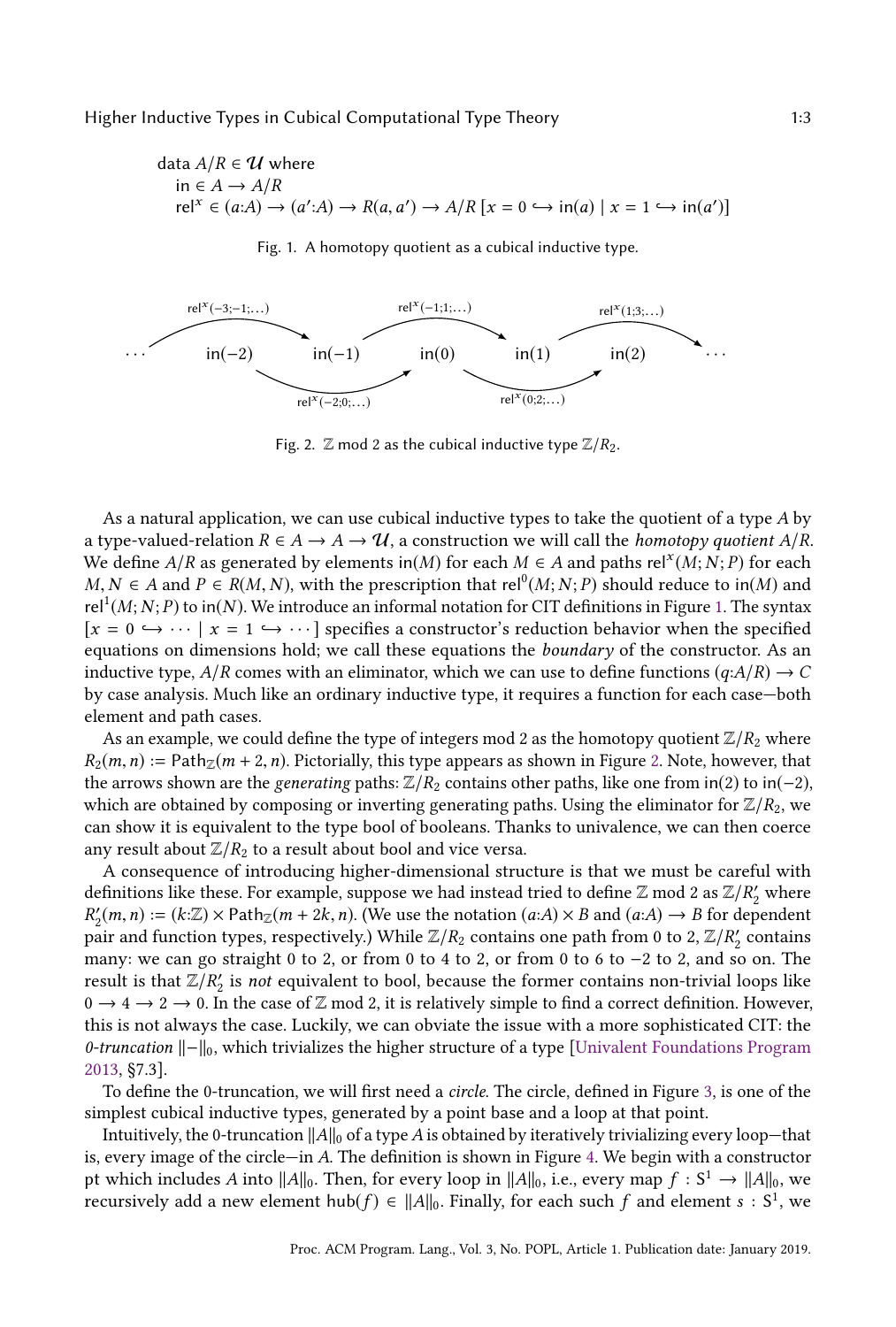<span id="page-3-0"></span>



<span id="page-3-1"></span>data  $||A||_0 \in \mathcal{U}$  where  $pt \in A \rightarrow ||A||_0$  $hub \in (S^1 \rightarrow ||A||_0) \rightarrow ||A||_0$ <br>spoke<sup>x</sup>  $\in (S^1) \rightarrow (f.S^1 \rightarrow$  $\operatorname{spoke}^x \in (\mathfrak{s}:\mathfrak{S}^1) \to (f:\mathfrak{S}^1 \to ||A||_0) \to ||A||_0 [x = 0 \hookrightarrow \text{hub}(f) \mid x = 1 \hookrightarrow fs]$ 

Fig. 4. The <sup>0</sup>-truncation of a type A.

data  $\mathrm{Id}_A \in A \to A \to \mathcal{U}$  where refl  $\in$   $(a:A) \rightarrow \text{Id}_A(a,a)$ 



<span id="page-3-2"></span>connect  $hub(f)$  to the point f s with a path spoke<sup>x</sup>(s; f). The spoke paths connect each point on the loop in A to the bub, thereby trivializing the loop the loop in A to the hub, thereby trivializing the loop.

It is essential that this definition is recursive. We are trivializing loops by adding new elements, namely hubs and spokes, which may themselves give rise to new loops in  $||A||_0$ . By using a recursive constructor, however, we contract each new loop as it appears. Using the eliminators for  $\mathbb{Z}/R'_2$  and  $\|\cdot\|$  we can show that  $\|\mathbb{Z}/R'\|_2$  is equivalent to bool  $\|\cdot\|_0$ , we can show that  $\|\mathbb{Z}/R_2'\|_0$  is equivalent to bool.<br>Even leaving the potential for path constructors aside

Even leaving the potential for path constructors aside, cubical type theory raises new questions for the computational interpretation of inductive types. In particular, problems arise when one considers indexed inductive types, families of types inductively generated by constructors at particular indices [\[Dybjer](#page-26-8) [1994\]](#page-26-8). The paradigmatic example is ITT's identity type, which is inductively generated by the reflexive identification refl as shown in Figure [5.](#page-3-2) To include the identity type in cubical type theory, we must define its coercion operator. In particular, given a path  $P \in \text{Path}_{A}(M, N)$ , we can coerce the reflexive identification refl(M)  $\in$  Id<sub>A</sub>(M, M) to obtain a term coe<sup>0∞1</sup><sub>x.ld<sub>A</sub>(M, P@x)</sub>(refl(M))  $\in$ <br>Id. (M, N). There are non-trivial paths, so there must be non-trivial identifications. Lust as the  $Id_A(M, N)$ . There are non-trivial paths, so there must be non-trivial identifications! Just as the generating paths of a cubical inductive type induce new paths by composition and inversion, the generating elements of an indexed inductive type induce new elements by coercion between indices.

The design of a schema for cubical inductive types thus presents a number of challenges. First, there is the design of the schema: what form can the arguments of a constructor take, and what form can its boundary take? How do we derive the elimination principle from an instance of the schema? Second, there are the computational questions: what are the canonical values of a higher inductive type? As we have seen, the necessity of supporting coe and hcom operations implies the existence of non-constructor values. What, then, are the values of a cubical inductive type? In what cases can we guarantee that a value is a constructor?

Contributions. We extend the cubical computational type theory of [Angiuli et al.](#page-25-1) [\[2017b,](#page-25-1) [2018\]](#page-25-2) with a schema for cubical inductive types which includes indexed types with  $n$ -dimensional recursive constructors. The language of argument types and boundary terms is specified by a small formal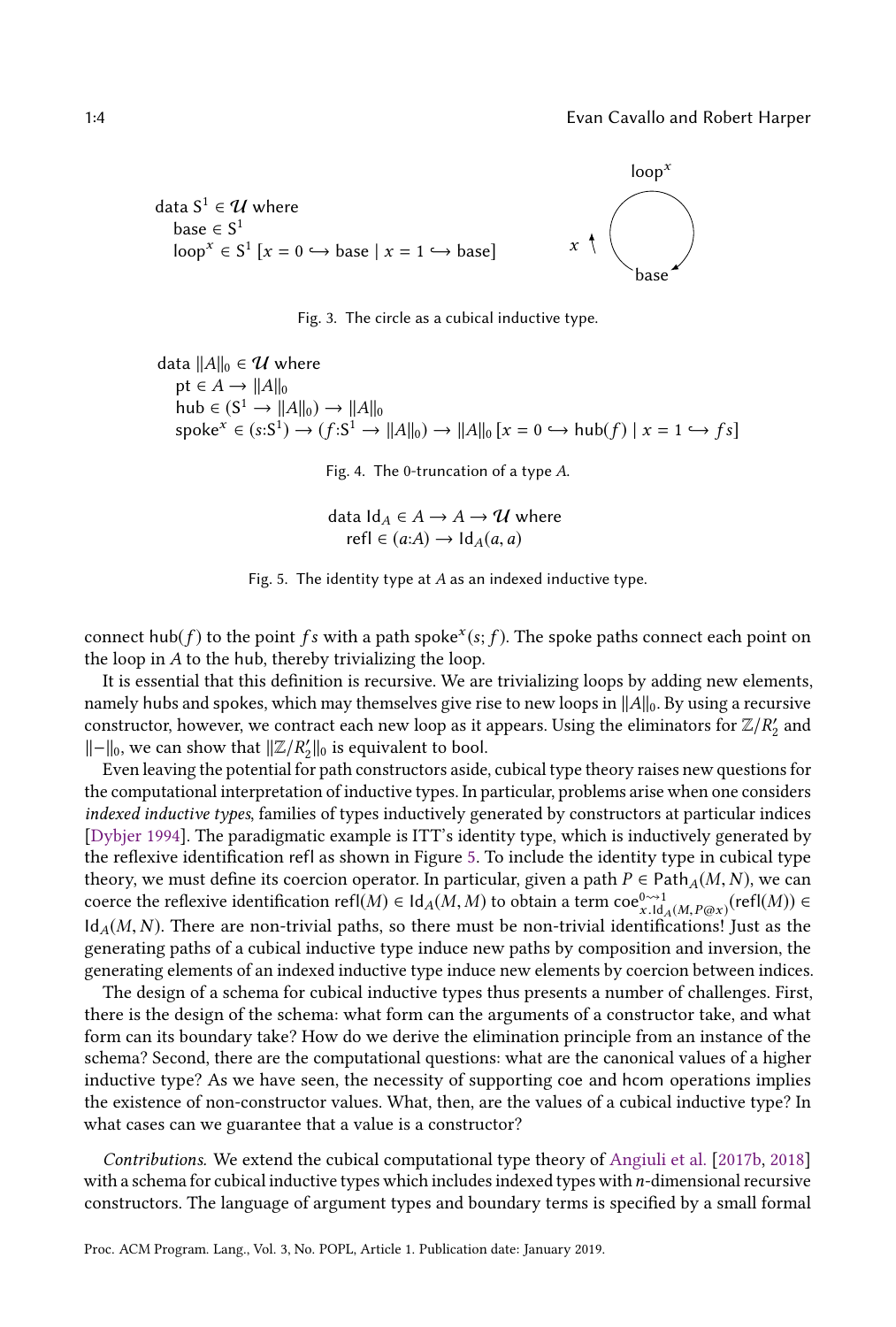type theory. As a special case, we obtain an identity type for cubical type theory, making the theory a model of ITT. We obtain a canonicity theorem for this theory ensuring that every element of a cubical inductive type evaluates to a value. Such a value may be either a constructor or a derived term generated by coercion or composition. For non-indexed types, we can exclude the derived terms in the zero-dimensional case: any zero-dimensional element of a non-indexed cubical inductive type evaluates to a constructor for that type.

In Section [2,](#page-4-0) we recall the cubical computational type theory from [Angiuli et al.](#page-25-2) [\[2018\]](#page-25-2), defining the cubical programming language, typing judgments, and Kan operations coe and hcom. In Section [3,](#page-9-0) we introduce the features of our schema by way of example, considering the cases of the circle, 0-truncation, and identity type. We define their canonical values, then implement the Kan operations and eliminators for the types and prove their well-typedness. In Section [4,](#page-16-0) we define the general schema, implement the Kan operations for its instances, and formulate the elimination principle derived from an instance. We discuss related work in Section [5](#page-23-0) and conclude with future work in Section [6.](#page-25-3) Complete proofs of our results can be found in our companion technical report [\[Cavallo and Harper](#page-26-9) [2018\]](#page-26-9), which we henceforth cite as [\[TR\]](#page-26-9).

# ACKNOWLEDGMENTS

We thank Carlo Angiuli, Steve Awodey, Kuen-Bang Hou (Favonia), Daniel Gratzer, Dan Licata, Ed Morehouse, Anders Mörtberg, and Jonathan Sterling for valuable discussions and advice. We gratefully acknowledge the support of the Air Force Office of Scientific Research through MURI grant FA9550-15-1-0053. Any opinions, findings and conclusions or recommendations expressed in this material are those of the authors and do not necessarily reflect the views of the AFOSR.

# <span id="page-4-0"></span>2 CUBICAL COMPUTATIONAL TYPE THEORY

In this section, we recall the framework of cubical computational type theory presented by [Angiuli](#page-25-2) [et al.](#page-25-2) [\[2018\]](#page-25-2). A computational type theory has two parts: an untyped programming language and a type system on that language which specifies types as partial equivalence relations (PERs) on the set of values. An element of a type is a term which evaluates to a value of that type. In the cubical setting, we add a sort of dimension terms to the language. The type system is then parameterized by a context of dimension variables. The elements of a type are those which evaluate to values of that type in a way which interacts coherently with dimension variable substitution. Finally, types are required to support the Kan operations, coe and hcom, which account for composition of and coercion along paths.

# 2.1 Cubical Programming Language

A cubical programming language consists of two sorts: dimensions r and terms M. The latter sort includes both terms which are "elements" and those which are "types;" these will be distinguished by the type system.

$$
r ::= x | 0 | 1
$$
  

$$
M ::= (a:M) \rightarrow M | \lambda x.M | app(M, M) | Path_M(M, M) | \lambda^{T} x.M | M@r | \cdots
$$

We use either  $\overline{M_i}$  or  $\overline{M}$  to denote a list of terms. We impose a deterministic operational semantics on closed terms by way of judgments  $M \mapsto M'$  (*M* steps to *M'*) and *M* val ( $\overline{M}$  is a value). We use  $\mapsto^*$  for the transitive closure of  $\mapsto$  and write  $M \parallel V$  (*M* evaluates to *V*) to mean that  $M \mapsto^* V$  $\rightarrow^*$  for the transitive closure of  $\rightarrow$ , and write M  $\downarrow$  V (M evaluates to V) to mean that  $M \rightarrow^* V$ <br>with V val. While the operational semantics concerns terms without *term* variables, they can with  $V$  val. While the operational semantics concerns terms without *term* variables, they can contain dimension variables. For example, Figure [6](#page-5-0) shows the operational semantics of the circle constructors base and loop, which specifies that loop $^x$  is a value path with endpoints which reduce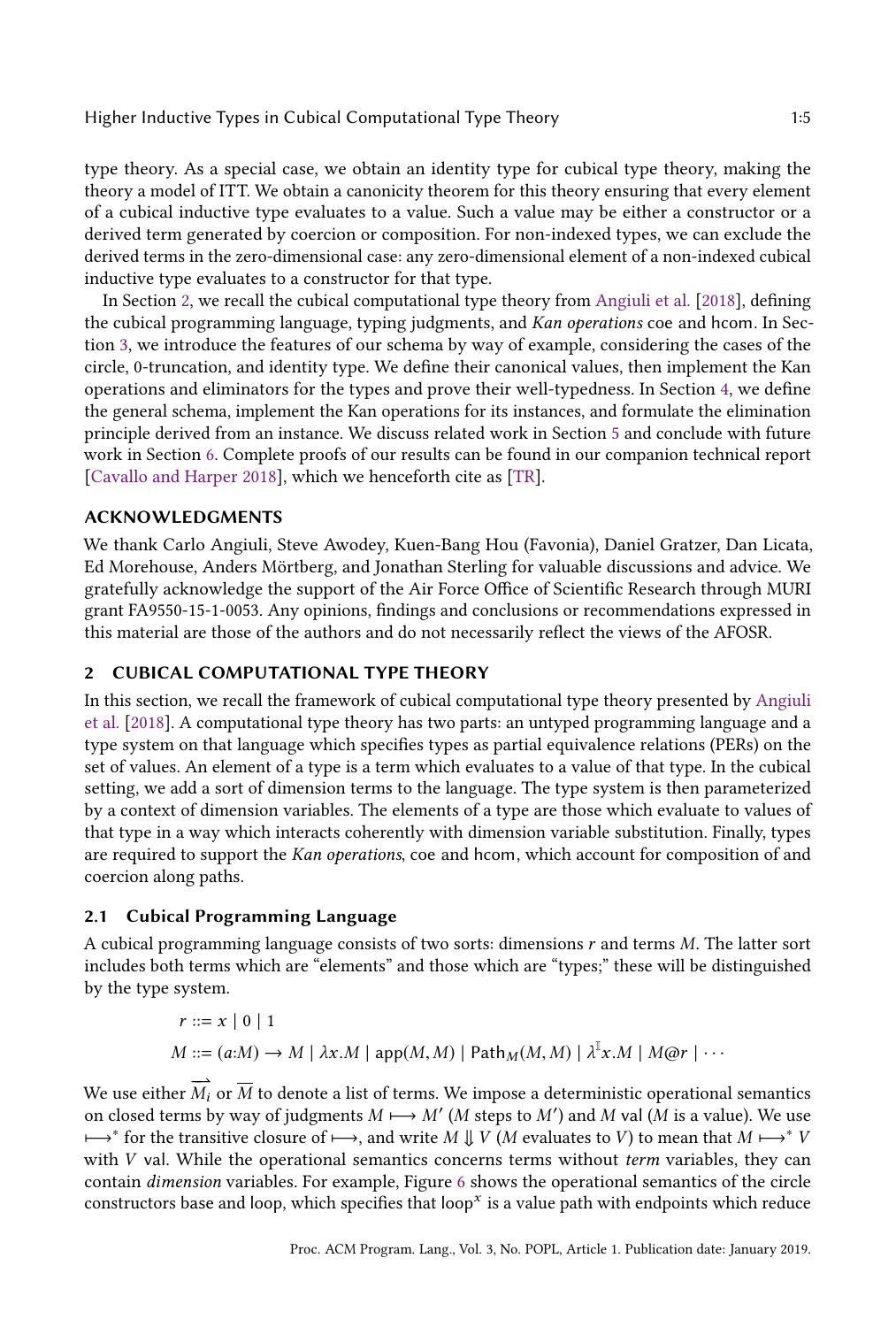<span id="page-5-0"></span>base val  $loop<sup>x</sup>$  val  $\varepsilon \in \{0,1\}$  $loop^{\varepsilon} \longmapsto$  base

Fig. 6. Operational semantics of the circle constructors

to base. We write M tm [Ψ] to mean that  $FD(M) \subseteq \Psi$ ,  $FD(M)$  being the set of dimension variables free in M.

We write  $\psi : \Psi' \to \Psi$  for a dimension variable substitution which takes M tm [Ψ] to  $M\psi$  tm [Ψ']. We refer to these  $M\psi$  as *cubical aspects* of M. The operational semantics need not be stable under substitution:  $M \mapsto M'$  does not imply  $M\psi \mapsto M'\psi$ , nor does M val imply  $M\psi$  val. For example, loop<sup>x</sup> is a value, but loop<sup>x</sup> $\langle 0/x \rangle$  and loop<sup>x</sup> $\langle 1/x \rangle$  step.<br>We will start with the cubical language used by Ar

We will start with the cubical language used by [Angiuli et al.](#page-25-4) [\[2017c\]](#page-25-4), which includes standard operators such as  $\lambda$ -abstraction and application, and extend it with new operators for inductive types as needed. The theorems we prove about it will hold for any language which extends the fragment we present. One could instead use Church-style encodings, though some extension to the λ-calculus is needed to accommodate dimensions.

#### 2.2 Cubical Type Systems

Given an untyped programming language, we can define a type system over it in which types specify the evaluation behavior of programs. In Nuprl-style semantics, the denotation of a type  $A$ is a PER  $\llbracket A \rrbracket$  on values. We say that V is a *canonical value in A* if  $\llbracket A \rrbracket(V, V)$ , and that V, V' are *equal* canonical values if  $\llbracket A \rrbracket(V, V')$ , the use of PERs is a convenience to simultaneously carve out a *canonical values* if  $\llbracket A \rrbracket(V, V')$ ; the use of PERs is a convenience to simultaneously carve out a set of values and impose an equivalence relation upon it. A term *M* is in *A* if it evaluates to a canonical values and impose an equivalence relation upon it. A term  $M$  is in  $A$  if it evaluates to a canonical value in  $A$ , and  $M$ ,  $M'$  are *equal in A* if they evaluate to equal canonical values in  $A$ .<br>In the cubical setting, the elements of a type  $A$  may contain dimension variables.

In the cubical setting, the elements of a type  $A$  may contain dimension variables, so we stratify its denotation as a family of PERs  $\mathbb{A}\llbracket \psi$  indexed by dimension contexts  $\Psi = (x_1, \dots, x_n)$ . We write  $\varnothing$  for the empty context. At each Ψ,  $\llbracket A \rrbracket_{\Psi}$  relates values V tm [Ψ], specifying the equal canonical values in that context. Actually, this is the special case where the term A itself is free of dimension variables. In general, the denotation of a type A in context Ψ is a family of PERs  $\llbracket A \rrbracket_{\psi}$  indexed by substitutions  $\psi : \Psi' \to \Psi$  into the context  $\Psi$ . For each  $\psi : \Psi' \to \Psi$ ,  $\llbracket A \rrbracket_{\psi}$  specifies the values of the aspect  $A\psi$  in context  $\Psi'$ . We refer to such a substitution-indexed family of relations as a of the aspect  $A\psi$  in context Ψ'. We refer to such a substitution-indexed family of relations as a<br>We relation (in this case, a value W-PER). We write  $\alpha, \beta$  for W-relations. We abbreviate  $\alpha$  (M-M) Ψ-relation (in this case, a value Ψ-PER). We write  $\alpha, \beta, \ldots$  for Ψ-relations. We abbreviate  $\alpha_{\psi}(M, M)$ as  $\alpha_{\psi}(M)$  and  $\alpha_{id}(M, M')$  as  $\alpha(M, M')$ . For  $\emptyset$ -relations, we write  $\alpha_{\Psi}$  instead of  $\alpha_{\psi}$ , there being a unique substitution  $\psi : \Psi \to \emptyset$  is a  $\Psi$ -relation and  $\psi : \Psi' \to \Psi$  we write  $\alpha_{\psi}$  for the  $\Psi'$ -rel unique substitution  $\psi : \Psi \to \emptyset$ . If  $\alpha$  is a  $\Psi$ -relation and  $\psi : \Psi' \to \Psi$ , we write  $\alpha \psi$  for the  $\Psi'$ -relation  $(\alpha \psi) \psi := \alpha \psi$ .  $(\alpha \psi)_{\psi'} := \alpha_{\psi \psi'}.$ 

As in the zero-dimensional case, a value Ψ-PER  $\alpha$  extends by evaluation to a Ψ-PER on terms. Here, however, we don't want to include every term which evaluates to a value in  $\alpha$ . Consider, for example, the following pathological term bad':

$$
\frac{\varepsilon \in \{0, 1\}}{\text{bad}^{\varepsilon} \longmapsto \text{loop}^{\mathbf{x}}}
$$

(This term can be encoded using the fhcom terms we introduce in Section [3.1.](#page-9-1)) Although bad<sup>x</sup> evaluates to the canonical element loop<sup>x</sup> of  $S^1$ , we do not want to include bad<sup>x</sup> as an element of  $S^1$ , because its aspects bad<sup>x</sup>  $\langle \varepsilon / x \rangle$  do not behave like elements of S<sup>1</sup>. More insidiously, we may have a term which behaves as different elements of  $S^1$  depending on the order in which we subject it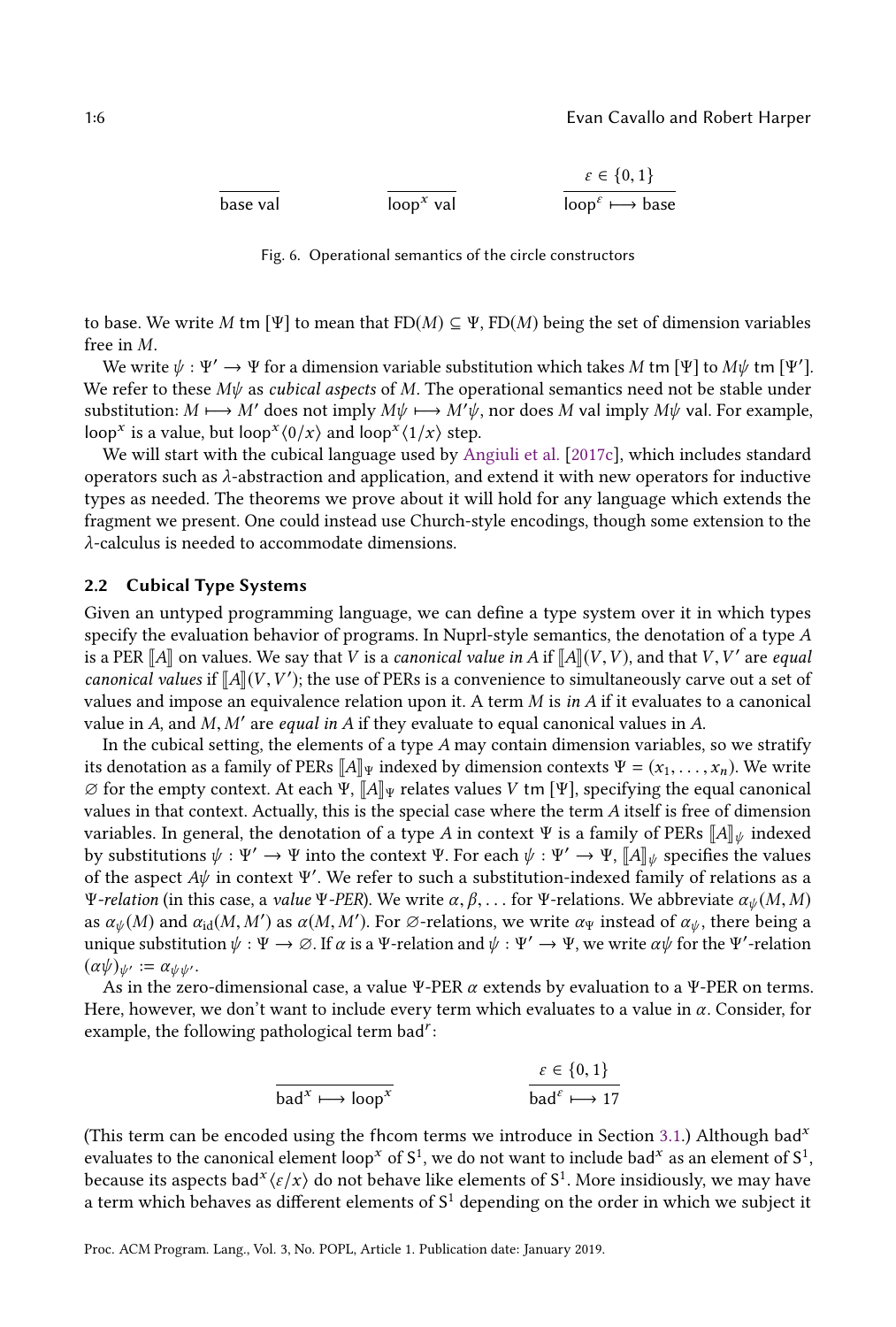to dimension substitutions and evaluation. To exclude such pathological terms, we introduce the following definition.

**Definition 2.1.** For any value Ψ-relation  $\alpha$ , define a Ψ-relation  $TM(\alpha)$  by saying that  $TM(\alpha)_{\psi}(M, M')$ <br>holds for  $\psi \colon \Psi' \to \Psi$  when for every  $\psi \colon \Psi \to \Psi'$  and  $\psi \colon \Psi \to \Psi'$ , we have holds for  $\psi : \Psi' \to \Psi$  when for every  $\psi_1 : \Psi_1 \to \Psi'$  and  $\psi_2 : \Psi_2 \to \Psi_1$ , we have

$$
M\psi_1 \Downarrow V_1 \qquad V_1\psi_2 \Downarrow V_2 \qquad M\psi_1\psi_2 \Downarrow V_{12}
$$
  

$$
M'\psi_1 \Downarrow V_1' \qquad V_1'\psi_2 \Downarrow V_2' \qquad M'\psi_1\psi_2 \Downarrow V_{12}'
$$

for some  $V_1, V_2, V_{12}, V'_1, V'_2$  $v_2', V$  $V'_{12}$  such that  $\alpha_{\psi\psi_1\psi_2}(W, W')$  for every  $W, W' \in \{V_2, V'_2, V_{12}, V'_{12}\}.$ 

Intuitively,  $\text{TM}(\alpha)_{\psi}(M, M')$  holds when interleaving any pair of substitutions  $\psi_1, \psi_2$  with evaluation of the terms  $M$ ,  $M'$  in any order gives the same result up to  $\alpha$ . When  $\alpha$  is a PER,  $\text{TM}(\alpha)$  is a PER as well PER as well.

We will not work with this definition directly. Instead, we will present an interface of lemmas. First, note that if  $\text{TM}(\alpha)_{\psi}(M, M')$ , then in particular M and  $M'$  evaluate to values related<br>by  $\alpha$  Moreover  $\text{TM}(\alpha)$  is always *stable* where a  $\Psi$ -relation  $\beta$  is stable when  $\beta_{\psi}(M, M')$  implies by α. Moreover,  $\text{TM}(\alpha)$  is always stable, where a Ψ-relation  $\beta$  is stable when  $\beta_{\psi}(M, M')$  implies  $\beta_{\psi}(M, M')$  for all  $\psi'$   $M M'$ . The value Ψ-relations we use will typically not be stable as  $\beta_{\psi\psi'}(M\psi', M'\psi')$  for all  $\psi', M, M'$ . The value  $\Psi$ -relations we use will typically not be stable, as valuehood itself is not stable. For example, we will define  $\llbracket S^1 \rrbracket$  so that  $\llbracket S^1 \rrbracket$  (base, base) for every  $\Psi$ <br>and  $\llbracket S^1 \rrbracket$  (loop<sup>2</sup>) as loop<sup>2</sup>) for every  $\Psi \times$  However we will not have  $\llbracket S^1 \rrbracket$  ( and  $\llbracket S^1 \rrbracket_{\Psi, x} (\text{loop}^x, \text{loop}^x)$  for every  $\Psi, x$ . However, we will not have  $\llbracket S^1 \rrbracket_{\Psi} (\text{loop}^0, \text{loop}^0)$ , as  $\text{loop}^0$ <br>is not even a value is not even a value.

To prove that  $T_M(\alpha)$  relates some pair of values, we make use of the following lemma.

<span id="page-6-0"></span>**Lemma 2.2** (Introduction [\[TR,](#page-26-9) A.2]). Let  $\alpha$  be a value Ψ-PER. If for every  $\psi : \Psi' \to \Psi$ , either  $\alpha$  (Mth M'n) or  $T_M(\alpha)$  (Mth M'n) then  $T_M(\alpha)(M, M')$  $\alpha_{\psi}(M\psi, M'\psi)$  or  $T M(\alpha)_{\psi}(M\psi, M'\psi)$ , then  $T M(\alpha)(M, M').$ 

In particular, if  $\alpha_{\psi}(M\psi, M'\psi)$  for every  $\psi$ , then  $\text{TM}(\alpha)(M, M')$ . Thus, for example, we will have  $\alpha(\mathbb{R}^d)$ .  $\text{TM}(\llbracket \mathsf{S}^1 \rrbracket)$  (base, base), because every aspect of base is itself base. We say  $\alpha$  is *value-coherent* if it estimates the stronger condition that  $\alpha \subset \text{TM}(\alpha)$ . We will require this property of all types; i satisfies the stronger condition that  $\alpha \subseteq TM(\alpha)$ . We will require this property of all types; it can fail, for example, if  $\alpha$  contains loop<sup>x</sup> but not base.<br>To prove reduction rules, we use the following.

To prove reduction rules, we use the following analogue of a head expansion lemma.

<span id="page-6-1"></span>**Lemma 2.3** (Coherent expansion, [\[TR,](#page-26-9) A.3]). Let  $\alpha$  be a value Ψ-PER and let M, M' tm [Ψ]. If for every  $\psi : \Psi' \to \Psi$  there exists  $M''$  such that  $M\psi \mapsto^* M''$  and  $T_M(\alpha) \cdot (M'' M'\psi)$  then  $T_M(\alpha)(M \ M')$  $\psi: \Psi' \to \Psi$ , there exists  $M''$  such that  $M\psi \mapsto^* M''$  and  $T_M(\alpha)_{\psi}(M'', M'\psi)$ , then  $T_M(\alpha)(M, M')$ .

In particular, if  $M\psi \mapsto M'\psi$  for all  $\psi$  and  $\text{TM}(\alpha)(M')$  holds, then  $\text{TM}(\alpha)(M, M')$  holds. Thus,  $\text{Riem}(\alpha)(M, M')$  holds. Thus,  $\text{Riem}(\alpha)(M, M')$  holds. Thus,  $\text{Riem}(\alpha)(M, M')$  holds. for example, we have  $\text{TM}(\llbracket S^1 \rrbracket) \psi(\text{loop}^{\epsilon})$  has  $\epsilon \in \{0, 1\}$ . As  $\text{TM}(\llbracket S^1 \rrbracket)$  is a PER, this implies  $\text{TM}(\llbracket S^1 \rrbracket) \psi(\text{loop}^{\epsilon})$  for  $\epsilon \in \{0, 1\}$ . Heing Lemma 2.2 we can then prove  $\text{TM}(\llbracket S^1 \rrbracket)$  $\text{TM}(\llbracket S^1 \rrbracket) \Psi(\text{loop}^{\epsilon})$  for  $\varepsilon \in \{0, 1\}$ . Using Lemma [2.2,](#page-6-0) we can then prove  $\text{TM}(\llbracket S^1 \rrbracket) \Psi(\text{loop}^{\epsilon})$  for any r. This is the typical style of argument for proving TM is closed under path constructors; the  $r$ . This is the typical style of argument for proving TM is closed under path constructors: the introduction rules for a constructor's boundary are used with coherent expansion to prove the introduction rule for the constructor itself.

<sup>A</sup> candidate cubical type system carves out a universe of Ψ-PERs and gives them syntactic names. Precisely, a candidate is a family  $\tau = (\tau_{\Psi})_{\Psi}$  of three-place relations  $\tau_{\Psi}(A_0, B_0, \varphi)$  relating values  $A_0$ ,  $B_0$  tm [Ψ] and (ordinary) PERs  $\varphi$  on values V, V' in context Ψ. As with TM in the case of value  $\Psi$ -PERs a candidate induces relations  $PTV(x)$  (4, B,  $\alpha$ ) on terms 4, B tm [Ψ] and value  $\Psi$ -PERs Ψ-PERs, a candidate induces relations  $PTY(\tau)_{\Psi}(A, B, \alpha)$  on terms A, B tm [Ψ] and value Ψ-PERs α. We will omit the definition, which is analogous to that of TM, but note that  $PTY(\tau)\psi(A, B, \alpha)$ implies  $A \Downarrow A_0$  and  $B \Downarrow B_0$  with  $\tau_{\Psi}(A_0, B_0, \alpha_{\text{id}})$  as well as  $\text{PTv}(\tau)_{\Psi'}(A\psi, B\psi, \alpha\psi)$  for any  $\psi : \Psi' \to \Psi$ .<br>A candidate  $\tau$  is a cubical type system when a given  $A_0$ .  $B_0$  are related by  $\tau_{\Psi}$  to a A candidate  $\tau$  is a *cubical type system* when a given  $A_0$ ,  $B_0$  are related by  $\tau_\Psi$  to at most one  $\varphi$ , each  $\tau_{\Psi}(-,-,\varphi)$  is a PER, and PTy( $\tau$ ) $\psi(A, B, \alpha)$  implies that  $\alpha$  is value-coherent. We then write  $\llbracket A \rrbracket$  for the unique  $\alpha$  with PTy( $\tau$ ) $\psi(A, A, \alpha)$  when it exists. [Angiuli et al.](#page-25-2) [\[2018\]](#page-25-2) show how to construct a cumulative hierarchy of cubical type systems, each of which is closed under standard type formers and appears as a universe type in its successor.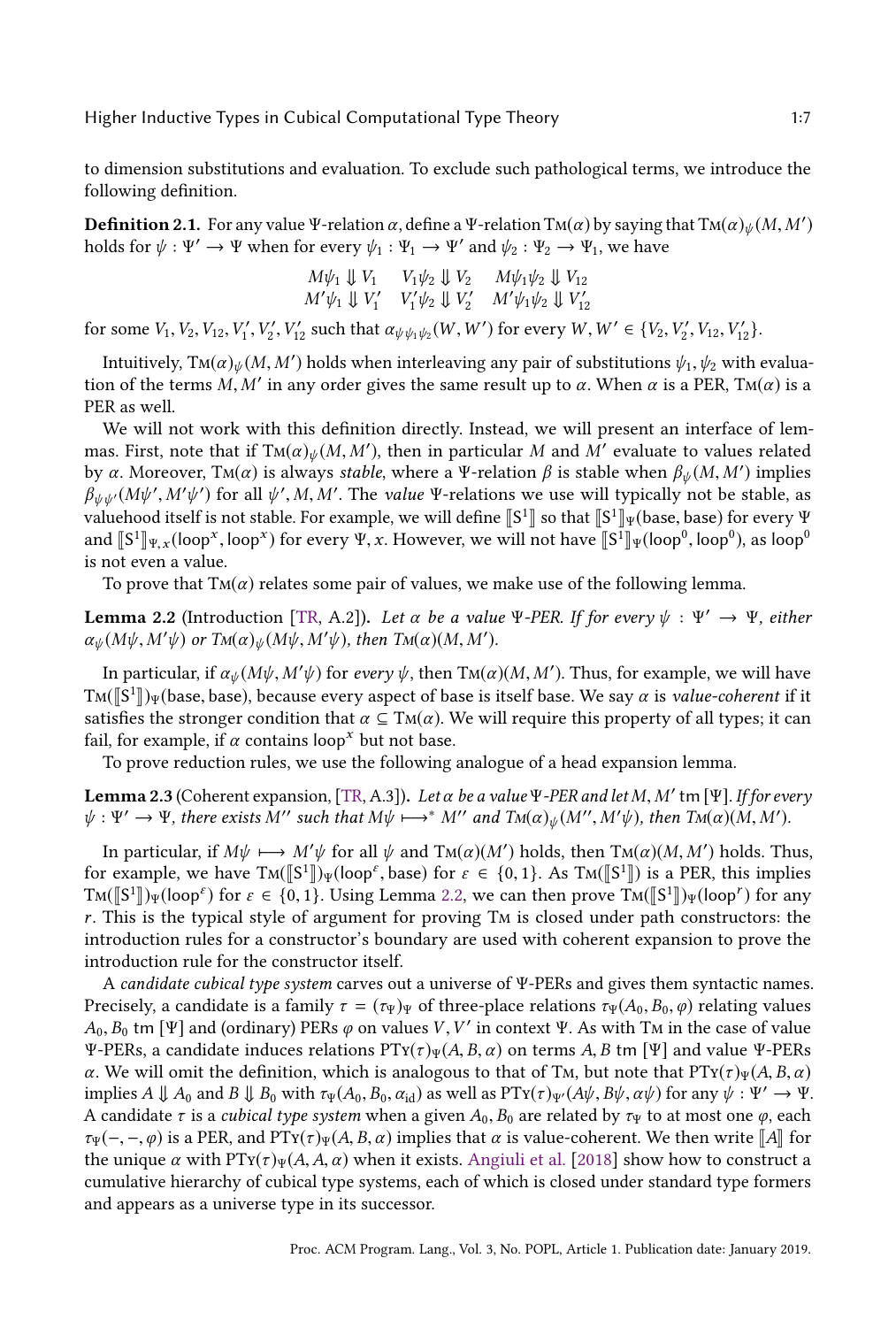Given a cubical type system  $\tau$ , we can define type equality and element equality judgments.

$$
\tau \models A \doteq A' \text{ type}_{pre} [\Psi] \iff \exists \alpha. \text{ PTr}(\tau)_{\Psi}(A, A', \alpha),
$$

$$
\tau \models M \doteq M' \in A [\Psi] \iff \exists \alpha. \text{ PTr}(\tau)_{\Psi}(A, A', \alpha) \land \text{Im}(\alpha)(M, M').
$$
  
Note that each of these judgments is stable under dimension substitution. We will omit the prefix

 $\tau \models$  when the cubical type system is understood. We abbreviate  $A \doteq A$  type<sub>pre</sub> [Ψ] as A type<sub>pre</sub> [Ψ] and  $M \doteq M \in A \Psi$  as  $M \in A \Psi$ . The open judgments are defined by functionality: open terms are equal when they send equal closing substitutions to equal results. As in Kripke semantics, we must also quantify over dimension substitutions. For example, we define  $a: A \gg B = B'$  type<sub>pre</sub> [Ψ] to hold<br>when  $B^{\prime\prime}(M/a) = B^{\prime\prime}(M/a)$  type [W'] holds for every  $\psi : W' \to W$  and  $M = M' \subset A\psi$  [W'] We when  $B\psi[M/a] \doteq B'\psi[M'/a]$  type<sub>pre</sub> [Ψ'] holds for every  $\psi : \Psi' \to \Psi$  and  $M \doteq M' \in A\psi$  [Ψ']. We leave it to the reader to infer the definitions of context equality  $\Gamma \doteq \Gamma'$  sty. [W] equality in contexts leave it to the reader to infer the definitions of context equality  $\Gamma = \Gamma'$  ctx<sub>pre</sub> [Ψ], equality in contexts  $\overline{M} \doteq \overline{M}' \in \Gamma [\Psi]$ , and the general open judgments  $\Gamma \gg A \doteq A'$  type<sub>pre</sub> [Ψ] and  $\Gamma \gg N \doteq N' \in A [\Psi]$ .<br>We will use the notation  $\chi \cdot \Gamma$  to refer to the variables in a context  $\Gamma$  as a group. We will use the notation  $\gamma : \Gamma$  to refer to the variables in a context  $\Gamma$  as a group.

Finally, we can use this notation to concisely state an elimination lemma for Tm. This lemma allows us to verify that an eager operator is well-typed on terms in  $TM(\alpha)$  by checking that it is well-typed on values in  $\alpha$ .

**Definition 2.4.** We say that  $a \vdash N$  tm [Ψ] (a term N with one free variable a) is eager if for all  $\psi: \Psi' \to \Psi$  and M tm [ $\Psi'$ ], we have  $N\psi[M/a] \Downarrow W$  iff there exists V tm [ $\Psi'$ ] such that M  $\Psi$  V and  $N\psi[V/a] \Downarrow W$  $N\psi[V/a] \parallel W$ .

**Lemma 2.5** (Elimination [\[TR,](#page-26-9) A.2]). Let A type<sub>pre</sub> [Ψ] and  $a : A \gg B$  type<sub>pre</sub> [Ψ], and let  $a \vdash$ - . , . .<br>N' 141 ' tm [Ψ] be eager. Suppose that for every  $\psi : \Psi' \to \Psi$  and  $[[A]]_{\psi}(V, V')$ , we have  $N\psi[V/a] \doteq$ <br> $V'/a] \in B\psi[V/a]$  [W'] Then  $a: A \to N' \in B$  [W]  $\mathscr{C}[\mathit{V}'/a] \in B\psi[\mathit{V}/a] \; [\Psi']$ . Then  $a : A \gg N = N' \in B \; [\Psi]$ .

# 2.3 Kan Types

We now have a cubical language and a notion of a pretype classifying values in this language. Finally, we distinguish (Kan) types as those pretypes which support the so-called Kan operations coe and hcom, which specify (a) the action of a path between types as a coercion, and (b) the means for composing paths to form other paths.

The first Kan operation is the *coercion* operation coe. The coe-Kan conditions require that for every r, r', and  $M \in A\langle r/x \rangle$  [Ψ], we have  $\cos^{r \rightarrow r'}(M) \in A\langle r'/x \rangle$  [Ψ]. Moreover, a degenerate coerwiting that the manner of these conditions that the manner must be trivial:  $\cos^{r\to r}(M) = M \in A\langle r/x \rangle$  [Ψ]. It is a consequence of these conditions that the map  $\cos^{0\rightsquigarrow 1}_{x_A}$  is an equivalence with inverse  $\cos^{1\rightsquigarrow 0}_{x_A}$ . To give an idea of why this is true, observe that the path shown below connects any input  $\widehat{M} \in A(0/x)$  [Ψ] to the result  $\cos_{x,A}^{1 \rightsquigarrow 0}(\cos_{x,A}^{0 \rightsquigarrow 1}(M))$  of one round tring a similar path works for the other round tring round trip; a similar path works for the other round trip.

$$
M \xrightarrow{\text{coe}_{X.A}^{y \leadsto 0}(\text{coe}_{X.A}^{0 \leadsto y}(M))} \text{coe}_{X.A}^{1 \leadsto 0}(\text{coe}_{X.A}^{0 \leadsto 1}(M))
$$
\n
$$
0 \xrightarrow{y} 1
$$

This means that every path  $P \in \text{Path}_{\mathcal{U}}(A, B)$  [Ψ] gives rise to an equivalence between its endpoints A<br>and B. The univalence axiom asserts that this path-to-equivalence operation is itself an equivalence: and B. The univalence axiom asserts that this path-to-equivalence operation is itself an equivalence; its computational interpretation is given in [Angiuli et al.](#page-25-2) [\[2018\]](#page-25-2), but we will not need it here.

The second Kan operation is the *homogeneous composition* operation hcom. In its most general form, hcom takes a term called a *cap* and adjusts certain aspects of that term along a set of lines called <sup>a</sup> tube. The general case encompasses the many ways of composing and inverting of n-dimensional cubes and moreover enables us to prove properties of these operations, such as associativity of composition up to a path.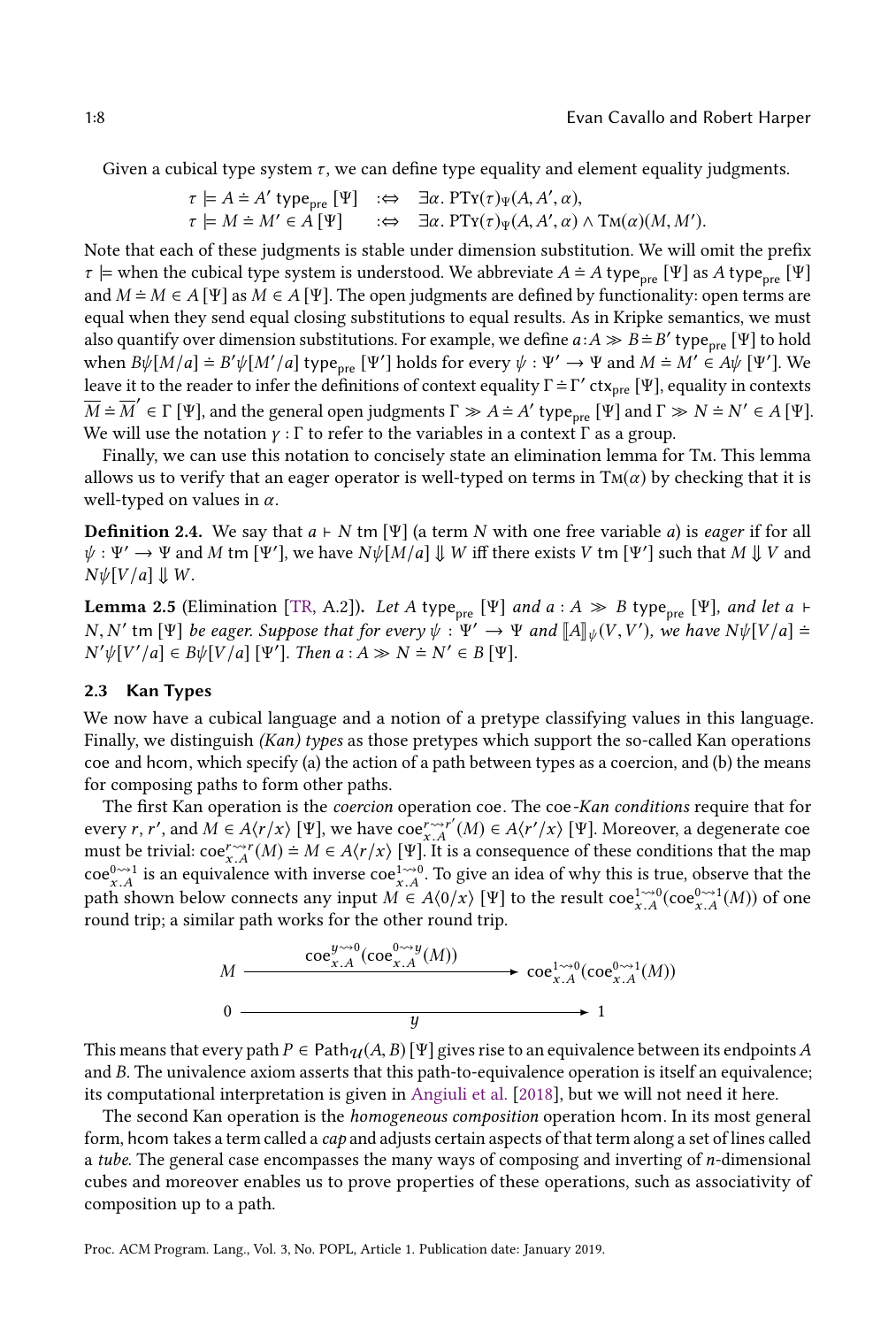To state the hcom-Kan conditions, we first have to introduce constraints, which are equations  $r = r'$  on dimension terms. We write  $\xi$  for constraints and  $\Xi$  or  $\overline{\xi_i}$  for lists of constraints. We write  $\vdash \Xi$  to mean that every constraint in  $\Xi$  is true, i.e. that each is of the form  $r = r$  for some  $r$ . We  $\models$   $\Xi$  to mean that every constraint in  $\Xi$  is true, i.e, that each is of the form  $r = r$  for some r. We define restricted judgments  $A = A'$  type<sub>pre</sub>  $[\Psi \mid \Xi]$  and  $M = M' \in A$   $[\Psi \mid \Xi]$  expressing that an equation holds on the part of the context  $\Psi$  where the contraints are true: equation holds on the part of the context  $\Psi$  where the constraints are true:

$$
A \doteq A' \text{ type}_{pre} [\Psi \mid \Xi] \Leftrightarrow \forall \psi : \Psi' \to \Psi. \ (\models \Xi \psi \to A\psi \doteq A'\psi \text{ type}_{pre} [\Psi'])
$$

$$
M \doteq M' \in A [\Psi \mid \Xi] \Leftrightarrow \forall \psi : \Psi' \to \Psi. \ (\models \Xi \psi \to M\psi \doteq M'\psi \in A\psi [\Psi'])
$$

A tube is a list  $(\xi_1 \hookrightarrow y.N_1, \ldots, \xi_n \hookrightarrow y.N_n)$  of constraints  $\xi_i$  paired with lines  $y.N_i$  (terms in an abstracted dimension y). A tube  $\overline{\xi_i} \hookrightarrow y_i N_i$  is well-typed in A at Ψ when  $N_i \doteq N_j \in A$  [Ψ, y |  $\xi_i$ ,  $\xi_j$ ]<br>holds for each i i–in particular  $N_i \in A$  [Ψ, y | ξ.] for each i. These equations ensure that the terms holds for each *i*, *j*—in particular,  $N_i \in A[\Psi, y \mid \xi_i]$  for each *i*. These equations ensure that the terms  $N_i$  agree where the constraints overlap, so that a tube is a "partial cube" defined on their union. Finally, we impose a validity restriction on the shape of tubes. We say a constraint list Ξ is valid when there is some r such that either  $(r = r) \in \frac{1}{\xi_i}$  or both  $(r = 0) \in \Xi$  and  $(r = 1) \in \Xi$ . We require tubes to have valid constraint sets, which will allow us to prove a stronger canonicity theorem in Section [4.4.](#page-23-1)

We say that a term  $M \in A \Psi$  is a cap for  $\overline{\xi_i \hookrightarrow \psi_i}$  at r when  $M \doteq N_i \langle r/\psi \rangle \in A \Psi \Psi$   $\overline{\xi_i}$  for each *i*. Intuitively, this means *M* fits into the tube at position *r*. As an example, the term loop<sup>x</sup> is a can for the tube  $(x - 0 \implies y \text{ base } x - 1 \implies y \text{ loop}^y)$  at 0. cap for the tube  $(x = 0 \hookrightarrow y$ .base,  $x = 1 \hookrightarrow y$ .loop<sup>y</sup>) at 0:



The hcom operator takes a valid tube  $\overrightarrow{\xi_i \hookrightarrow y.N_i}$  and a cap M at a given r and produces a cap at any r'. Syntactically, the hcom-Kan conditions require that  $\hom_{A}^{r \to r'}(M; \overline{\xi_i} \hookrightarrow y.N_i) \in A[\Psi]$ with hcom $\lim_{A}^{r \to r'} (M; \overline{\xi_i \hookrightarrow y \cdot N_i}) = N_i \langle r'/y \rangle \in A \left[ \Psi \mid \xi_i \right]$  for all *i*. As with  $A^{r \rightarrow r'}(M; \overline{\xi_i \hookrightarrow y. N_i}) = N_i \langle r'/y \rangle \in A [\Psi | \xi_i]$  for all *i*. As with coe, we also require that degenerate hcoms trivialize: hcom $\chi^{\alpha\rightarrow r}(M; \overline{\xi_i} \hookrightarrow y.N_i) = M \in A$  [Ψ]. Thus, in our previous example, we have the following composite:



The term in the center is a square whose boundary is given by the surrounding paths. In this example, the term hcom<sup>0</sup><sup>→1</sup>(loop<sup>x</sup>; · · · ) is the result of composing the paths loop<sup>x</sup> and loop<sup>y</sup> together. In general, a two-dimensional hcom<sup>0</sup><sup> $\gamma$ 1</sup> like this one composes (1) the inverse of the left face, (2) the top face, and (3) the right face into a single path. In this case, the left face is degenerate, so we obtain the ordinary composition of two paths. By leaving the top and right face degenerate, we could instead obtain the inverse of the left face.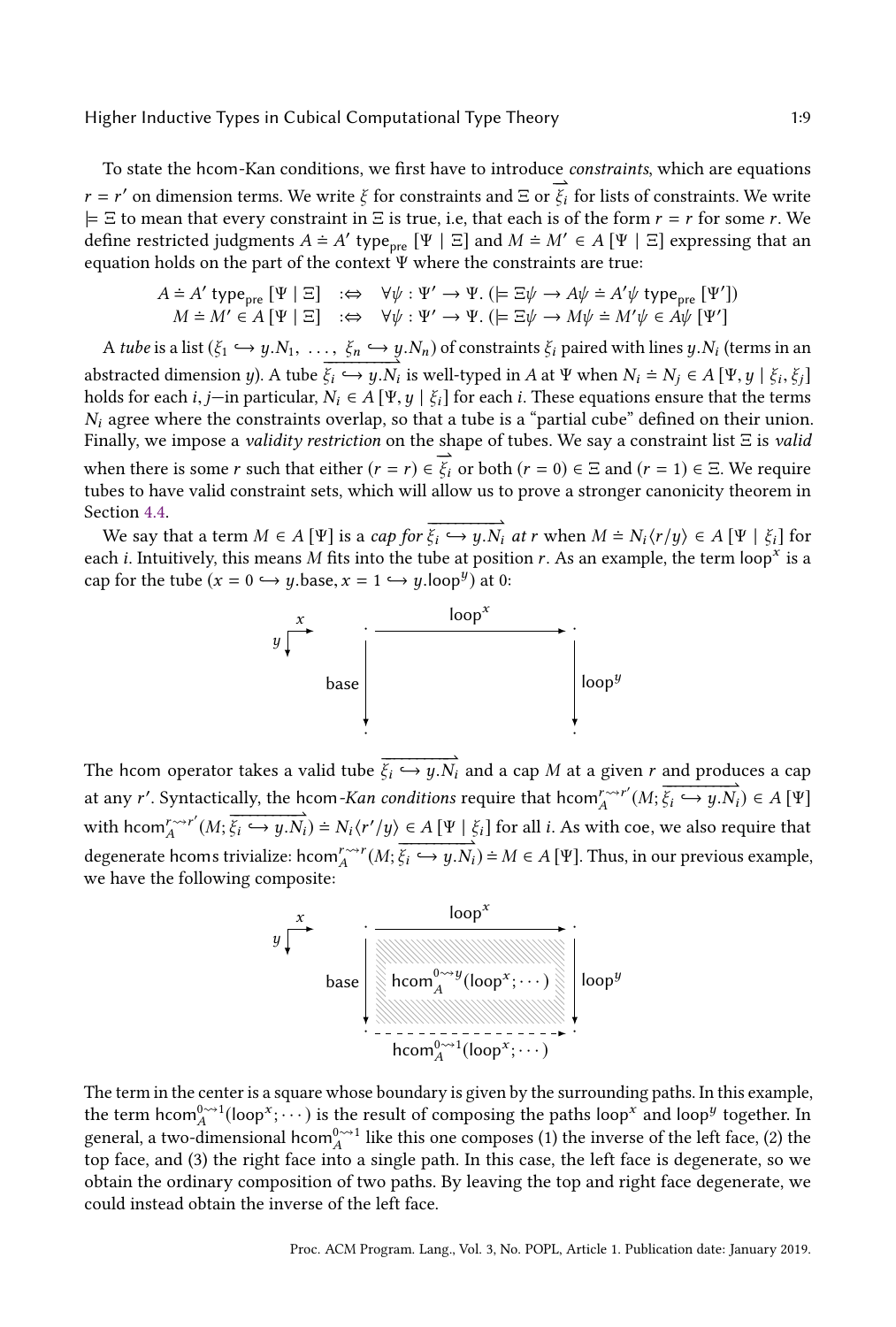1:10 Evan Cavallo and Robert Harper

$$
\frac{(\forall i) \not\models \xi_i \qquad r \neq r'}{\text{fhcom}^{r \leadsto r'}(M; \overline{\xi_i \hookrightarrow y.N_i}) \text{ val}} \qquad \qquad \frac{(\forall i) \not\models \xi_i \qquad r = r'}{\text{fhcom}^{r \leadsto r'}(M; \overline{\xi_i \hookrightarrow y.N_i}) \longmapsto M}
$$
\n
$$
\qquad \qquad \frac{\models \xi_i \qquad (\forall j < i) \not\models \xi_j}{\text{fhcom}^{r \leadsto r'}(M; \overline{\xi_i \hookrightarrow y.N_i}) \longmapsto N_i \langle r'/y \rangle}
$$

Fig. 7. Operational semantics of fhcom.

Equal pretypes  $A \doteq A'$  type<sub>pre</sub> [Ψ] are *equally Kan*, written  $A \doteq A'$  type<sub>Kan</sub> [Ψ], when each of their aspects  $A\psi = A'\psi$  type<sub>pre</sub> [Ψ'] satisfy the Kan conditions with equal implementations of hcom and coe.

## <span id="page-9-0"></span>3 CUBICAL INDUCTIVE TYPES BY EXAMPLE

We will work our way up to the general case with a series of examples, each of which introduces new components of the machine. In Section [3.1,](#page-9-1) we define the circle and implement its Kan operations and eliminator. The circle is simplistic in a few ways: it takes no parameters or indices and its constructors are non-recursive. In Section [3.2,](#page-11-0) we upgrade to the 0-truncation, which takes a type parameter (but not an index) and has recursive constructors. In Section [3.3,](#page-13-0) we cover the identity type, which has no higher constructors but is indexed.

# <span id="page-9-1"></span>3.1 Circle

As shown in Figure [3,](#page-3-0) the circle  $S^1$  is generated by a point base and a path loop connecting that point to itself. We define the operational semantics of the constructors as in Figure [6.](#page-5-0) For  $S^1$  to be Kan, however, it must contain other values: we can, for example, invert loop or compose it with itself any number of times to obtain new paths. In this case, we do not have to worry about satisfying the coe-Kan conditions: as  $S^1$  contains no dimension variables, we can define coe<sup>r</sup> $\frac{S^T S^T}{S}$  to be the identity function. However, we do need to add values to account for hcom. For this purpose, we introduce the fhcom operator, the *free* or *formal* implementation of hcom.

As shown in Figure [7,](#page-9-2) fhcom takes the same arguments as hcom with the exception of the type subscript. When one of the tube constraints  $\xi_i$  holds, fhcom<sup>r</sup><sup>→r'</sup>( $M$ ;  $\overline{\xi_i} \hookrightarrow y.N_i$ ) steps to the corresponding tube face  $N/r'/w$ ; when  $r-r'$  it steps to the cap M. Otherwise, it is simply a value corresponding tube face  $N_i(r'/y)$ ; when  $r = r'$ , it steps to the cap M. Otherwise, it is simply a value.<br>We can use the complement heap for any type at the cost of adding new values to its PER. We can use fhcom to implement hcom for any type at the cost of adding new values to its PER. We define a monotone operator FHCOM on Ψ-relations which takes  $\alpha$  to the Ψ-relation of fhcom values built from arguments in  $T_M(\alpha)$ :

$$
\text{FHCOM}(\alpha)_{\psi} := \{ (\text{fhcom}^{r \leadsto r'}(M; \overline{\xi_i \hookrightarrow y.N_i}), \text{fhcom}^{r \leadsto r'}(M; \overline{\xi_i \hookrightarrow y.N_i'})) \mid \text{TM}(\alpha)_{\psi}(M, M') \land \cdots \},
$$

where the omitted conditions prescribe that  $\overrightarrow{\xi_i \hookrightarrow y.N_i}$  and  $\overrightarrow{\xi_i \hookrightarrow y.N_i'}$  are equal tubes in T<sub>M</sub>(*α*) with equal caps M and M' at r. As with the corresponding Kan condition, we require the list  $\xi_i$  of<br>type constraints in an fhoom to be valid. We define the circle as a least fixed-point of  $\alpha$ -relations: tube constraints in an fhcom to be valid. We define the circle as a least fixed-point of ∅-relations:  $[\![S^1]\!] := \mu \alpha$ . CIRCLE $(\alpha)$  where CIRCLE is the monotone operator

$$
\text{CIRCLE}(\alpha)_{\Psi} := \{(\text{base}, \text{base})\} \cup \{(\text{loop}^x, \text{loop}^x) \mid x \in \Psi\} \cup \text{FHCOM}(\alpha)_{\Psi}.
$$

Using Lemmas [2.2](#page-6-0) and [2.3,](#page-6-1) we can show that  $T_M(\llbracket S^1 \rrbracket)$  contains base and loop<sup>r</sup> and is closed under<br>from terms, which implies in perticular that  $\llbracket S^1 \rrbracket$  is value seberant. At this point, it is trivial to fhcom terms, which implies in particular that  $\llbracket S^1 \rrbracket$  is value-coherent. At this point, it is trivial to

<span id="page-9-2"></span>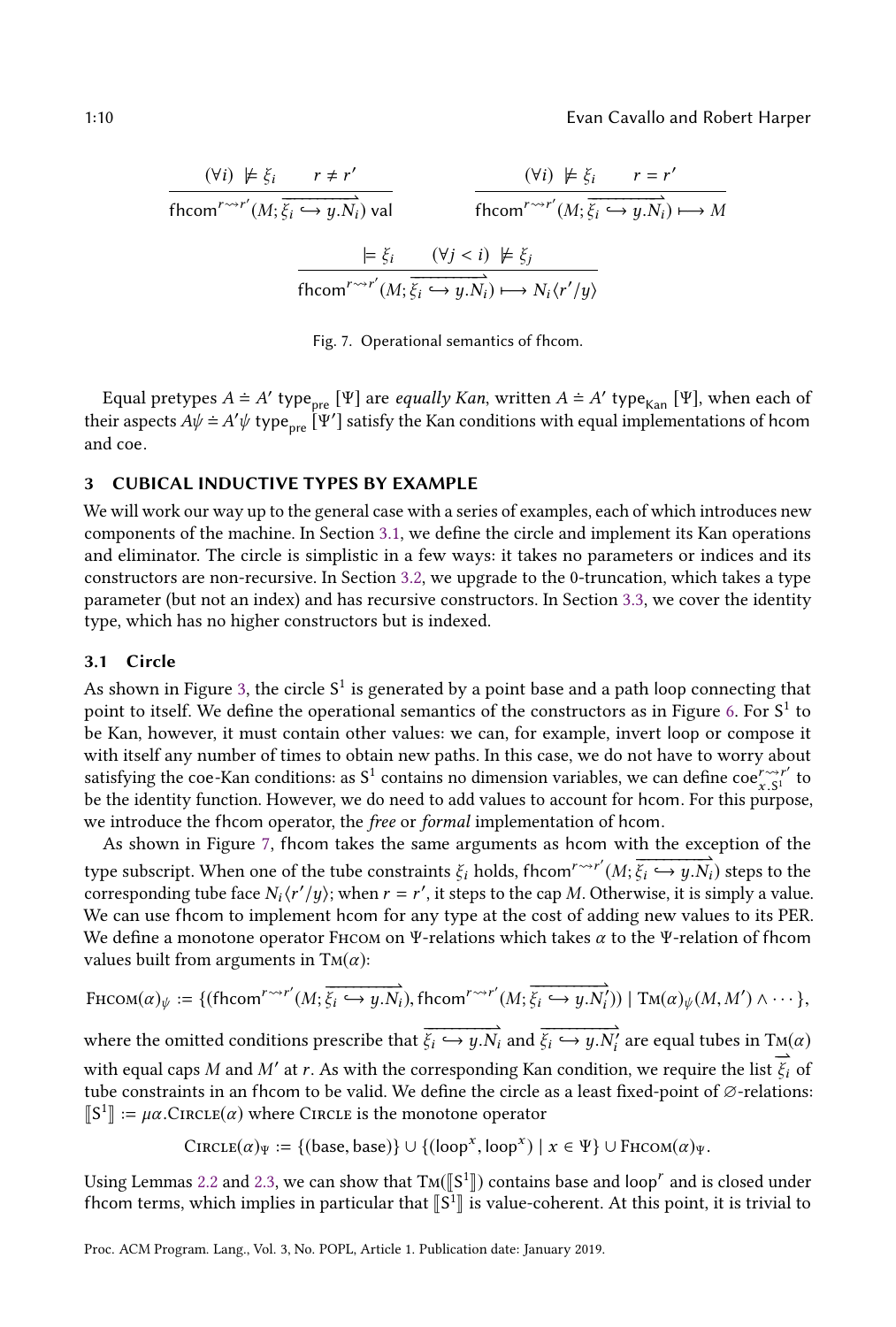implement  $\operatorname{coe}_{x \ldotp S^1}$  and  $\operatorname{hcom}_{S^1}$ :

$$
\overrightarrow{\text{coe}_{x,S^1}^{r\rightsquigarrow r'}(M)\longmapsto M} \qquad \qquad \overrightarrow{\text{hcom}_{S^1}^{r\rightsquigarrow r'}(M;\overrightarrow{\xi_i \hookrightarrow y.N_i})} \longmapsto \text{fhcom}^{r\rightsquigarrow r'}(M;\overrightarrow{\xi_i \hookrightarrow y.N_i})
$$

As we have added elements to  $S^1$  besides the generators, we may wonder if the type we defined is really a circle: can we implement an elimination rule? We should be able to define a function from the circle into a type family C by providing the base and loop cases, per the rule below.

$$
M \in S^1 [\Psi] \qquad N \in C[\text{base}/a] [\Psi]
$$

$$
\frac{P \in C[\text{loop}^z/a] [\Psi, z] \qquad (\forall \varepsilon \in \{0, 1\}) P \doteq N \in C[\text{loop}^z/a] [\Psi | z = \varepsilon]}{S^1 \text{-elim}_{a.C}(M; N, z.P) \in C[M/a] [\Psi]}
$$

The eliminator  $S^1$ -elim<sub>a.C</sub>(M; N, z.P) shown above takes an element of the circle, a term N providing<br>the output for the case  $M -$  base, and a term z P in one dimension variable providing the output the output for the case  $M =$  base, and a term  $z.P$  in one dimension variable providing the output for the case  $M = \text{loop}^z$ . Note the final "coherence" premise of this rule, which ensures that the endpoints of the loop case  $z \in P$  line up with the base case  $N$ . It is clear bow  $S^1$ -elim ought to step endpoints of the loop case  $z.P$  line up with the base case N. It is clear how  $S^1$ -elim ought to step annlied to base and loop terms. applied to base and loop terms:

$$
\overline{S^1\text{-elim}_{a.C}(\text{base}; N, z.P)} \longmapsto M \qquad \qquad \overline{S^1\text{-elim}_{a.C}(\text{loop}^x; N, z.P)} \longmapsto P\langle x/z \rangle
$$

From Lemma [2.3,](#page-6-1) we can see immediately that  $S^1$ -elim<sub>a.C</sub>(base;  $N$ ,  $z.P$ )  $\cong M \in C[\text{base}/a]$  [Ψ]. To prove the corresponding rule for loop,

$$
S^1\text{-elim}_{a.C}(\text{loop}^r; N, z.P) \doteq P\langle r/z \rangle \in C[\text{loop}^r/a] [\Psi],
$$

we make essential use of the "coherence" premise. To apply Lemma [2.3,](#page-6-1) we need to know that S<sup>1</sup>-elim<sub>a.C</sub>(loop<sup>r</sup>; N, z.P) $\psi$  steps to something equal to  $P(r/z)\psi$  for any substitution  $\psi$ . When r $\psi$  is a variable, this is immediate. When  $r\psi \in \{0, 1\}$ , we have

$$
S^1\text{-elim}_{a.C}(\text{loop}^r; N, z.P)\psi \longmapsto S^1\text{-elim}_{a.C}(\text{base}; N, z.P)\psi \longmapsto N\psi,
$$

a reduct which is equal to  $P(r/z)\psi$  by the "coherence" premise.

Finally, we have to define the behavior of S<sup>1</sup>-elim on fhcom terms. For this, we can take advantage of the fact that C is a family of types and so has Kan structure of its own. Essentially, we want to map fhcoms in  $S^1$  to hcoms in C. Because we are defining a *dependent* map, the solution is a bit<br>more complex than this, we need to define *heterogeneous composition* or com [Angiuli et al. 2017c more complex than this: we need to define heterogeneous composition, or com [\[Angiuli et al.](#page-25-4) [2017c,](#page-25-4) Theorem 44].

<span id="page-10-0"></span>Lemma 3.1 (Heterogeneous composition). Define

$$
\operatorname{com}_{y.A}^{r \rightsquigarrow r'}(M; \overrightarrow{\xi_i \hookrightarrow y.N_i}) := \operatorname{hcom}_{A(r'/y)}^{r \rightsquigarrow r'}(\operatorname{coe}_{y.A}^{r \rightsquigarrow r'}(M); \overrightarrow{\xi_i \hookrightarrow y.\operatorname{coe}_{y.A}^{y \rightsquigarrow r'}(N_i)).
$$

For A type<sub>Kan</sub> [Ψ, y], this definition satisfies the following rules:

$$
M \in A\langle r/y \rangle \left[\Psi\right] \qquad (\forall i, j) \ N_i = N_j \in A \left[\Psi, y \mid \xi_i\right] \qquad (\forall i) \ N_i \langle r'/y \rangle \doteq M \in A\langle r/y \rangle \left[\Psi \mid \xi_i, \xi_j\right]
$$

$$
\text{com}_{y.A}^{r \sim r'} (M; \overline{\xi_i \hookrightarrow y.N_i}) \in A\langle r'/y \rangle \left[\Psi\right]
$$

$$
\text{com}_{y.A}^{r \sim r'} (M; \overline{\xi_i \hookrightarrow y.N_i}) \doteq M \in A\langle r'/y \rangle \left[\Psi \mid r = r'\right]
$$

$$
\text{com}_{y.A}^{r \sim r'} (M; \overline{\xi_i \hookrightarrow y.N_i}) \doteq N_i \langle r'/y \rangle \in A\langle r'/y \rangle \left[\Psi \mid \xi_i\right]
$$

Heterogeneous composition combines the functions of coe and hcom: it carries the cap M across the type line y.A while simultaneously adjusting by tube faces  $\xi_i \leftrightarrow y_i N_i$  which extend along the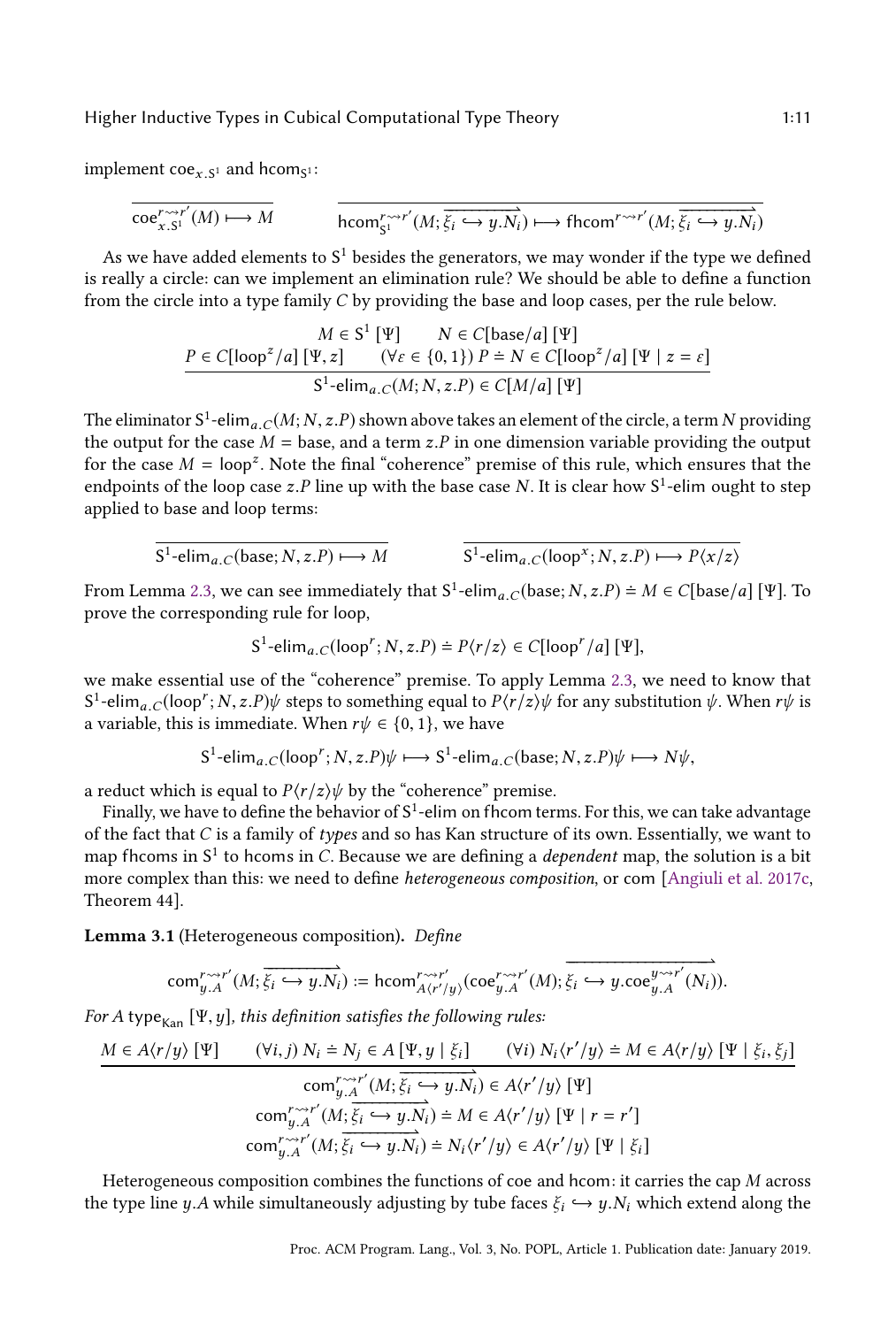$$
pt(M)
$$
 val  $hub(F)$  val

<span id="page-11-1"></span> $\mathsf{spole}^x(F;M)$  val  $\qquad \qquad \mathsf{spole}^0$  $\overline{\text{spoke}^0(F;M) \longmapsto \text{hub}(F)}$  $\text{spoke}^1(F; M) \longmapsto FM$ 

Fig. 8. Operational semantics of the 0-truncation constructors

type line. With this definition in hand, we can specify the operational semantics of  $S^1$ -elim on an fhcom term.

$$
\frac{r \neq r' \quad (\forall i) \not\models \xi_i \qquad F^y := \text{fhcom}^{r \leadsto y}(M; \overline{\xi_i \hookrightarrow y.N_i})}{S^1\text{-elim}_{a.C}(\text{fhcom}^{r \leadsto r'}(M; \overline{\xi_i \hookrightarrow y.N_i}); N, z.P) \longmapsto}
$$
  
com<sub>y.C[F^y/a]</sub> $(S^1\text{-elim}_{a.C}(M; N, z.P); \overline{\xi_i \hookrightarrow y.S^1\text{-elim}_{a.C}(N_i; N, z.P))})$ 

Let us check that this definition makes type sense. The recursive call  $S^1$ -elim<sub>a.C</sub>(M; N, z.P) lands in  $C[M/a]$  which is equal to  $C[F\#/a](r/a)$  because  $F'$  is equal to M. Likewise  $S^1$ -elim $a(N:N \neq P)$  $C[M/a]$ , which is equal to  $C[F^y/a]\langle r/y\rangle$  because  $F^r$  is equal to M. Likewise,  $S^1$ -elim<sub>a.C</sub>(N<sub>i</sub>; N, z.P)<br>lands in  $C[N_c/a]$  which is equal to  $C[F^y/a]$  under  $\zeta$ , because  $F^y$  is equal to M, under  $\zeta$ . By lands in  $C[N_i/a]$ , which is equal to  $C[F^y/a]$  under  $\xi_i$  because  $F^y$  is equal to  $N_i$  under  $\xi_i$ . By Lemma [3.1,](#page-10-0) composing these terms gives a result in  $C[F^y/a]\langle r'/y\rangle$ , which is precisely the desired type C[fhcom<sup>r</sup><sup>→+r'</sup>( $M; \overline{\xi_i} \hookrightarrow y. N_i$ )/a].<br>Note that the motive annotation a (

Note that the motive annotation a.C on the eliminator is not present for type-checking purposes, but rather is essential to the operational semantics: the eliminator defers to the motive to handle fhcom values.

#### <span id="page-11-0"></span>3.2 0-Truncation

The 0-truncation, shown in Figure [4,](#page-3-1) is a *parameterized* inductive type: we want to construct  $||A||_0$  type<sub>Kan</sub> [Ψ] for every A type<sub>Kan</sub> [Ψ]. Unlike  $S^1$ , the term  $||A||_0$  can contain dimension variables if A does, so we can no longer get away with a degenerate definition of coe.

Besides coercion, the definition of truncation closely follows that of the circle. We define the operational semantics of the 0-truncation constructors in Figure [8:](#page-11-1) a constructor steps when a boundary constraint holds and is a value otherwise. The Ψ-PER  $\|\|A\|_0\|$  is defined as the least closed under constructor values and fhcom values, and we can show that  $\text{TM}(\|A\|_0)\$  validates the expected introduction rules. Once again, we implement hcom via fhcom.

Now, we come to coe. For every line  $z \cdot ||A||_0$  and endpoints r and r', we must define the func-<br>n coe<sup>r</sup> r' from  $||A||_0$  (r'/z) to  $||A||_0$  (r'/z). We will do this by evaluating the input element of tion coe<sup>r</sup><sup>→r'</sup><sub>l</sub>|A||<sub>0</sub>  $\langle r/z \rangle$  to  $||A||_0 \langle r'/z \rangle$ . We will do this by evaluating the input element of  $||A||_0 \langle r/z \rangle$  and analyzing the structure of its value, using the Kan structures on S<sup>1</sup> and A at the leaves to coerce (For illustrative purposes we will forget for the moment that coercion in S<sup>1</sup> is the leaves to coerce. (For illustrative purposes, we will forget for the moment that coercion in  $S^1$  is the identity function.) First, we define coe on pt terms in the natural way, using the Kan structure on A:

$$
\overline{\operatorname{coe}^{r\leadsto r'}_{z.\|A\|_0}(\operatorname{pt}(M)) \longmapsto \operatorname{pt}(\operatorname{coe}^{r\leadsto r'}_{z.A}(M))}
$$

Given  $M \in A\langle r/z \rangle$  [Ψ], we have  $\cos z \cdot A \cdot \frac{r}{r'}(M) \in A\langle r'/z \rangle$  [Ψ], so we can apply pt to get a term in <br> $\|A\|_{\leq r'/z}$ . For bub, we similarly push the coe into the argument:  $||A||_0 \langle r'/z \rangle$ . For hub, we similarly push the coe into the argument:

$$
\overline{\text{coe}^{r\leadsto r'}_{z.||A||_0}(\text{hub}(F)) \longmapsto \text{hub}(\text{coe}^{r\leadsto r'}_{z.S^1 \to ||A||_0}(F))}
$$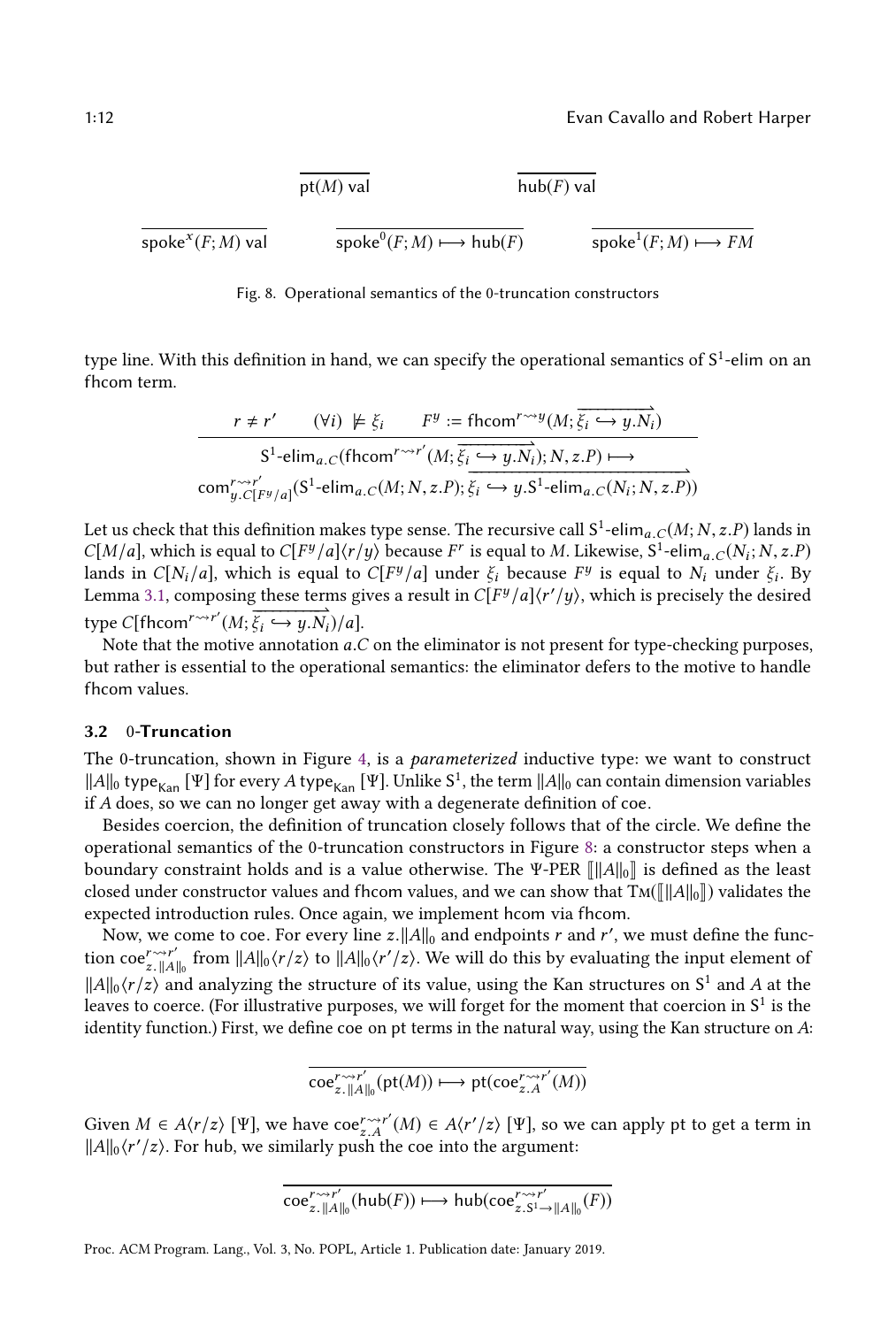In this case, we reduce to a coe in the compound type  $S^1 \to ||A||_0$ , which is itself defined in terms of coe in  $S^1$  and  $||A||_0$ . Coercion for function types is defined in [Angiuli et al. 2018,  $S^5$  31; for our of coe in  $S^1$  and  $||A||_0$ . Coercion for function types is defined in [\[Angiuli et al.](#page-25-2) [2018,](#page-25-2) §5.3]; for our purposes, we do not need to know the definition purposes, we do not need to know the definition.

Finally, we have the path constructor spoke<sup>x</sup>. The rub will be to define the reduction for  $\text{coe}_{z, \|A\|_0}^{r \to r'}(\text{spole}^x(M; F))$  in a coherent way: when we try to show it is well-typed with Lemma [2.3,](#page-6-1)  $\frac{1}{z}$  ||A||0</sub> (spoke  $(M, T)$ ) in a concretit way. When we try<br>we will need its reduct's  $x = 0$  face to agree with  $\cos t \sim r^2$  $\lim_{z \to \|A\|_0}$  (hub(*F*)) and its  $x = 1$  face to agree with  $\operatorname{coe}^{r\rightsquigarrow r'}_{z.\parallel A\parallel}$  $\lim_{z \, . \, ||A||_0}$  (*FM*). As a first cut, we might try to define

$$
\operatorname{coe}^{r \leadsto r'}_{z. \parallel A \parallel_{0}} \left( \operatorname{spoke}^{x}(M; F) \right) \stackrel{?}{\longmapsto} \operatorname{spoke}^{x}(\operatorname{coe}^{r \leadsto r'}_{z. S^{1}}(M); \operatorname{coe}^{r \leadsto r'}_{z. S^{1} \rightarrow \parallel A \parallel_{0}}(F))
$$

However, consider the  $x = 1$  face of this definition. If we substitute 1 for x on the left hand side, we obtain a term which reduces to  $\cos \sum_{x=|A||_0}^{x \sim r'} (FM)$ . If, on the other hand, we substitute 1 for x on the  $\frac{z}{z}$ . ∥A  $\frac{z}{\sqrt{a}}$ <br>right hand side, we reduce to coe<sup>*r*  $\frac{z}{z}$ ,  $\frac{z}{\sqrt{a}}$ </sup>  $\sum_{z \in S^1 \to \|A\|_0}^{r \to r'} (F) (\text{coe}^{r \to r'}_{z, S^1})$  $\sum_{z \in S^1}^{\infty \sim r'}(M)$ ). These are not necessarily equal; coe does not commute with function application in general.

Luckily, coe *does* commute with all operators  $up to a path$ . Consider the case of an arbitrary function  $G \in B \to C$ . Given  $N \in B$ , we can construct a *y*-line between  $\operatorname{coe}_{z.C}^{r \leadsto r'}(GN)$  and  $G(\operatorname{coe}_{z.B}^{r \leadsto r'}(N))$ like so:

$$
\begin{array}{ccc}\n\text{coe}_{z.C}^{r \leadsto r'}(GN) & \xrightarrow{\text{coe}_{z.C}^{y \leadsto r'}(G(\text{coe}_{z.B}^{r \leadsto y}(N)))} & G(\text{coe}_{z.C}^{r \leadsto r'}(N)) \\
\downarrow r & \xrightarrow{\qquad \qquad y} & r'\n\end{array}
$$

When  $y = r$ , the inner coe in the term  $\cos_{z,C}^{y \rightarrow r'}(G(\cos_{z,B}^{r \rightarrow y}(N)))$  simplifies and we are left with  $\cos t \sim t'$  (GN); when y = r', the outer coe simplifies and we have  $G(\cos t' \sim t'$  (N)). We can think of the interpolating term as coercing N from r to an intermediate point y, applying the function G,<br>and then coercing GN the rest of the way from u to r' and then coercing GN the rest of the way from y to r'.<br>Instantiating this argument with function application

Instantiating this argument with function application, we see that our attempted definition has the correct boundary up to a path but not up to equality. This is precisely the use case for hcom: we want to adjust the boundary of a term by a tube. Using an fhcom (i.e., an hcom in  $||A||_0$ ), we thus define

$$
\overline{T} := \left[ \begin{array}{c} x = 0 \hookrightarrow y \cdot \text{coe}_{z, ||A||_0}^{\mathcal{P} \leadsto \mathcal{P}'}(\text{hub}(F)), \\ x = 1 \hookrightarrow y \cdot \text{coe}_{z, ||A||_0}^{\mathcal{P} \leadsto \mathcal{P}'}(\text{coe}_{z, S^1 \rightarrow ||A||_0}^{\mathcal{P} \leadsto \mathcal{P}'}(F)(\text{coe}_{z, S^1}^{\mathcal{P} \leadsto \mathcal{P}'}(M))) \\ \text{coe}_{z, ||A||_0}^{\mathcal{P} \leadsto \mathcal{P}'}(\text{spole}^{\mathcal{X}}(M; F)) \longmapsto \text{fhcom}^{\mathcal{P}' \leadsto \mathcal{P}'}(\text{spole}^{\mathcal{X}}(\text{coe}_{z, S^1}^{\mathcal{P} \leadsto \mathcal{P}'}(M); \text{coe}_{z, S^1 \rightarrow ||A||_0}^{\mathcal{P} \leadsto \mathcal{P}'}(F)); \overline{T}) \end{array} \right]
$$

The  $x = 0$  face is a constant line, since no boundary correction is necessary there, while the  $x = 1$ face slides the coercion out of the function application.

Finally, we have to handle the case of fhcom values. Here, we can simply push the coe inside:

$$
\overbrace{\text{coe}^{r\leadsto r'}_{z. \parallel A \parallel_0}(\text{fhcom}^{s\leadsto s'}(M; \overline{\xi_i \hookrightarrow y.N_i})) \longmapsto \text{fhcom}^{s\leadsto s'}(\text{coe}^{r\leadsto r'}_{z. \parallel A \parallel_0}(M); \overline{\xi_i \hookrightarrow y \cdot \text{coe}^{r\leadsto r'}_{z. \parallel A \parallel_0}(N_i))}
$$

It is straightforward to check that this definition has all the right faces. This completes the definition of coe in  $||A||_0$ .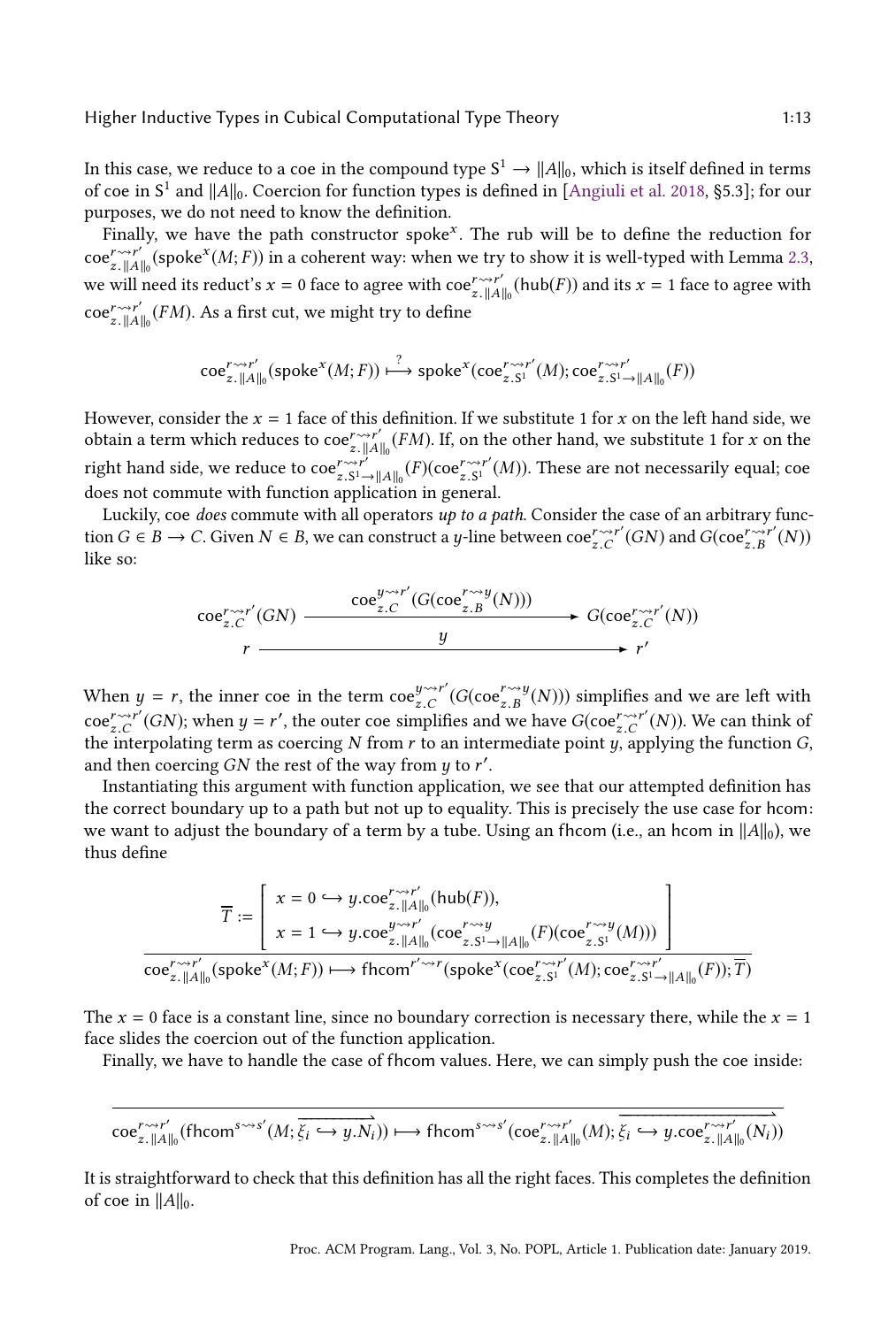Our final task is to define the eliminator for  $||A||_0$ . We will follow the same template as for the circle, but now we must account for recursive constructors. We aim to satisfy the following rule:

$$
\Gamma_{\text{spoke}} := (s : S^1, f : S^1 \to ||A||_0, r_f : (s : S^1) \to C[fs/t])
$$
  
\n
$$
M \in ||A||_0 [\Psi] \quad a : A \gg P \in C[\text{pt}(a)/t] [\Psi]
$$
  
\n
$$
f : S^1 \to ||A||_0, r_f : (s : S^1) \to C[fs/t] \gg H \in C[\text{hub}(f)/t] [\Psi]
$$
  
\n
$$
\Gamma_{\text{spoke}} \gg O \in C[\text{spoke}^z(s; f)/t] [\Psi, z] \quad \Gamma_{\text{spoke}} \gg O \cong H \in C[\text{spoke}^z(s; f)/t] [\Psi, z | z = 0]
$$
  
\n
$$
\Gamma_{\text{spoke}} \gg O \cong r_f s \in C[\text{spoke}^z(s; f)/t] [\Psi, z | z = 1]
$$
  
\n
$$
\text{trunc-elim}_{t.C}(M; a.P, f.H, z.s. f.O) \in C[M/a] [\Psi]
$$

The pt case P is completely standard. For constructors which take the recursive argument  $f : S^1 \to \mathbb{R}^d$  we give access to the results  $r_c : (sS^1) \to C[fs/t]$  of the recursive call; res stands for the  $||A||_0$ , we give access to the results  $r_f : (sS^1) \to C[f s/t]$  of the recursive call:  $r_f s$  stands for the result of colling trunc-olim on f s for each  $sS^1$ , as with the circle we require that the endpoints result of calling trunc-elim on fs for each  $s : S^1$ . As with the circle, we require that the endpoints of the path case line up with the corresponding boundary cases. Here, this means that the  $z = 0$ of the path case line up with the corresponding boundary cases. Here, this means that the  $z = 0$ endpoint of the spoke<sup>2</sup>(s; f) case O must line up with the hub case H, while the  $z = 1$  endpoint<br>must be equal to the result res of the recursive call on fs. The operational semantics for trunc-elim must be equal to the result  $r_f s$  of the recursive call on fs. The operational semantics for trunc-elim, which validates the above rule, again steps to the appropriate clause in each constructor case and uses a com in C to cover the fhcom case.

By definition, the type  $||A||_0$  satisfies a canonicity theorem: any  $M \in ||A||_0$  [Ψ] evaluates to a value which is either a constructor (pt,hub, or spoke) or an fhcom. However, we also get a stronger guarantee if we only consider zero-dimension terms, that is,  $M \in ||A||_0 [\emptyset]$ . We have required that the set of constraints  $\frac{z}{\zeta_i}$  in an fhcom tube is valid: there is some r such that either  $(r = r) \in \overline{\xi_i}$  or both  $(r = 0) \in \overline{\xi_i}$  and  $(r = 1) \in \overline{\xi_i}$ . In an empty dimension context, r must be either 0 or 1, in which case we know that one of the equations in  $\frac{1}{\xi_i}$  is true. Thus, any fhcom in an empty dimension context reduces. It follows that  $M \in ||A||_0$  [∅] specifically evaluates to a constructor value. Moreover, peither bub nor spoke can be a value in an empty dimension context constructor value. Moreover, neither hub nor spoke can be a value in an empty dimension context. We conclude that any  $M \in ||A||_0 [\emptyset]$  evaluates to some pt(N): we can extract elements of A from zero-dimensional elements of  $||A||_0$ .

#### <span id="page-13-0"></span>3.3 Identity Types

As our final example, we consider the identity type family specified in Figure [5,](#page-3-2) a type which has no path constructors but nonetheless requires new values in the higher-dimensional setting. While for the circle and truncation we needed new values to implement hcom, for the identity type we will need new values for coe. The new complication arises because the identity type is an indexed inductive type: a family  $\text{Id}_A(-, -)$  with a constructor refl which introduces elements at a particular index. These are distinct from *parameterized* inductive types, like  $\|\cdot\|_0$ , whose constructors introduce elements uniformly at every index. In the indexed case, we need to account for coercion between indices of the family: if  $P \in \text{Path}_A(M, N)$  [Ψ], then to what should the term  $\text{coe}_{z \cdot \text{Id}_A(M, P \circledcirc z)}^{r \leftrightarrow r'}(\text{refl}(M)) \in \text{Id}_A(M, N)$  [Ψ] evaluate?<br>To define the denotation of indexed identity type

To define the denotation of indexed identity types, we need to simultaneously define a family of Ψ-relations as the least closed under certain operators. We thus introduce a notion of ∆-indexed Ψ-relations, where ∆ is a context of Kan types.

**Definition 3.2.** Let Δ type<sub>Kan</sub> [Ψ]. A Δ-indexed Ψ-relation  $\alpha = \alpha$  [-] consists of a Ψ'-relation  $\alpha$  =  $\alpha$  [-*I*] for available.  $\alpha_{\psi}[\bar{I}]$  for every  $\psi : \Psi' \to \Psi$  and  $\bar{I} \in \Delta \psi'$  [ $\Psi'$ ], satisfying the following conditions.

- (1)  $\alpha_{\psi}[\bar{I}]\psi' = \alpha_{\psi\psi'}[\bar{I}\psi']$  for every  $\psi': \Psi'' \to \Psi',$ <br>(2)  $[\bar{I}]\psi' = \frac{[\bar{I}]}{[\bar{I}]}$
- (2)  $\alpha_{\psi}[\overline{I}] = \alpha_{\psi}[\overline{I}']$  for every  $\overline{I} = \overline{I}' \in \Delta \psi [\Psi']$ .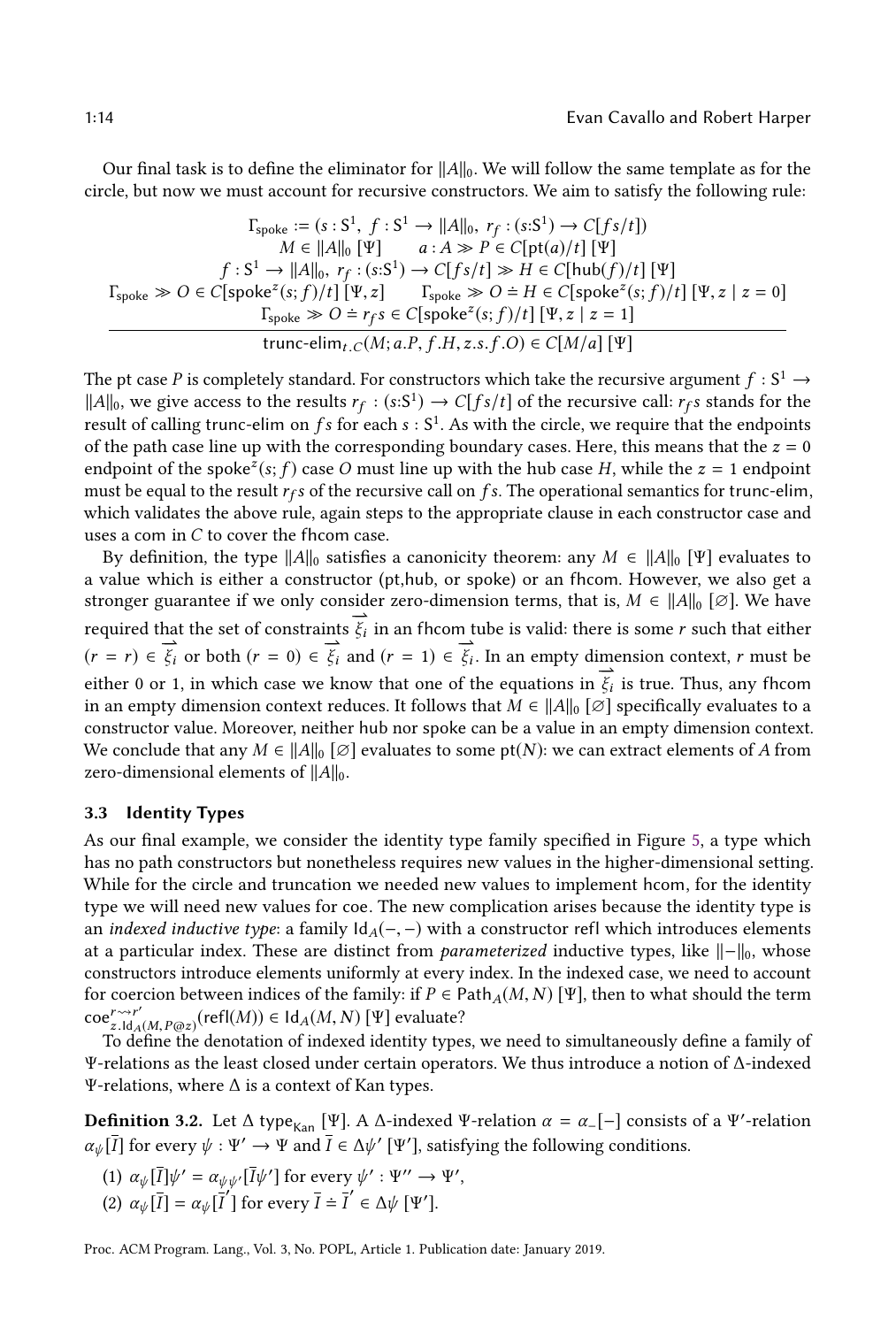<span id="page-14-0"></span>
$$
\overline{I} \neq \emptyset \qquad r \neq r'
$$
\n
$$
\overline{I} \neq \emptyset
$$
\n
$$
\overline{f} \cos \overline{f} \cos \overline{f} \cos \overline{f}
$$
\n
$$
\overline{f} \cos \overline{f} \cos \overline{f} \cos \overline{f}
$$
\n
$$
\overline{f} \cos \overline{f} \cos \overline{f} \cos \overline{f} \cos \overline{f} \cos \overline{f} \cos \overline{f} \cos \overline{f} \cos \overline{f} \cos \overline{f} \cos \overline{f} \cos \overline{f} \cos \overline{f} \cos \overline{f} \cos \overline{f} \cos \overline{f} \cos \overline{f} \cos \overline{f} \cos \overline{f} \cos \overline{f} \cos \overline{f} \cos \overline{f} \cos \overline{f} \cos \overline{f} \cos \overline{f} \cos \overline{f} \cos \overline{f} \cos \overline{f} \cos \overline{f} \cos \overline{f} \cos \overline{f} \cos \overline{f} \cos \overline{f} \cos \overline{f} \cos \overline{f} \cos \overline{f} \cos \overline{f} \cos \overline{f} \cos \overline{f} \cos \overline{f} \cos \overline{f} \cos \overline{f} \cos \overline{f} \cos \overline{f} \cos \overline{f} \cos \overline{f} \cos \overline{f} \cos \overline{f} \cos \overline{f} \cos \overline{f} \cos \overline{f} \cos \overline{f} \cos \overline{f} \cos \overline{f} \cos \overline{f} \cos \overline{f} \cos \overline{f} \cos \overline{f} \cos \overline{f} \cos \overline{f} \cos \overline{f} \cos \overline{f} \cos \overline{f} \cos \overline{f} \cos \overline{f} \cos \overline{f} \cos \overline{f} \cos \overline{f} \cos \overline{f} \cos \overline{f} \cos \overline{f} \cos \overline{f} \cos \overline{f} \cos \overline{f} \cos \overline{f} \cos \overline{f} \cos \overline{f} \cos \overline{f} \cos \overline{f} \cos \over
$$

Fig. 9. Operational semantics of fcoe.

Note that a Δ-indexed Ψ-relation  $\alpha$  is completely determined by the relations  $\alpha_{\psi}[\overline{I}]_{id}$ .

We will define the identity family  $\mathrm{Id}_A$  as the least  $(A, A)$ -indexed Ψ-relation closed under refl values, fhcom values, and finally fcoe values which will account for coercion between indices of a family. The operational semantics of fcoe are defined in Figure [9.](#page-14-0) The operator takes a line of indices  $z.\overline{I}$ , endpoints r, r', and an argument M to coerce from index  $\overline{I}\langle r/z \rangle$  to  $\overline{I}\langle r'/z \rangle$  of a family. As with fhcom, fcoe reduces when it is degenerate and is a value otherwise.

We define an operator on  $\Delta$ -indexed Ψ-relations taking  $\alpha$  to the PER of fcoe values built on  $\alpha$ :

$$
\text{Fcoe}(\alpha)_{\psi}[\overline{I}] := \left\{ \left( \text{fcoe}_{z.\overline{J}}^{r \to r'}(M), \text{fcoe}_{z.\overline{J}}^{r \to r'}(M') \right) \middle| \begin{array}{l} \overline{J} \doteq \overline{J}' \in \Delta \psi \ [\Psi', z] \\ \overline{J} \langle r'/z \rangle \doteq \overline{I} \in \Delta \psi \ [\Psi'] \\ \text{TM}(\text{Fcoe}(\alpha)_{\psi} [\overline{J} \langle r/z \rangle])(M, M') \end{array} \right\}
$$

We then define  $[[\mathsf{Id}_A(M, N)]] := \beta[M, N]$ , where  $\beta$  is the least fixed point of the operator In on  $(A, A)$ -indexed  $\Psi$ -relations given by  $(A, A)$ -indexed Ψ-relations given by

$$
\text{ID}(\alpha)_{\psi}[M, N] := \{(\text{refl}(Q), \text{refl}(Q')) \mid M \doteq N \doteq Q \doteq Q' \in A\psi \; [\Psi']\}
$$
  

$$
\cup \text{Fhcom}(\alpha_{\psi}[M, N]) \cup \text{Fcoe}(\alpha)_{\psi}[M, N].
$$

Adding fcoe covers coercion between the indices of the family  $\mathrm{Id}_A(-,-)$ , but we still need to account for coercions coe<sup> $r \sim r'$ </sup>  $\sum_{z \in \text{Id}_A(M, N)}^{\text{max}}$  where z occurs in the type argument A. To make up the difference, we introduce an auxiliary operator, the *total space coercion* tcoe<sup>r</sup> $\chi^*$ , which we intend to satisfy the following typing rules:

$$
P \in \text{Id}_{A\langle r/z\rangle}(M, N) \left[\Psi\right]
$$
  
\n
$$
\text{tcoe}_{z.A}^{r \rightarrow r'}(P) \in \text{Id}_{A\langle r/z\rangle}(\text{coe}_{z.A}^{r \rightarrow r'}(M), \text{coe}_{z.A}^{r \rightarrow r'}(N)) \left[\Psi\right]
$$
  
\n
$$
\text{tcoe}_{z.A}^{r \rightarrow r}(P) = P \in \text{Id}_{A\langle r/z\rangle}(M, N) \left[\Psi\right]
$$

Total space coercion moves an element P along a path z.A in the type argument of Id, carrying<br>a endpoint indices  $M N \in A/r/r$  of the original path along via coercion. The name comes from the endpoint indices  $M, N \in A \langle r/z \rangle$  of the original path along via coercion. The name comes from homotopy theory: the *total space* is the pair type  $(a, a';A) \times \mathrm{Id}_A(a, a')$ , and tcoe takes the triple

 $\langle M, N, P \rangle \in ((a, a' : A) \times \mathrm{Id}_A(a, a')) \langle r/z \rangle$ 

to the triple

$$
\langle \mathrm{coe}_{z,A}^{r \leadsto r'}(M), \mathrm{coe}_{z,A}^{r \leadsto r'}(N), \mathrm{troe}_{z,A}^{r \leadsto r'}(P) \rangle \in ((a, a'\!:\!A) \times \mathrm{Id}_A(a, a')) \langle r'/z \rangle.
$$

Once we have implemented tcoe, we can combine it with fcoe to implement coe:

$$
\operatorname{coe}_{z.\mathrm{Id}_A(M,N)}^{r\leadsto r'}(P)\longmapsto \operatorname{fcoe}_{z.(\operatorname{coe}_{z.A}^{z\leadsto r'}(M),\operatorname{coe}_{z.A}^{z\leadsto r'}(N))}^{r'}(\operatorname{tcoe}_{z.A}^{r\leadsto r'}(P)).
$$

The inner tcoe produces an element of  $\text{Id}_{A(r'/z)}(\text{coe}^{r \leadsto r'}_{z.A}(M\langle r/z\rangle), \text{coe}^{r \leadsto r'}_{z.A}(N\langle r/z\rangle));$  the outer fcoe massages the indices to turn this into an element of  $\text{Id}_{A\langle r'/z\rangle}(M\langle r'/z), N\langle r'/z\rangle)$ .<br>To implement toog, we take the same approach as for coe in inductive type

To implement tcoe, we take the same approach as for coe in inductive types, evaluating the argument to a value and inspecting its form. The operational semantics of tcoe are displayed in Figure [10.](#page-15-0) On a refl value, tcoe becomes a coe in  $A$  applied to the argument; on fcoe and fhcom values, it pushes inside.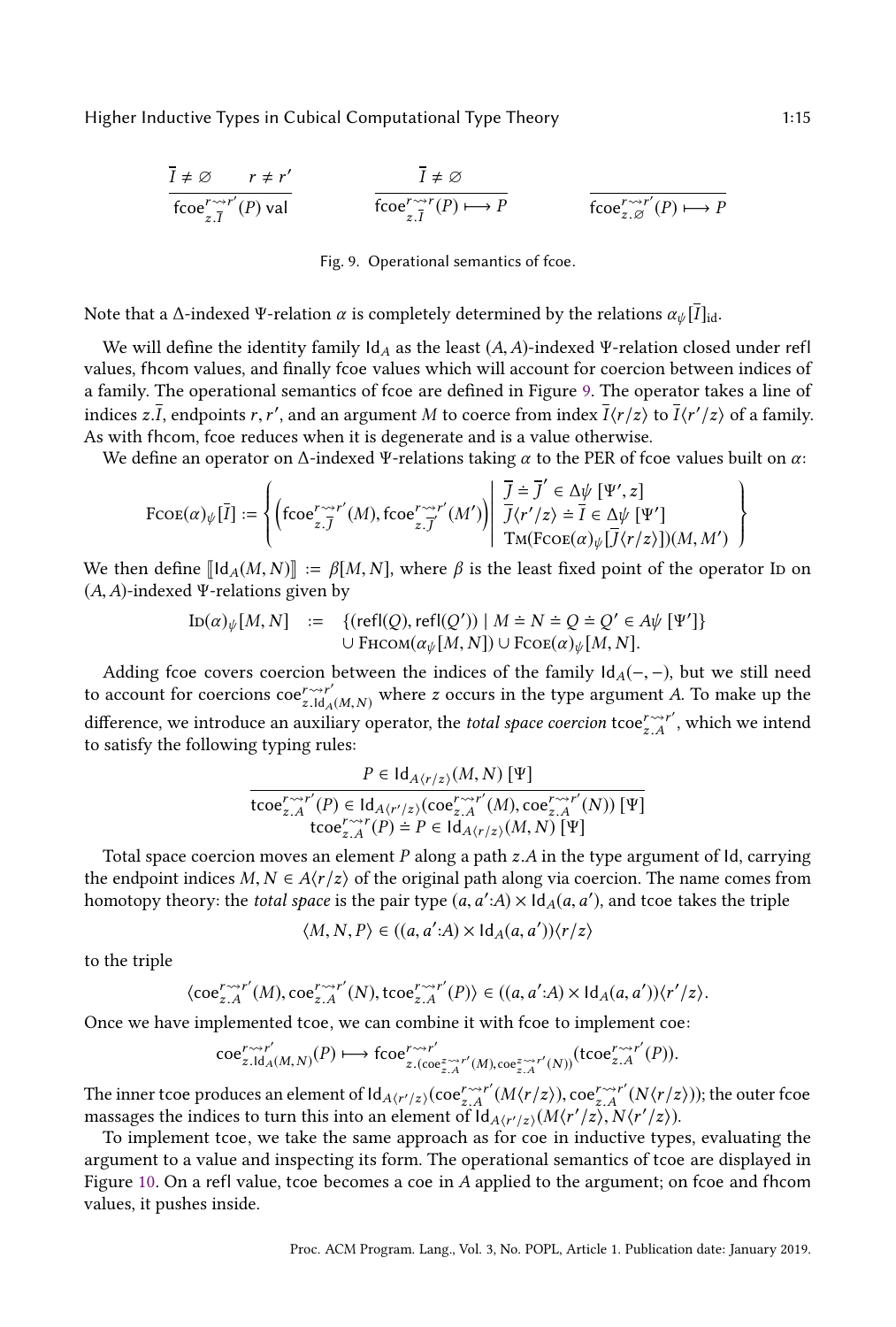<span id="page-15-0"></span>
$$
\operatorname{tcoe}_{z.A}^{r \leadsto r'}(\operatorname{refl}(M)) \longmapsto \operatorname{refl}(\operatorname{coe}_{z.A}^{r \leadsto r'}(M))
$$
\n
$$
\operatorname{tcoe}_{z.A}^{r \leadsto r'}(\operatorname{fcoe}_{w.(M,N)}^{s \leadsto s'}(P)) \longmapsto \operatorname{fcoe}_{w.(\operatorname{coe}_{z.A}^{r \leadsto r'}(M), \operatorname{coe}_{z.A}^{r \leadsto r'}(N))}^{r'}(\operatorname{tcoe}_{z.A}^{r \leadsto r'}(P))
$$

$$
\overbrace{\text{tcoe}_{z.A}^{r\leadsto r'}(\text{fhcom}^{s\leadsto s}(M;\overline{\xi_i \hookrightarrow N_i}))\longmapsto \text{fhcom}^{r\leadsto s'}(\text{tcoe}_{z.A}^{r\leadsto r'}(M);\overline{\xi_i \hookrightarrow \text{tcoe}_{z.A}^{r\leadsto r'}(N_i))}
$$

Fig. 10. Operational semantics of tcoe for the identity type.

For elimination, we obtain the standard J operator of intensional Martin-Löf type theory, i.e., the following typing rule.

$$
a, b : A, p : \text{Id}_{A}(a, b) \gg C \text{ type}_{\text{Kan}} [\Psi]
$$
\n
$$
M, N \in A [\Psi]
$$
\n
$$
P \in \text{Id}_{A}(M, N) [\Psi]
$$
\n
$$
a: A \gg R \in C[a/b][\text{refl}(a)/p] [\Psi]
$$
\n
$$
J_{a, b, p, C}(M; N; P; a, R) \in C[M/a][N/b][P/p] [\Psi]
$$

When J is applied to the reflexive identity refl(Q), it steps to the provided case  $R[Q/a]$ . On fhcom terms, it takes the same tack as the circle and 0-truncation, stepping to a com in the target family. The fcoe case is similar, stepping to a coe in the target type as shown below.

$$
F^{z} := \text{fcoe}_{z.(M',N')}^{r \rightarrow z}(P)
$$
\n
$$
\overline{J_{a.b.p.C}(M; N; \text{fcoe}_{z.(M',N')}^{r \rightarrow r'}(P); a.R) \longmapsto}
$$
\n
$$
\text{coe}_{z.C[M'/a][N'/b][F^{z}/p]}^{r \rightarrow r'}(J_{a.b.p.C}(M'\langle r/z \rangle; N'\langle r/z \rangle; P; a.R))
$$

Using J, we can define functions converting between the identity type  $\mathrm{Id}_A(M, N)$  and the path type  $Path_A(M, N)$  as follows.

$$
\lambda p. J_{a.b...Path_A(a,b)}(M; N; p; a.\lambda^{\mathbb{I}}...a) \in \mathrm{Id}_A(M, N) \to \mathrm{Path}_A(M, N)
$$

$$
\lambda q. \mathrm{fcoe}_{z.(M, q@z)}^{0 \sim 1}(\mathrm{refl}(M)) \in \mathrm{Path}_A(M, N) \to \mathrm{Id}_A(M, N)
$$

It turns out that these functions form an equivalence, i.e., they are mutual inverses up to a path. We can thus use univalence to convert between theorems about Path and Id. However, the two types do not share the same equality properties. For example, with Id we have that  $J_{a,b,p,C}(M;N;\text{refl}(Q); a.R) = R[Q/a]$ . If we transfer J across the equivalence to get a similar eliminator J' for Path, we find that it satisfies this equation only up to a path. Indeed, it appears to be impossible to write an eliminator for Path which satisfies J's typing rule and this equation. As such, while it is generally more convenient to work with Path, the type Id is necessary if we wish to interpret ITT in cubical type theory. (We discuss other approaches to this problem in Section [5.](#page-23-0))

The definition of  $\text{Id}_{A}(M, N)$  implies that any  $P \in \text{Id}_{A}(M, N)$  [Ψ] evaluates either to a refl, fhcom, or fcoe value. As described in Section [3.2,](#page-11-0) we can rule out fhcom values when Ψ is empty. However, we cannot do the same for fcoe values, which should be no surprise: even in an empty context, Path<sub>A</sub>(M, N) can be inhabited when M and N are not equal, and we know that  $Id_A(M, N)$  is inhabited whenever  $Path_A(M, N)$  is. Ultimately, we can only say that a zero-dimensional element of  $\text{Id}_A(M, N)$  is equal to a chain of fcoes applied to a refl term.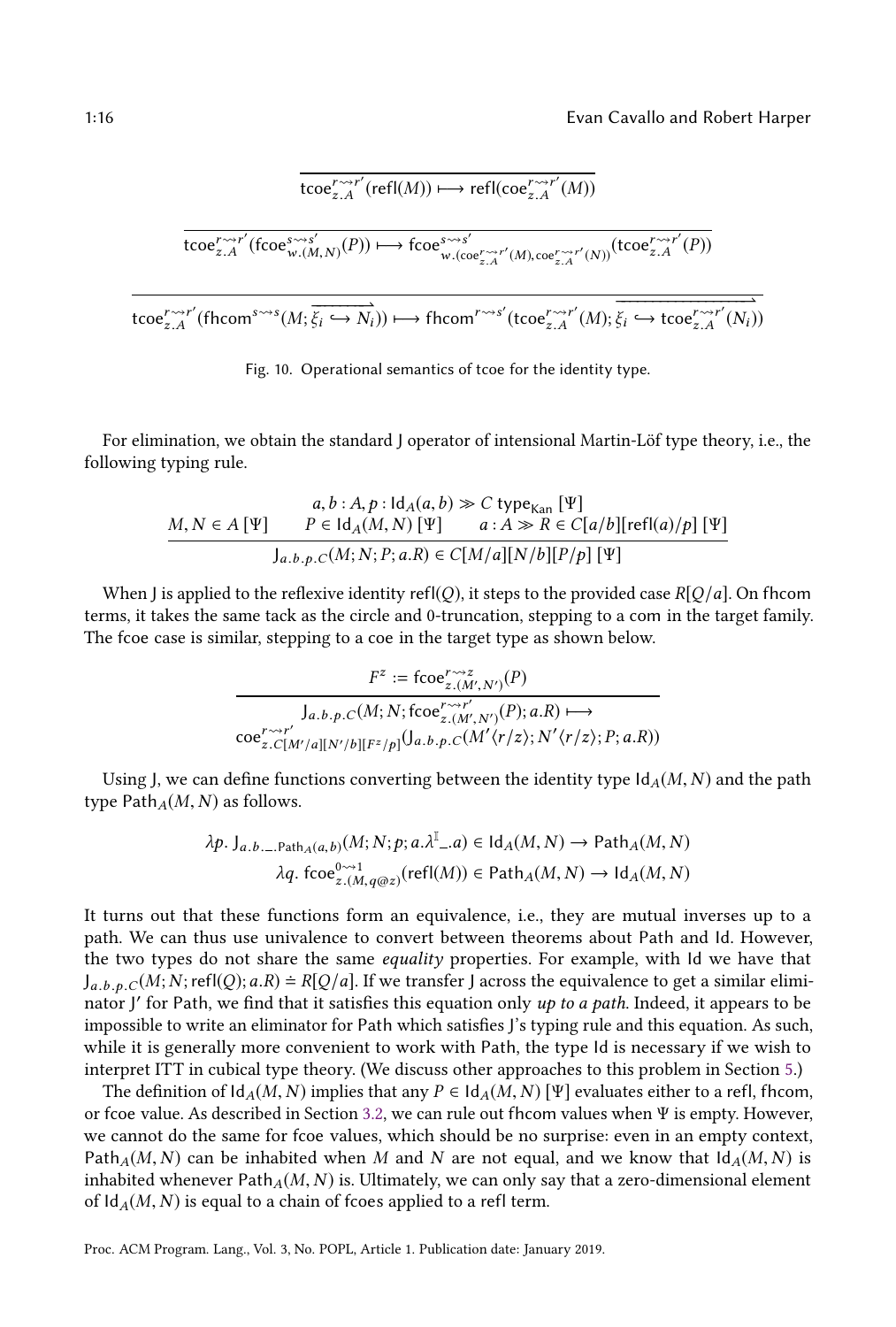<span id="page-16-1"></span>

Fig. 11. Definition of the constructor list judgment.

#### <span id="page-16-0"></span>4 CUBICAL INDUCTIVE TYPES IN GENERALITY

In this section, we unify the three examples from Section [3](#page-9-0) into a general schema for indexed cubical inductive types. We have already touched on each feature necessary for its implementation; the remaining task is to design the specification language. In this, we follow the standard pattern for inductive types: the arguments to a constructor can be chosen from a grammar of strictly positive type functions [\[Coquand and Paulin](#page-26-10) [1988;](#page-26-10) [Dybjer](#page-26-8) [1994\]](#page-26-8). On top of that base, we add dimension parameters and a language of boundary terms for specifying the boundary of higher-dimensional constructors. The language of argument types and terms constitutes a small formal type theory which interprets into the computational type theory. A central complication of the higher case is that constructors are no longer independent of each other: each constructor can refer to previous constructors in its boundary.

#### 4.1 The Schema

The central judgment  $\Delta \triangleright \mathcal{K}$  constrs [Ψ] of our schema, defined in Figure [11,](#page-16-1) states that  $\mathcal{K}$  is a labelled list of constructors for an inductive type indexed by  $\Delta$  ctx<sub>Kan</sub> [Ψ]. This judgment is mutually inductively defined with a judgment  $\Delta \triangleright \mathcal{K} \vdash C$  constr [Ψ] asserting that C is a constructor over a prefix K. We draw labels  $\ell$  from a fixed set L, writing  $\ell \in \mathcal{K}$  to mean that  $\ell$  occurs in K and K[ $\ell$ ] for the constructor carrying label  $\ell$  in  $\mathcal{K}$ .

The constructor judgment is itself mutually defined with judgments  $\Delta \triangleright A \equiv A'$  atype [Ψ],<br> $\triangleright \Theta = \Theta'$  acty [Ψ], and  $\Delta \triangleright \mathcal{K} \cdot \Theta \vdash M \equiv M' \cdot A$  [Ψ] which define the formal type theory of  $\Delta \triangleright \Theta \equiv \Theta'$  actx [Ψ], and  $\Delta \triangleright \mathcal{K}; \Theta \vdash M \equiv M'$ : A [Ψ] which define the formal type theory of argument types a and boundary terms m.

<span id="page-16-2"></span>Definition 4.1 (Constructors:  $\Delta \triangleright \mathcal{K} \vdash C$  constr [Ψ]). Presupposing  $\Delta \triangleright \mathcal{K}$  constrs [Ψ], we say  $\Delta \triangleright \mathcal{K} \vdash C$  constr [Ψ] holds when  $C = (\Gamma; \gamma, \overline{I}; \gamma, \Theta; \overline{x}, \overline{\xi_k} \hookrightarrow \gamma, \theta, M_k)$  where

- (1) Γ ctx<sub>Kan</sub> [Ψ],
- (2)  $\gamma : \Gamma \gg \overline{I} \in \Delta [\Psi],$
- (3)  $\gamma : \Gamma \gg \Delta \rhd \Theta$  actx  $[\Psi]$ ,
- (4) FD( $\xi_k$ )  $\subseteq \overline{x}$  and  $\xi_k$  is valid if non-empty,<br>(5)  $y \cdot \overline{F} \gg \Delta \sim \mathcal{K} \cdot \theta \cdot \Theta + M_0 \equiv M' \cdot \overline{Y}(\overline{I})$  [W
- (5)  $\gamma : \Gamma \gg \Delta \rhd \mathcal{K}; \theta : \Theta \vdash M_k \equiv M'_l : X(\overline{I}) [\Psi, \overline{x} \mid \xi_k, \xi_l]$  for each k, l.

In the informal notation used in Section [1,](#page-0-0) the data of Definition [4.1](#page-16-2) corresponds to the following constructor entry.

data 
$$
\times \in \Delta \rightarrow \mathcal{U}
$$
 where  
\n
$$
\vdots
$$
\n
$$
\ell^{\overline{x}} \in (\gamma: \Gamma) \rightarrow \Theta \rightarrow \chi(\overline{I}) \left[ \overline{\xi_i \hookrightarrow \mathsf{M}_i} \right]
$$
\n
$$
\vdots
$$

The context  $\Gamma$  specifies the non-recursive parameters to the constructor, while the argument type  $\Theta$ <br>specifies the recursive arguments. The list of terms  $\overline{I}$  specifies the index in A where the constructor specifies the recursive arguments. The list of terms  $\overline{I}$  specifies the index in  $\Delta$  where the constructor lands, which can depend on Γ. The list  $\bar{x}$  names the dimension parameters. Finally, the list of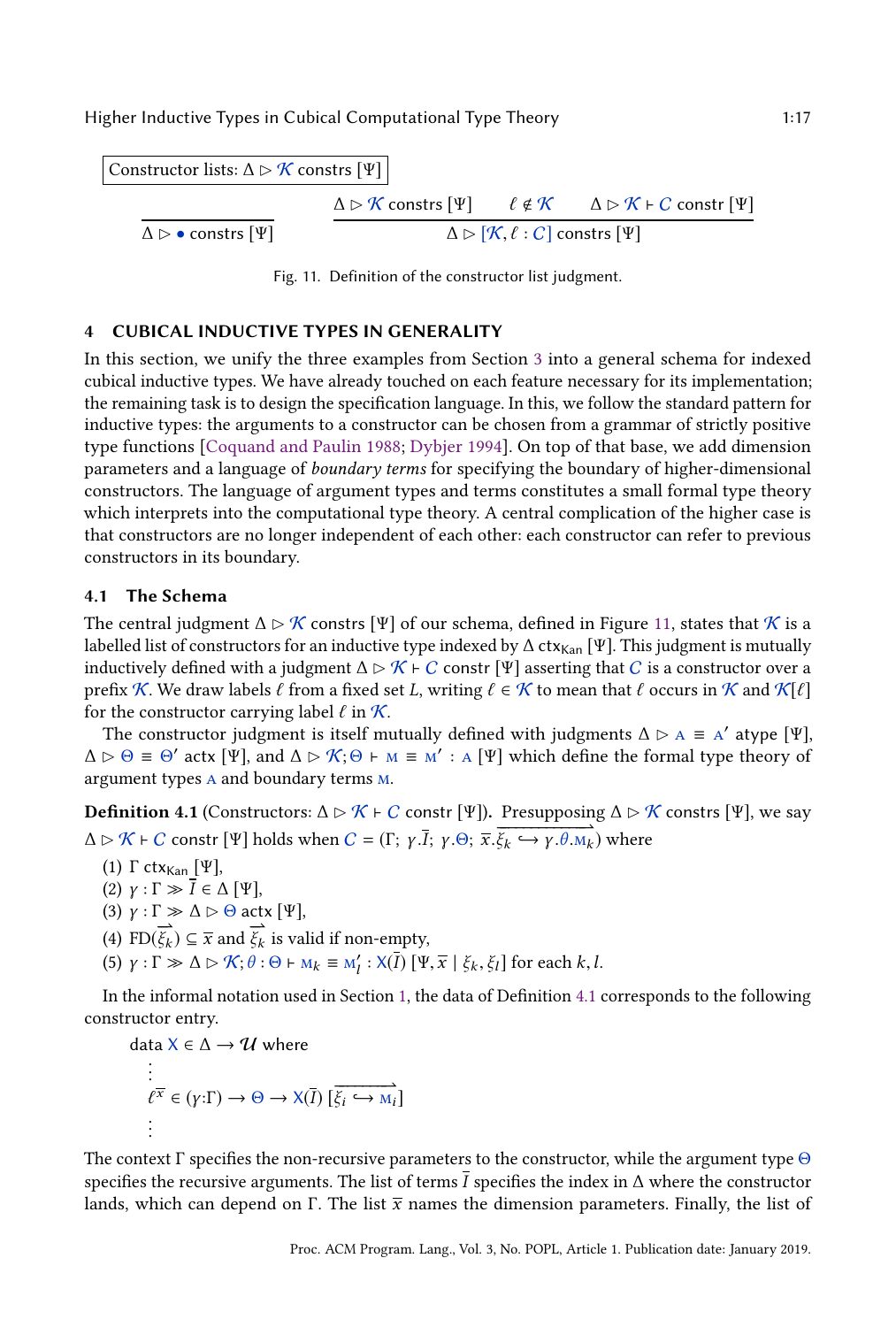<span id="page-17-0"></span>

| Argument types: $\Delta \triangleright$ A atype [Y]        |                                                       |                                              |
|------------------------------------------------------------|-------------------------------------------------------|----------------------------------------------|
| $\overline{I} \in \Delta [\Psi]$                           | $A$ type <sub>Kan</sub> [Y]                           | $a: A \gg \Delta \triangleright$ B atype [Y] |
| Argument contexts: $\Delta \triangleright \Theta$ actx [Y] | $\Delta \triangleright (a:A) \rightarrow B$ atype [Y] |                                              |
| $\overline{\Delta \triangleright \emptyset}$ actx [Y]      | $\Delta \triangleright \Theta$ actx [Y]               | $\Delta \triangleright$ A atype [Y]          |
| $\overline{\Delta \triangleright \emptyset}$ actx [Y]      | $\Delta \triangleright (\Theta, p : A)$ actx [Y]      |                                              |

Fig. 12. Definitions of the argument type and argument context judgments.

constraints and boundary terms  $\overline{\xi_i \hookrightarrow \gamma.\theta.\overline{M}_i}$  specifies the boundary of the constructor, which can depend on both  $\Gamma$  and  $\Theta$ . We leave it to the reader to infer the binary forms  $\Delta \triangleright \mathcal{K} \equiv \mathcal{K}'$  constrs  $[\Psi]$ <br>and  $\Delta \triangleright \mathcal{K} \models C \equiv C'$  constr $[\Psi]$  of the constructor judgments (or see  $[\text{TR } 3.2]$ ) and  $\Delta \triangleright \mathcal{K} \vdash C \equiv C'$  constr $[\Psi]$  of the constructor judgments (or see [\[TR,](#page-26-9) 3.2]).<br>The argument type judgment  $\Delta \triangleright \Delta$  atype [ $\Psi$ ] is defined in Figure 12 (again

The argument type judgment  $\Delta \triangleright$  A atype [Ψ] is defined in Figure [12](#page-17-0) (again, the reader may infer the binary form). The type  $X(\overline{I})$  is the recursive reference to index  $\overline{I}$  of the inductive family being specified. On top of these types, we add dependent function types where the domain is an ordinary Kan type. Note that this judgment is inductively defined by rules, unlike the judgment  $A = A'$  type<sub>pre</sub> [Ψ] which is defined by evaluation. We use symbols ( $\vdash, \equiv, :$ ) rather than ( $\gg, \div, \in$ ) to emphasize this point. However, the open judgment  $\Gamma \gg A \succ A \equiv A'$  atupe [W] is still defined to emphasize this point. However, the open judgment  $\Gamma \gg \Delta \rhd A \equiv A'$  atype [Ψ] is still defined<br>by functionality, we say that  $y \in \Gamma \gg \Delta \rhd R = n'$  atype [Ψ] halds when  $\Delta y[\overline{M}/y] \rhd p y[\overline{M}/y] =$ by functionality: we say that  $\gamma : \Gamma \gg \Delta \rhd B \equiv B'$  atype [Ψ] holds when  $\Delta \psi[\overline{M}/\gamma] \rhd B\psi[\overline{M}/\gamma] \equiv$  $\mathbb{E}'\psi[\overline{M}'/a]$  atype  $[\Psi']$  holds for every  $\psi : \Psi' \to \Psi$  and  $\overline{M} = \overline{M}' \in \Gamma \psi [\Psi']$ . The *argument context* indoment  $\Lambda \to \Theta$  acty  $[\Psi]$  also inductively defined in Figure 12, is simply a list of argument judgment ∆ ✄ Θ actx [Ψ], also inductively defined in Figure [12,](#page-17-0) is simply a list of argument types. Argument types can depend on ordinary terms, but not boundary terms, so there are no dependencies within such a context.

We define the well-typed *boundary terms* by a judgment  $\Delta \triangleright \mathcal{K}; \Theta \vdash M \equiv M' : A[\Psi]$ , which rameterized by a list K of previous constructors and an argument context  $\Theta$ . This judgment parameterized by a list  $K$  of previous constructors and an argument context  $\Theta$ . This judgment is defined by the rules in Figure [13.](#page-18-0) Once again, this is an inductive definition; in particular, it is an inductive definition of an open judgment over a context Θ of argument variables. On the other hand, the "Γ-open" judgment  $\gamma : \Gamma \gg \Delta \rhd \mathcal{K}; \Theta \vdash M \equiv M' : A \Psi$  is still defined by functionality: it holds when holds when

$$
\Delta\psi[\overline{M}/\gamma] \rhd \mathcal{K}\psi[\overline{M}/\gamma]; \Theta\psi[\overline{M}/\gamma] \vdash m\psi[\overline{M}/\gamma] \equiv m'\psi[\overline{M}'/\gamma] : n\psi[\overline{M}/\gamma] [\Psi']
$$

holds for every  $\psi : \Psi' \to \Psi$  and  $\overline{M} \doteq \overline{M}' \in \Gamma \psi [\Psi']$ .<br>We have access to three kinds of example terms

We have access to three kinds of argument terms inhabiting the inductive family  $X(\overline{I})$ : intro terms, representing constructors defined in  $K$ , fcoe terms, and fhcom terms. Each of these is equipped with the expected boundary equations; in particular, the boundary of an intro term is that specified in its constructor data. The term intro $\overline{r}(\overline{P}; \overline{N})$  takes a label  $\ell$  pointing to its definition in K,  $\ell$  is a second to the second term  $\overline{R}$  and  $\overline{R}$  and  $\overline{R}$  construction in the second t dimension parameters  $\vec{r}$ , non-recursive parameters  $\overline{P}$ , and recursive arguments  $\overline{N}$  according to its specification  $\mathcal{K}[I]$ . The function type  $(aA) \rightarrow \overline{B}$  is inhabited by *l*-terms and supports eliminati specification  $\mathcal{K}[\ell]$ . The function type  $(a:A) \to B$  is inhabited by  $\lambda$ -terms and supports elimination via application.

To realize instances of the schema, we first define interpretation functions taking argument types and boundary terms to "real" terms. For an argument type  $B$ , we write  $\{B\}(\delta.A)$  for its interpretation where the indeterminant family X is instantiated by the type family  $\delta.A$ .

$$
\begin{array}{rcl}\n\{\langle \mathbf{X}(\overline{I}) \rangle\}(\delta.A) & := & A[\overline{I}/\delta] \\
\{\langle b:B \rangle \to \mathbf{C} \rangle\}(\delta.A) & := & (b:B) \to \{\mathbf{C} \}(\delta.A).\n\end{array}
$$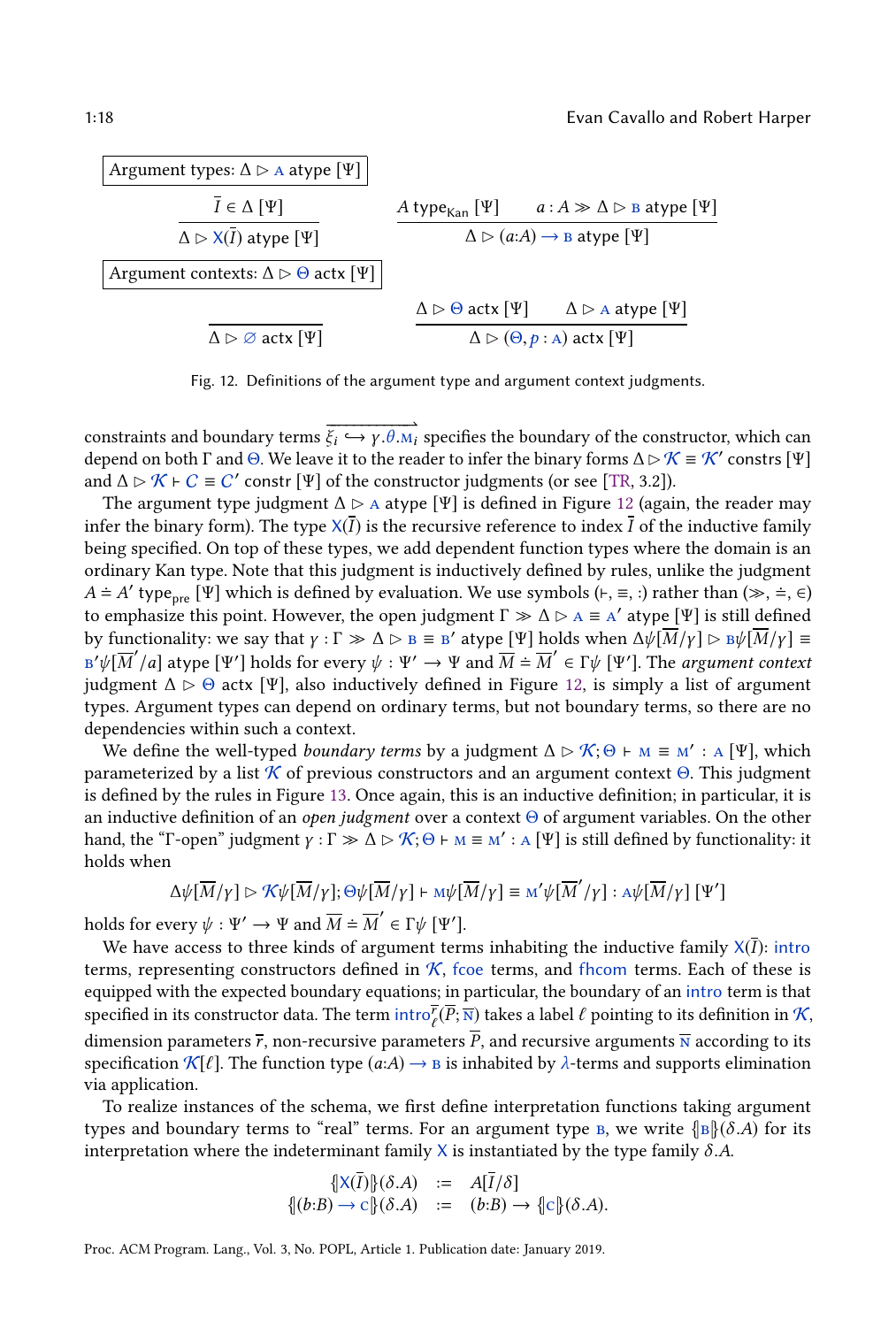<span id="page-18-0"></span>Boundary terms: 
$$
\Delta \triangleright \mathcal{K}
$$
;  $\Theta \vdash M \equiv M' : A \cdot [\Psi]$ 

Variables.

$$
(p : A) \in \Theta
$$
  

$$
\Delta \triangleright \mathcal{K}; \Theta \vdash p \equiv p : A \; [\Psi]
$$

Constructors.

$$
\mathcal{K}[\ell] = (\Gamma; \gamma, \overline{I}; \gamma. \Phi; \overline{x}.\overline{\xi_k} \hookrightarrow \gamma. \varphi. \mathbb{R})
$$
  
\n
$$
\overline{r} \dim [\Psi] \qquad \overline{P} \in \Gamma [\Psi] \qquad \Delta \triangleright \mathcal{K}; \Theta \vdash \overline{\mathbb{N}} : \Phi[\overline{P}/\gamma] [\Psi]
$$
  
\n
$$
\Delta \triangleright \mathcal{K}; \Theta \vdash \text{intro}_{\ell}^{\overline{r}}(\overline{P}; \overline{\mathbb{N}}) : \chi(\overline{I}[\overline{P}/\gamma]) [\Psi]
$$
  
\n
$$
\Delta \triangleright \mathcal{K}; \Theta \vdash \text{intro}_{\ell}^{\overline{r}}(\overline{P}; \overline{\mathbb{N}}) \equiv \mathbb{M}_{k} \langle \overline{r} / \overline{x} \rangle [\overline{P}/\gamma][\overline{\mathbb{N}}/\varphi] : \chi(\overline{I}[\overline{P}/\gamma]) [\Psi \mid \xi_{i}]
$$

Coercion.

$$
\overline{I} \in \Delta [\Psi, z] \qquad \Delta \rhd \mathcal{K}; \Theta \vdash M : X(\overline{I} \langle r/z \rangle) [\Psi]
$$

$$
\Delta \rhd \mathcal{K}; \Theta \vdash \text{fcoe}_{z,\overline{I}}^{r \rightarrow r'}(M) : X(\overline{I} \langle r'/z \rangle) [\Psi]
$$

$$
\Delta \rhd \mathcal{K}; \Theta \vdash \text{fcoe}_{z,\overline{I}}^{r \rightarrow r'}(M) \equiv M : X(\overline{I} \langle r'/z \rangle) [\Psi \mid r = r']
$$

$$
\Delta \triangleright \mathcal{K}; \Theta \vdash M : X(\varnothing) [\Psi]
$$

$$
\Delta \triangleright \mathcal{K}; \Theta \vdash \text{fcoe}_{z, \varnothing}^{r \rightsquigarrow r'}(M) \equiv M : X(\varnothing) [\Psi]
$$

Composition.

$$
\Delta \rhd \mathcal{K}; \Theta \rhd M : X(\overline{I}) [\Psi]
$$
  
\n
$$
(\forall i, j) \Delta \rhd \mathcal{K}; \Theta \rhd N_i \equiv N_j : X(\overline{I}) [\Psi \mid \xi_i, \xi_j] \qquad (\forall i) \Delta \rhd \mathcal{K}; \Theta \rhd N_i \langle r/y \rangle \equiv M : X(\overline{I}) [\Psi \mid \xi_i]
$$
  
\n
$$
\Delta \rhd \mathcal{K}; \Theta \rhd f \text{hcom}_{\overline{I}}^{r \rightarrow r'} (M; \overline{\xi_i \hookrightarrow y . N_i}) : X(\overline{I}) [\Psi]
$$
  
\n
$$
\Delta \rhd \mathcal{K}; \Theta \rhd f \text{hcom}_{\overline{J}}^{r \rightarrow r'} (M; \overline{\xi_i \hookrightarrow y . N_i}) \equiv M : X(\overline{I}) [\Psi \mid r = r']
$$
  
\n
$$
\Delta \rhd \mathcal{K}; \Theta \rhd f \text{hcom}_{\overline{J}}^{r \rightarrow r'} (M; \overline{\xi_i \hookrightarrow y . N_i}) \equiv N_i \langle r'/y \rangle : X(\overline{I}) [\Psi \mid \xi_i]
$$

Functions.

$$
\frac{a:A \gg \Delta \rhd \mathcal{K}; \Theta \vdash \mathbf{N}: \mathbf{B} [\Psi]}{\Delta \rhd \mathcal{K}; \Theta \vdash \lambda a.\mathbf{N}: (a:A) \rightarrow \mathbf{B} [\Psi]} \qquad \frac{\Delta \rhd \mathcal{K}; \Theta \vdash \mathbf{N}: (a:A) \rightarrow \mathbf{B} [\Psi]}{\Delta \rhd \mathcal{K}; \Theta \vdash \mathbf{app} (\mathbf{N}; M): \mathbf{B}[M/a] [\Psi]}
$$
\n
$$
\frac{a:A \gg \Delta \rhd \mathcal{K}; \Theta \vdash \mathbf{N}: \mathbf{B} [\Psi]}{\Delta \rhd \mathcal{K}; \Theta \vdash \mathbf{app} (\lambda a.\mathbf{N}; M) \equiv \mathbf{N}[M/a]: \mathbf{B} [\Psi]}
$$
\n
$$
\Delta \rhd \mathcal{K}; \Theta \vdash \mathbf{M}: (a:A) \rightarrow \mathbf{B} [\Psi]
$$
\n
$$
\Delta \rhd \mathcal{K}; \Theta \vdash \mathbf{M}: (a:A) \rightarrow \mathbf{B} [\Psi]
$$
\n
$$
\Delta \rhd \mathcal{K}; \Theta \vdash \mathbf{M} \equiv \lambda a.(\mathbf{app} (\mathbf{M}; a)) : (a:A) \rightarrow \mathbf{B} [\Psi]
$$

Fig. 13. Definition of the boundary term typing judgment. We omit structural rules and congruence rules.

Similarly, we write  $(\theta \cdot M)^{\mathcal{K}}(\overline{N})$  for the interpretation of an open argument term  $\theta$ .*m* in constructors  $\mathcal{K}$  with terms  $\overline{N}$  substituted for the variables  $\Theta$  $\overline{\mathcal{K}}$  with terms  $\overline{N}$  substituted for the variables  $\Theta$ .

$$
\varphi \cdot (\theta \cdot \partial [j])^{\mathcal{K}}(\overline{N}) := \overline{N}[j]
$$
  

$$
\varphi \cdot (\theta \cdot \overline{N})^{\mathcal{K}}(\overline{P}; \overline{N})^{\mathcal{K}}(\overline{N}) := \text{intro}_{\mathcal{K}, \ell}^{\overline{r}}(\overline{P}; (\theta \cdot \overline{N})^{\mathcal{K}}(\overline{N}))
$$
  

$$
\vdots
$$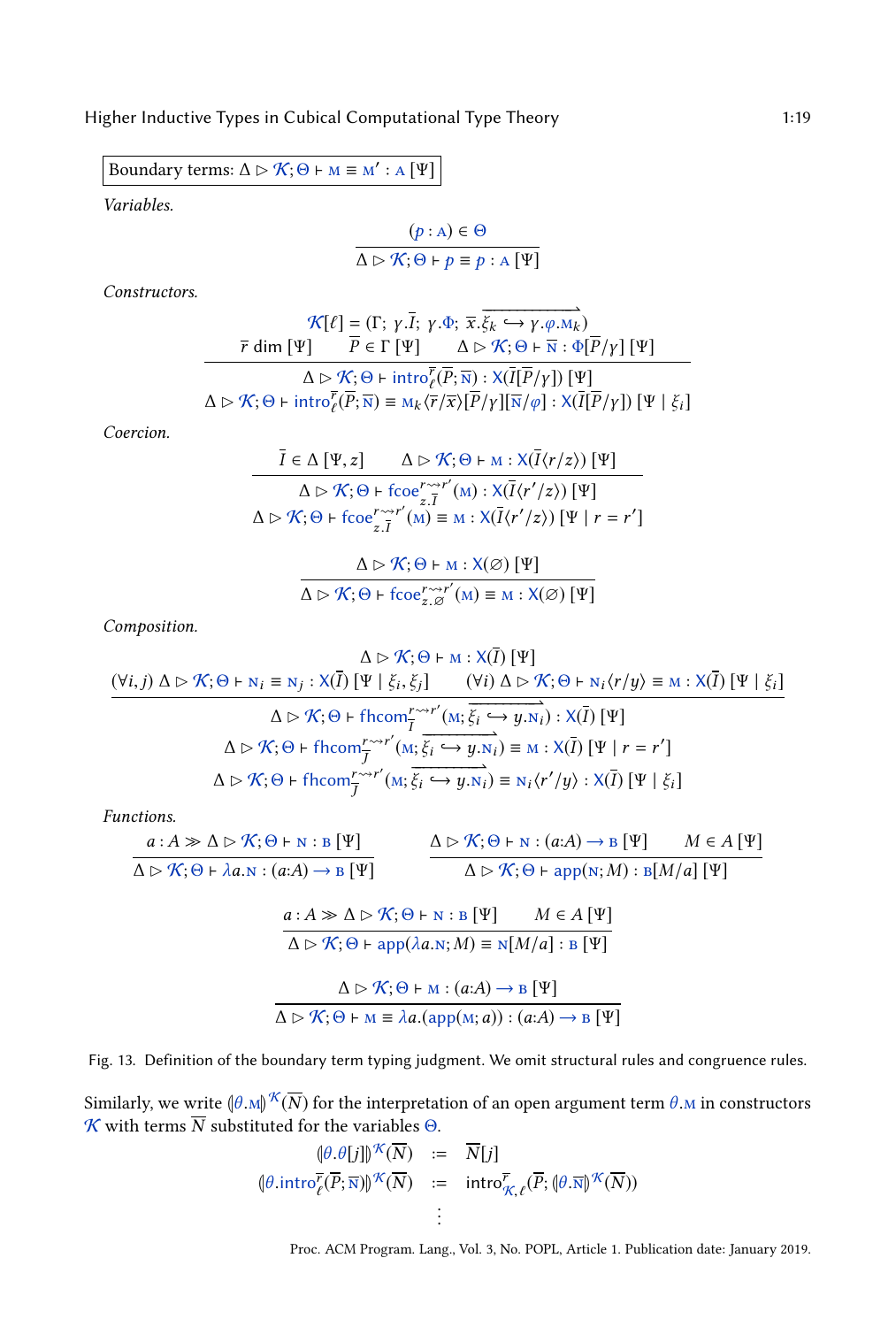#### <span id="page-19-0"></span>1:20 Evan Cavallo and Robert Harper

$$
\frac{\mathcal{K}[\ell] = (\Gamma; \gamma, \overline{I}; \gamma, \Theta; \overline{x}, \overline{\xi_k \hookrightarrow \gamma, \theta, \mathbf{M}_k}) \qquad (\forall k) \not\models \xi_k \langle \overline{r}/\overline{x} \rangle}{\text{intro}_{\mathcal{K}, \ell}^{\overline{r}}(\overline{P}; \overline{N}) \text{ val}}
$$

$$
\frac{\mathcal{K}[\ell] = (\Gamma; \gamma, \overline{I}; \gamma, \Theta; \overline{x}, \overline{\xi_k \hookrightarrow \gamma, \theta, \mathbf{M}_k}) \qquad \models \xi_k \langle \overline{r}/\overline{x} \rangle \qquad (\forall l < k) \not\models \xi_l \langle \overline{r}/\overline{x} \rangle}{\overline{x} \qquad \overline{x} \qquad \overline{x} \qquad \overline{x} \qquad \overline{x} \qquad \overline{x} \qquad \overline{x} \qquad \overline{x} \qquad \overline{x} \qquad \overline{x} \qquad \overline{x} \qquad \overline{x} \qquad \overline{x} \qquad \overline{x} \qquad \overline{x} \qquad \overline{x} \qquad \overline{x} \qquad \overline{x} \qquad \overline{x} \qquad \overline{x} \qquad \overline{x} \qquad \overline{x} \qquad \overline{x} \qquad \overline{x} \qquad \overline{x} \qquad \overline{x} \qquad \overline{x} \qquad \overline{x} \qquad \overline{x} \qquad \overline{x} \qquad \overline{x} \qquad \overline{x} \qquad \overline{x} \qquad \overline{x} \qquad \overline{x} \qquad \overline{x} \qquad \overline{x} \qquad \overline{x} \qquad \overline{x} \qquad \overline{x} \qquad \overline{x} \qquad \overline{x} \qquad \overline{x} \qquad \overline{x} \qquad \overline{x} \qquad \overline{x} \qquad \overline{x} \qquad \overline{x} \qquad \overline{x} \qquad \overline{x} \qquad \overline{x} \qquad \overline{x} \qquad \overline{x} \qquad \overline{x} \qquad \overline{x} \qquad \overline{x} \qquad \overline{x} \qquad \overline{x} \qquad \overline{x} \qquad \overline{x} \qquad \overline{x} \qquad \overline{x} \qquad \overline{x} \qquad \overline{x} \qquad \overline
$$

$$
\mathrm{intro}_{K,\ell}^{\overline{r}}(\overline{P};\overline{N}) \longmapsto (\hspace{-0.5mm} \bigoplus_{\lambda \in \Lambda_k} \langle \overline{r} / \overline{x} \rangle \left[ \overline{P} / \gamma \right] \hspace{-0.5mm} \big) \mathcal{K}(\overline{N})
$$

Fig. 14. Operational semantics of intro.

<span id="page-19-1"></span>
$$
mcoe_{z.(\gamma:\Gamma,\,a:A)}^{r\rightsquigarrow r'}(\varnothing) := \varnothing
$$
  

$$
mcoe_{z.(\gamma:\Gamma,\,a:A)}^{r\rightsquigarrow r'}((\overline{M},M)) := (mcoe_{z.\Gamma}^{r\rightsquigarrow r'}(\overline{M}), coe_{z.A[mcoe_{z.\Gamma}^{r\rightsquigarrow z}(\overline{M})/Y]}^{r\rightsquigarrow r'}(M))
$$

Fig. 15. Definition of mcoe.

We leave it to the reader to infer the remaining clauses (or see [\[TR,](#page-26-9) 4.8]); we simply replace each boundary term with its corresponding ordinary term operator. In the intro clause, we add the constructor list K as an annotation, which is necessary for the operational semantics. In the fhcom  $\tau$ I clause, we drop the index annotation, which is only included as a convenience for deriving the elimination rule.

With this definition in hand, we can give the operational semantics of intro terms, shown in Figure [14.](#page-19-0) When a boundary constraint holds, an intro steps to the interpretation of the corresponding boundary term applied to its arguments. Otherwise, it is a value.

Given a specification  $\Delta \triangleright \mathcal{K}$  constrs [Ψ] for a cubical inductive type, we can construct the  $\Delta$ -indexed Ψ-PER  $\llbracket \text{ind}_{\Delta}(\mathcal{K};-) \rrbracket$  as the least-fixed point of the operator on  $\Delta$ -indexed Ψ-relations taking  $\alpha$  to the indexed relation picking out the intro $\chi$ , *l* values for  $\ell \in \mathcal{K}$ , fcoe values, and fhcom values built on elements of TM( $\alpha$ ) [\[TR,](#page-26-9) 4.11]. The fact that this operator is monotone (and therefore has a least fixed-point) relies on the fact that all argument types a represent strictly positive type operators.

Following the pattern of Section [3.1,](#page-9-1) we can then show that  $\text{TM}(\llbracket \text{ind}_{\Delta}(\mathcal{K}; -)\rrbracket)$  (applying Tm pointwise to the indexed PER) is closed under intro $\chi$ , fcoe, and fhcom terms [\[TR,](#page-26-9) 4.13-16].

#### 4.2 Kan Operations

The definition of the Kan operations for the general case is essentially the sum of the techniques introduced in Section [3.](#page-9-0) Homogeneous composition is implemented by way of fhcom, while coercion is managed by fcoe and tcoe. The latter now takes the form tcoe  $\sum_{z=(\Lambda)}^{\Lambda_{\text{c}}\times r}$  $\sum_{z \in (\Delta, \mathcal{K})}^{r \rightarrow r'}$ , transporting along lines in the indexing type and constructor data. To give the typing rule for tcoe, we introduce a multi-coercion meta-operation for coercing between contexts, defined in Figure [15:](#page-19-1) if  $M \in \Gamma \langle r/z \rangle$  [Ψ], then  $mcoe^{r \sim r'}_{z,\Gamma}(\overline{M}) \in \Gamma \langle r'/z \rangle$  [Ψ]. The general form of tcoe will satisfy the following typing rule  $\begin{bmatrix} TR. \ \ \ 66.3 \end{bmatrix}^{\sim}$ 

$$
P \in ind_{\Delta\langle r/z\rangle}(\mathcal{K}\langle r/z\rangle; \overline{I}) [\Psi]
$$
  
tcoe<sub>z.(\Delta,\mathcal{K})</sub> $(P) \in ind_{\Delta\langle r'/z\rangle}(\mathcal{K}\langle r'/z\rangle; mcoe_{z.\Delta}^{r\rightarrow r'}(\overline{I})) [\Psi]$ 

 $\text{Cone}_{z.(\Delta,\mathcal{K})}(I) \in \text{Ind}_{\Delta(r'/z)}(\Delta,V \setminus I)$ ,  $\text{Ind}_{z.\Delta}(\cdot I)$  [1]<br>We follow the same pattern as in Section [3.3](#page-13-0) to define the behavior of tcoe on fhcom and fcoe terms; the remaining task is to define tcoe on intro terms. For this, we divide into two cases: intro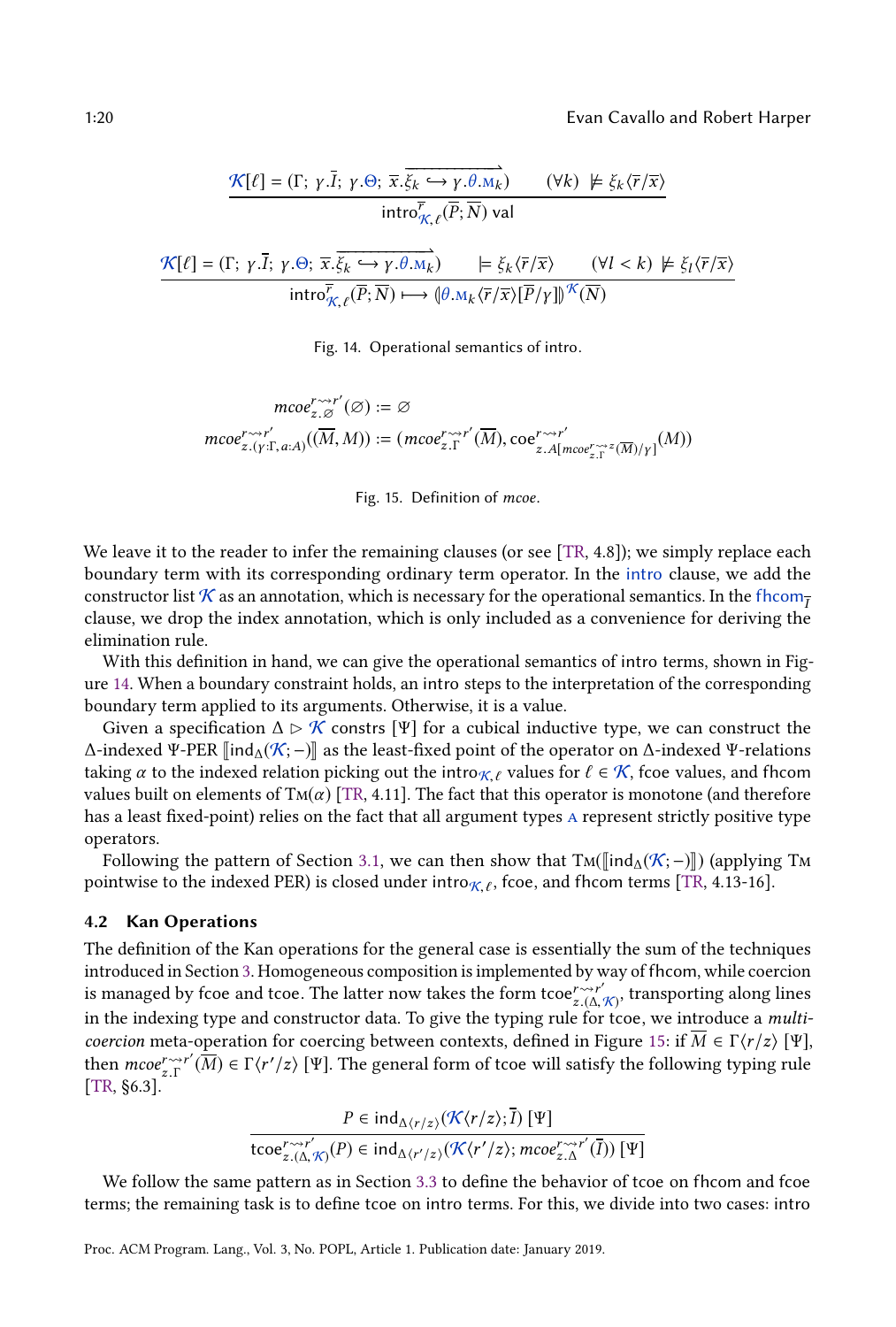terms with and without boundaries. Recall that, in Definition [4.1,](#page-16-2) we required the list of boundary constraints for a constructor to be either empty or valid. We can effectively treat constructors in the former group as zero-dimensional constructors. For the latter group, we will need a "boundaryfixing" composite as in Section [3.2.](#page-11-0)

There is one additional complication in the general case, which arises from indexing but does not occur in the particularly simple case of the identity type. Much as we need a boundary-fixing fhcom when a constructor's boundary terms do not commute with coercion, we need an "index-fixing" fcoe when a constructor's index function ( $\gamma \bar{I}$  above) does not commute with coercion.

Suppose we want to apply tcoe $r^{\sim r'}$  $\overline{z}$ .( $\Delta \overline{\chi}$ ) to a term intro $\overline{K}$ ,  $\overline{\chi}$  ( $\overline{P}$ ;  $\overline{N}$ ), where the associated constructor data is  $\mathcal{K}[\ell] = (\Gamma; \gamma, \bar{I}; \gamma, \Theta; \bar{x}, \bar{\xi}_k \leftrightarrow \gamma, \theta, m_k)$ . Such a term lives in  $\text{ind}_{\Delta(r/z)}(\mathcal{K}\langle r/z; \bar{I}\langle r/z \rangle[\bar{P}/\gamma])$ ,<br>its index being determined by  $\bar{I}$  and the non-requestive perspectors  $\bar{P}$ . If we simply its index being determined by  $\gamma \bar{I}$  and the non-recursive parameters  $\bar{P}$ . If we simply coerce the arguments of the constructor and reapply intro $\chi_{\langle r'/z \rangle,\ell}$ , we will obtain a term of type

$$
ind_{\Delta\langle r'/z\rangle}(\mathcal{K}\langle r'/z\rangle;\overline{I}\langle r'/z\rangle[mcoe_{z.\Gamma}^{r\rightarrow r'}(\overline{P})/y]).
$$

However, our target typing rule for tcoe demands that we produce a term of type

$$
ind_{\Delta\langle r'/z\rangle}(\mathcal{K}\langle r'/z\rangle; \mathit{mcoe}_{z,\Delta}^{r\rightarrow r'}(\overline{I}\langle r/z\rangle[\overline{P}/\gamma])).
$$

Once again, we need to commute a coercion past the application of a function, and once again we can solve this by constructing an interpolating path:

$$
\overline{I}\langle r'/z\rangle[\mathit{mcoe}^{r \rightarrow r'}_{z,\Gamma}(\overline{P})/\gamma] \xrightarrow{mcoe^{y \rightarrow r'}_{z,\Delta}(\overline{I}\langle y/z\rangle[\mathit{mcoe}^{r \rightarrow y}_{z,\Delta}(\overline{P})/\gamma])} \mathit{mcoe}^{r \rightarrow r'}_{z,\Delta}(\overline{I}\langle r/z\rangle[\overline{P}/\gamma])
$$
\n
$$
r' \xrightarrow{y} r'
$$

We can use an fcoe along this path to move the reconstructed intro term into the correct index. This is the only adjustment needed for the case of a constructor without boundary, which is covered by the rule marked (U) in Figure [16.](#page-21-0) For the case with boundary, we combine the boundary-fixing fhcom and index-fixing fcoe into a single fcom, which is defined from fcoe and fhcom as com is defined from coe and hcom:

$$
\operatorname{fcom}^{r\leadsto r'}_{y.\overline{I}}(M;\overline{\xi_i \hookrightarrow y.N_i}) := \operatorname{fcom}^{r\leadsto r'}_{\overline{I}(r'/y)}(\operatorname{fcoe}^{r\leadsto r'}_{y.\overline{I}}(M);\overline{\xi_i \hookrightarrow y.\operatorname{fcoe}^{y\leadsto r'}_{y.\overline{I}}(N_i)}).
$$

This case is covered by the rule marked (B) in Figure [16.](#page-21-0) While these rules are notationally heavy, the idea is the same as in Section [3.2:](#page-11-0) coerce the arguments, then use the free Kan structure to adjust the index and boundary of the result.

# 4.3 Elimination

The general case brings no surprises for the eliminator; however, we will need to set up some machinery to state the operational semantics and typing rule. First, we define a grammar of elimination lists for specifying clauses.

$$
\mathcal{E} ::= \bullet | [\mathcal{E}, \ell : \overline{x}. \gamma. \eta. \rho. R] \text{ (where } |\eta| = |\rho|)
$$

In each clause R, we have access to dimension parameters  $\bar{x}$ , non-recursive arguments  $\gamma$ , recursive arguments  $\eta$ , and results  $\rho$  (with  $|\rho| = |\eta|$ ) of recursive calls on the variables in  $\eta$ . Once we define the eliminator list typing judgment  $\Delta \triangleright \mathcal{E} : \mathcal{K} \to \delta.h.D$  [Ψ], the typing rule for the eliminator will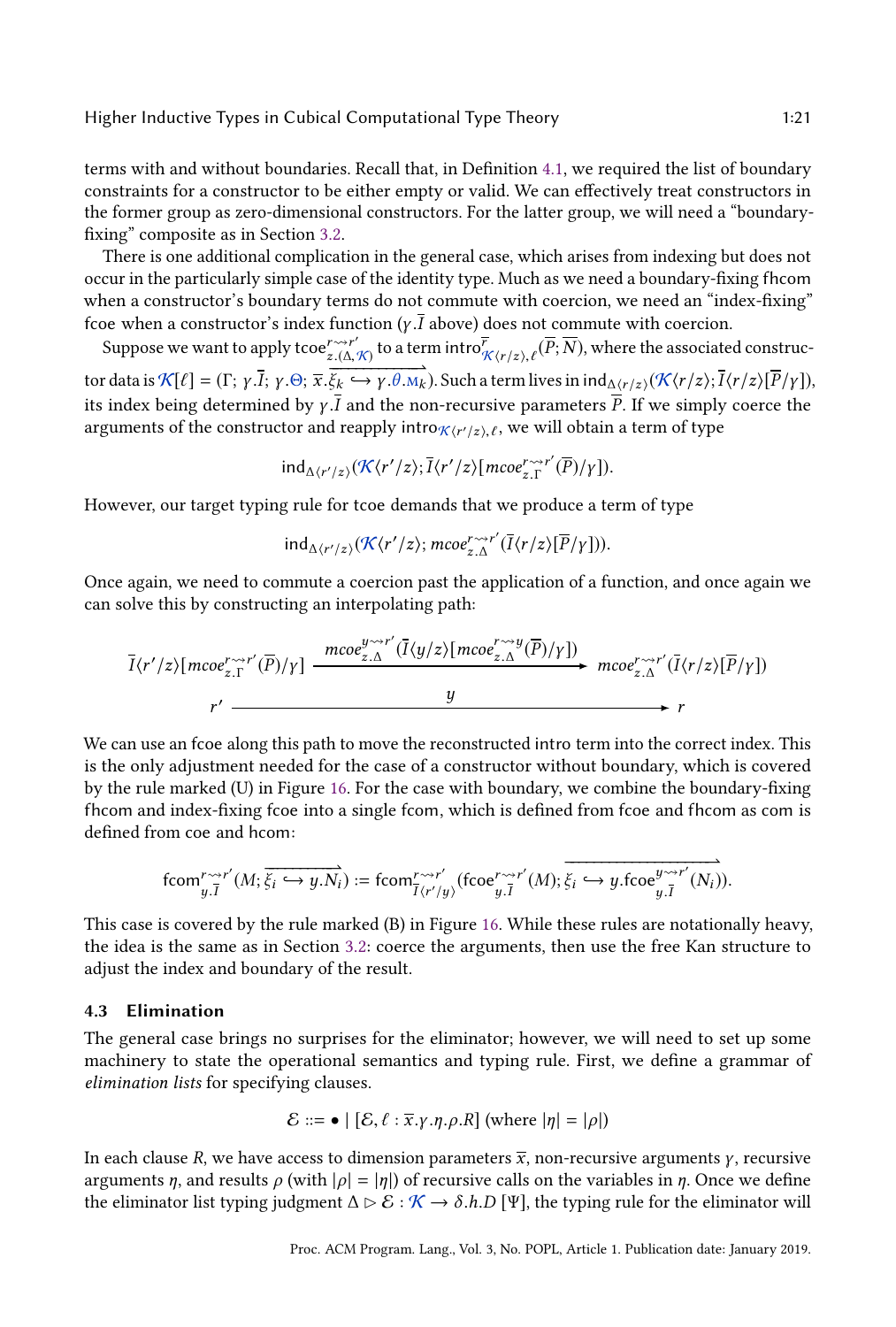<span id="page-21-0"></span>Free heterogeneous composition

$$
\frac{\text{fcom}_{z.\overline{i}}^{\gamma\rightarrow r'}(M;\overline{\xi_i} \hookrightarrow y.N_i) \longmapsto \text{fhcom}^{r\rightarrow r'}(\text{fco}^{r\rightarrow r'}(M);\overline{\xi_i} \hookrightarrow y.\text{fco}^{y\rightarrow r'}(N_i))}{\text{Total space coercion}}
$$
\n
$$
\frac{\mathcal{R}[\ell] = (\Gamma; \gamma.\overline{i}; \gamma.\Theta; \overline{x}.\emptyset) \qquad \Theta = \overline{p_j : \mathbb{B}_j}}{\overline{P}^z := mco \ell_{z.\overline{i}}^{\gamma\rightarrow r'}(\overline{P}) \qquad (\forall j) N_j^z := co \ell_{z.\overline{i}}^{\gamma\rightarrow r} \text{ for } \overline{\ell} \text{ is the } \overline{\ell} \text{ is the } \overline{\ell} \text{ is the } \overline{\ell} \text{ is the } \overline{\ell} \text{ is the } \overline{\ell} \text{ is the } \overline{\ell} \text{ is the } \overline{\ell} \text{ is the } \overline{\ell} \text{ is the } \overline{\ell} \text{ is the } \overline{\ell} \text{ is the } \overline{\ell} \text{ is the } \overline{\ell} \text{ is the } \overline{\ell} \text{ is the } \overline{\ell} \text{ is the } \overline{\ell} \text{ is the } \overline{\ell} \text{ is the } \overline{\ell} \text{ is the } \overline{\ell} \text{ is the } \overline{\ell} \text{ is the } \overline{\ell} \text{ is the } \overline{\ell} \text{ is the } \overline{\ell} \text{ is the } \overline{\ell} \text{ is the } \overline{\ell} \text{ is the } \overline{\ell} \text{ is the } \overline{\ell} \text{ is the } \overline{\ell} \text{ is the } \overline{\ell} \text{ is the } \overline{\ell} \text{ is the } \overline{\ell} \text{ is the } \overline{\ell} \text{ is the } \overline{\ell} \text{ is the } \overline{\ell} \text{ is the } \overline{\ell} \text{ is the } \overline{\ell} \text{ is the } \overline{\ell} \text{ is the } \overline{\ell} \text{ is the } \overline{\ell} \text{ is the } \overline{\ell} \text{ is the } \overline{\ell} \text{ is the } \overline{\ell} \text{ is the } \overline{\ell} \text{ is the } \overline{\ell} \text
$$



have the following form [\[TR,](#page-26-9) §6.4.2].

$$
\frac{\Delta \rhd \mathcal{K} \text{ constrs } [\Psi]}{I \in \Delta [\Psi]} \qquad \delta : \Delta, h : \text{ind}_{\Delta}(\mathcal{K}; \delta) \gg D \text{ type}_{\text{Kan}} [\Psi]
$$
\n
$$
\frac{\overline{I} \in \Delta [\Psi]}{M \in \text{ind}_{\Delta}(\mathcal{K}; \overline{I}) [\Psi]} \qquad \Delta \rhd \mathcal{E} : \mathcal{K} \to \delta.h.D [\Psi]
$$
\n
$$
\text{elim}_{\delta.h.D. \overline{I}}(M; \mathcal{E}) \in D[\overline{I}/\delta][M/h] [\Psi]
$$

The eliminator expresses that the family ind $\Delta(\mathcal{K};-)$  is initial (in a suitable sense) among type families D which are elsewed for the constructors named in  $\mathcal{K}$  Given a close for each constructor families  $D$  which are algebras for the constructors named in  $K$ . Given a clause for each constructor, here specified by  $\mathcal E$ , the eliminator takes any term M in index  $\overline{I}$  of the inductive type to an element in index  $\overline{I}$  of D.

To execute recursive calls on terms of compound argument type, we introduce an action of argument types on maps out of the inductive family.

$$
act_{\chi(\overline{I})}(\delta.h.R; N) := R[\overline{I}/\delta][N/h]
$$

$$
act_{(b:B)\to c}(\delta.h.R; N) := \lambda b. act_c(\delta.h.R; \text{app}(N, b))
$$

If  $\delta$  :  $\Delta$ , h : ind<sub>∆</sub>(K;  $\delta$ )  $\gg$  R  $\in$  D [Ψ] is a map from the inductive family into a target family D and M is a term in  $\{A\}(\delta \cdot \text{ind}_{\Delta}(\mathcal{K};\delta))$ , then  $act_{\Delta}(\delta \cdot h.R; N)$  is the result of applying  $\delta \cdot h.R$  in N at the leaves and recombining according to the shape of A. To express the type of  $act_A(\delta.h.R; N)$ , we introduce the dependent instantiation of argument types.

$$
\begin{array}{rcl}\n\{\langle \chi(\overline{I})\rangle\}_{\text{d}}(\delta.h.D;N) & := & D[\overline{I}/\delta][N/h] \\
\{(b:B) \to c\}_{\text{d}}(\delta.h.D;N) & := & (b:B) \to \{\subset\}_{\text{d}}(\delta.h.D; \text{app}(N, b)).\n\end{array}
$$

We can then derive a typing rule for *act* [\[TR,](#page-26-9) 6.28].

$$
\delta: \Delta, h: \text{ind}_{\Delta}(\mathcal{K}; \delta) \gg R \in D \text{ } [\Psi]
$$

$$
b: {\mathcal{A}_{\delta}(k, \text{ind}_{\Delta}(\mathcal{K}; \delta)) \gg \text{act}_{\mathcal{A}}(\delta.h.R; b) \in {\mathcal{A}_{\delta}(k, h.D; b) \text{ } [\Psi]}
$$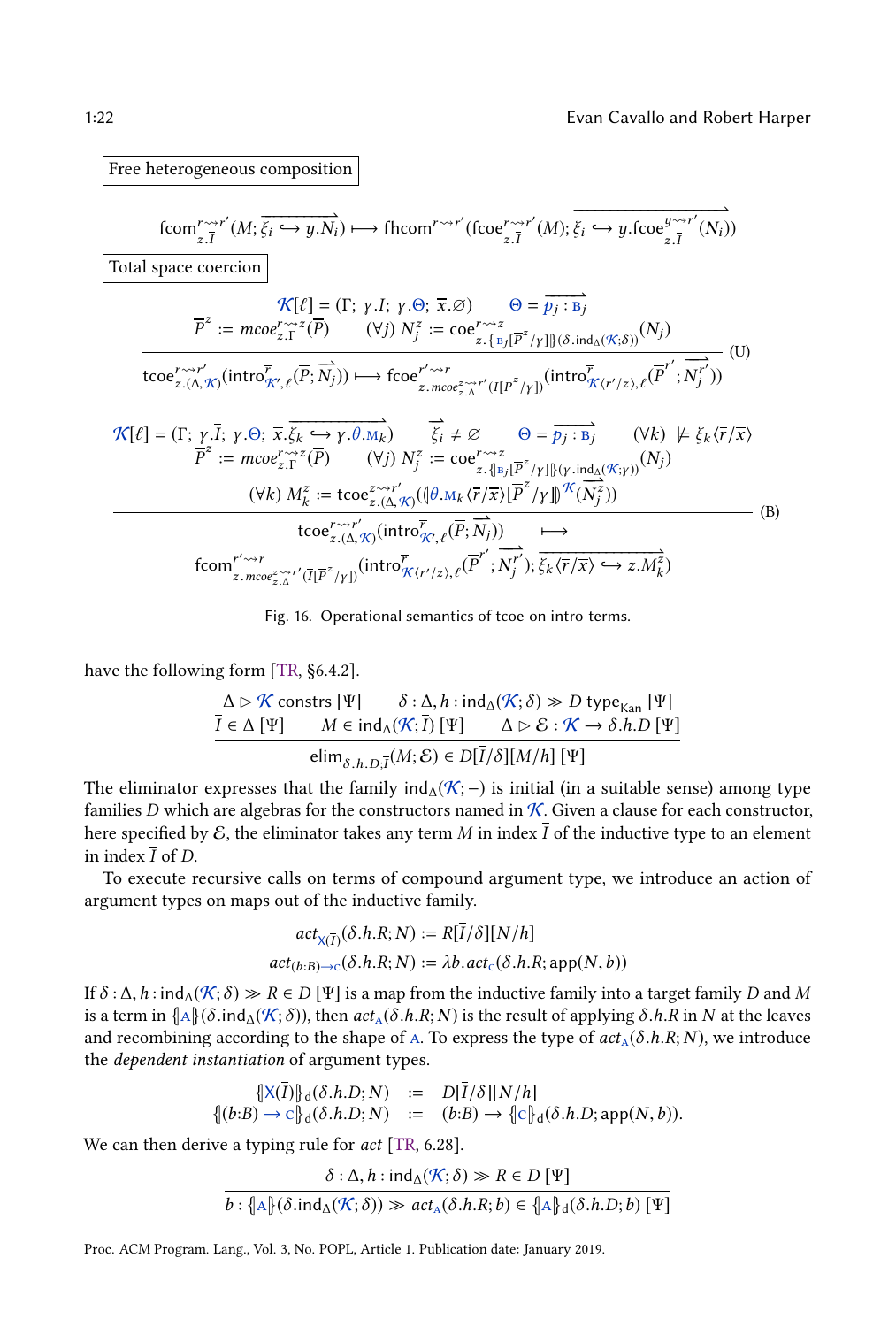With *act* in hand, we can state the operational semantics rule for elim on intro values.

$$
\frac{\mathcal{K}[\ell]=(\Gamma;\gamma.\overline{J};\gamma.\Theta;\overline{x}.\overline{\xi_k\hookrightarrow \gamma.\theta.\mathbf{n}_k})\qquad \mathcal{E}[\ell]=\overline{x}.\gamma.\eta.\rho.R\qquad \Theta=\overline{p_j:\mathbf{B}_j}\qquad (\forall k)\not=\xi_k\langle\overline{r}/\overline{x}\rangle}{\text{elim}_{\delta.h.D.\overline{J}}(\text{intro}_{\mathcal{K},\ell}^{\overline{r}}(\overline{P};\overline{N_j});\mathcal{E})\longmapsto R\langle\overline{r}/\overline{x}\rangle[\overline{P}/\gamma][\overline{N}_j/\eta][\overline{act}_{\mathbf{B}_j[\overline{P}/\gamma]}(\delta.h.\text{elim}_{\delta.h.D.\delta}(h;\mathcal{E});N_j)/\rho]}
$$

For each recursive argument  $N_j$  to the intro value with corresponding argument type  $B_j$ , we apply the action of  $B_j$  on the eliminator to  $N_j$ . The results are then supplied to the appropriate clause of the action of  $\mathbf{B}_j$  on the eliminator to  $N_j$ . The results are then supplied to the appropriate clause of  $\mathcal{E}$ . The operational semantics for elimination from and fhom terms matches that of the identity type E. The operational semantics for elim on fcoe and fhcom terms matches that of the identity type case in Section [3.3:](#page-13-0) fcoes are taken to coes in the target family and fhcoms are taken to coms.

When we have a constructor with boundary, the elimination typing rule should require that the boundary of that constructor's case lines up with the cases for the constructor's boundary. To express this requirement, we need to compute the result of calling elim on a term  $\theta$ .*m* in terms of the results of calling elim on the variables in  $\theta$ . Given a boundary term  $\theta$ .*m*, terms *N*, and terms  $\overline{S}$  standing for the results of calling elim on  $\overline{N}$ , we define the *dependent term instantiation*  $(\theta.\text{M})^{\mathcal{K},\mathcal{E}}_{\delta.h.D}(\overline{N};\overline{S})$  which combines the outputs  $\overline{S}$  to produce the result of calling elim on  $(\theta.\text{M})^{\mathcal{K}}(\overline{N})$ .

$$
\begin{array}{rcl}\n(\theta.\theta[j]) \int_{\delta.h.D}^{\mathcal{K},\mathcal{E}} (\overline{N};\overline{S}) & := & \overline{S}[j] \\
(\theta.\text{intro}_{\ell}^{\overline{r}}(\overline{P};\overline{N})) \int_{\delta.h.D}^{\mathcal{K},\mathcal{E}} (\overline{N};\overline{S}) & := & R\langle \overline{r}/\overline{x} \rangle [\overline{P}/\gamma][(\theta.\overline{N})^{\mathcal{K}}(\overline{N})/\eta][(\theta.\overline{N}) \int_{\delta.h.D}^{\mathcal{K},\mathcal{E}} (\overline{N};\overline{S})/\rho] \\
& \text{where } \mathcal{E}[\ell] = \overline{x}, \gamma.\eta.\rho.R \\
(\theta.\text{face}_{z.\overline{I}}^{\gamma\rightarrow r'}(M)) \int_{\delta.h.D}^{\mathcal{K},\mathcal{E}} (\overline{N};\overline{S}) & := & \text{co}_{z.D[\overline{I}/\delta][F^z/h]}^{\mathcal{K}\rightarrow r'\rightarrow r''} (M; \overline{\xi_i \rightarrow N_i})^{\mathcal{K}}(\overline{N}) \\
(\theta.\text{face}_{z.\overline{I}}^{\gamma\rightarrow r'}(M)) \int_{\delta.h.D}^{\mathcal{K},\mathcal{E}} (\overline{N};\overline{S}) & := & \text{co}_{z.D[\overline{I}/\delta][F^z/h]}^{\mathcal{K}\rightarrow r''} ((\theta.M) \int_{\delta.h.D}^{\mathcal{K},\mathcal{E}} (\overline{N};\overline{S})) \\
(\theta.\text{ap}(N;M)) \int_{\delta.h.D}^{\mathcal{K},\mathcal{E}} (\overline{N};\overline{S}) & := & \text{ap}( (\theta.N) \int_{\delta.h.D}^{\mathcal{K},\mathcal{E}} (\overline{N};\overline{S}), M) \\
& \vdots\n\end{array}
$$

(We have elided the notationally crowded fhcom clause; see [\[TR,](#page-26-9) 6.24].) The clauses for intro, fhcom, and fcoe match the operational semantics rules for elim, while the clause for  $\lambda$  matches the definition of act. We can show that this definition satisfies the following typing rule [\[TR,](#page-26-9) 6.27].

$$
\frac{\Delta \rhd \mathcal{K}; \Theta \vdash \mathrm{M}: \mathrm{A}[\Psi]}{\{\theta \ldots \mathbb{N}\}_{\delta.h.D}} \frac{\overline{N} \in \{\Theta \}(\delta.\mathrm{ind}_{\Delta}(\mathcal{K};\delta)) [\Psi]}{\{\theta \ldots \mathbb{N}\}_{\delta.h.D}} \frac{\overline{S} \in \{\Theta \}_d(\delta.h.D; \overline{N}) [\Psi]}{\{\theta \ldots \mathbb{N}\}_{\delta.h.D}} \frac{\mathbb{N}\times \mathrm{M}}{\{\theta \ldots \mathbb{N}\}_{\delta.h.D}} \frac{\mathbb{N}\times \mathrm{M}}{\{\theta \ldots \mathbb{N}\}_{\delta.h.D}} \frac{\mathbb{N}\times \mathrm{M}}{\{\theta \ldots \mathbb{N}\}_{\delta.h.D}} \frac{\mathbb{N}\times \mathrm{M}}{\{\theta \ldots \mathbb{N}\}_{\delta.h.D}} \frac{\mathbb{N}\times \mathrm{M}}{\{\theta \ldots \mathbb{N}\}_{\delta.h.D}} \frac{\mathbb{N}\times \mathrm{M}}{\{\theta \ldots \mathbb{N}\}_{\delta.h.D}} \frac{\mathbb{N}\times \mathrm{M}}{\{\theta \ldots \mathbb{N}\}_{\delta.h.D}} \frac{\mathbb{N}\times \mathrm{M}}{\{\theta \ldots \mathbb{N}\}_{\delta.h.D}} \frac{\mathbb{N}\times \mathrm{M}}{\{\theta \ldots \mathbb{N}\}_{\delta.h.D}} \frac{\mathbb{N}\times \mathrm{M}}{\{\theta \ldots \mathbb{N}\}_{\delta.h.D}} \frac{\mathbb{N}\times \mathrm{M}}{\{\theta \ldots \mathbb{N}\}_{\delta.h.D}} \frac{\mathbb{N}\times \mathrm{M}}{\{\theta \ldots \mathbb{N}\}_{\delta.h.D}} \frac{\mathbb{N}\times \mathrm{M}}{\{\theta \ldots \mathbb{N}\}_{\delta.h.D}} \frac{\mathbb{N}\times \mathrm{M}}{\{\theta \ldots \mathbb{N}\}_{\delta.h.D}} \frac{\mathbb{N}\times \mathrm{M}}{\{\theta \ldots \mathbb{N}\}_{\delta.h.D}} \frac{\mathbb{N}\times \mathrm{M}}{\{\theta \ldots \mathbb{N}\}_{\delta.h.D}} \frac{\mathbb{N}\times \mathrm{M}}{\{\theta \ldots \mathbb{N}\}_{\delta.h.D}} \frac{\mathbb{N}\times \mathrm{M}}{\{\theta \ldots \mathbb{N}\}_{\delta.h.D}} \frac{\mathbb{N}\times \mathrm{M}}{\{\theta \ldots \mathbb{N}\}_{\delta.h.D}}
$$

Note that the type of  $\overline{S}$  matches the type of  $act_{\Theta}(\delta.h$ .elim<sub> $\delta,h,D;\delta(h;\mathcal{E});\overline{N})$ , while the type of the</sub> instantiation matches the type of  $act_A(\delta.h.$ elim $_{\delta.h.D,\delta}(h;\mathcal{E});(\theta.M)^{\mathcal{K}}(\overline{N}))$ .<br>We can now define the typing judgment  $\Lambda \subset \mathcal{E} : \mathcal{K} \longrightarrow \delta h.D$  [W] for

We can now define the typing judgment  $\Delta \triangleright \mathcal{E} : \mathcal{K} \to \delta.h.D$  [Ψ] for elimination lists. Like constructor lists, these are built up inductively, so we first define a judgment  $\Delta \triangleright \mathcal{E} : \mathcal{K} \to \delta.h.D$  [Ψ] characterizing elimination lists defined on a prefix of a given  $K$ . The definition is given in Figure [17.](#page-23-2) Here, dependent type instantiation is used to express the types of recursive calls  $\rho$  on the recursive arguments η, while the dependent term instantiation combines these recursive calls to produce the result  $(\theta.M_k)_{\delta.h.}^{\mathcal{K},\delta}$ <br>Finally we de  $\frac{\mathcal{K}, \mathcal{E}}{\mathcal{S}.h.D}(\eta; \rho)$  of calling elim on  $(\theta.\text{M})^{\mathcal{K}}(\eta)$ .<br>A define  $\Lambda \rhd \mathcal{K} : \mathcal{E} \to \delta h.D$  [Ψ] to bo

Finally, we define  $\Delta \triangleright \mathcal{K} : \mathcal{E} \to \delta.h.D$  [Ψ] to hold when  $\Delta \triangleright \mathcal{K} : \mathcal{E} \to \delta.h.D$  [Ψ] holds and  $|\mathcal{E}| = |\mathcal{K}|.$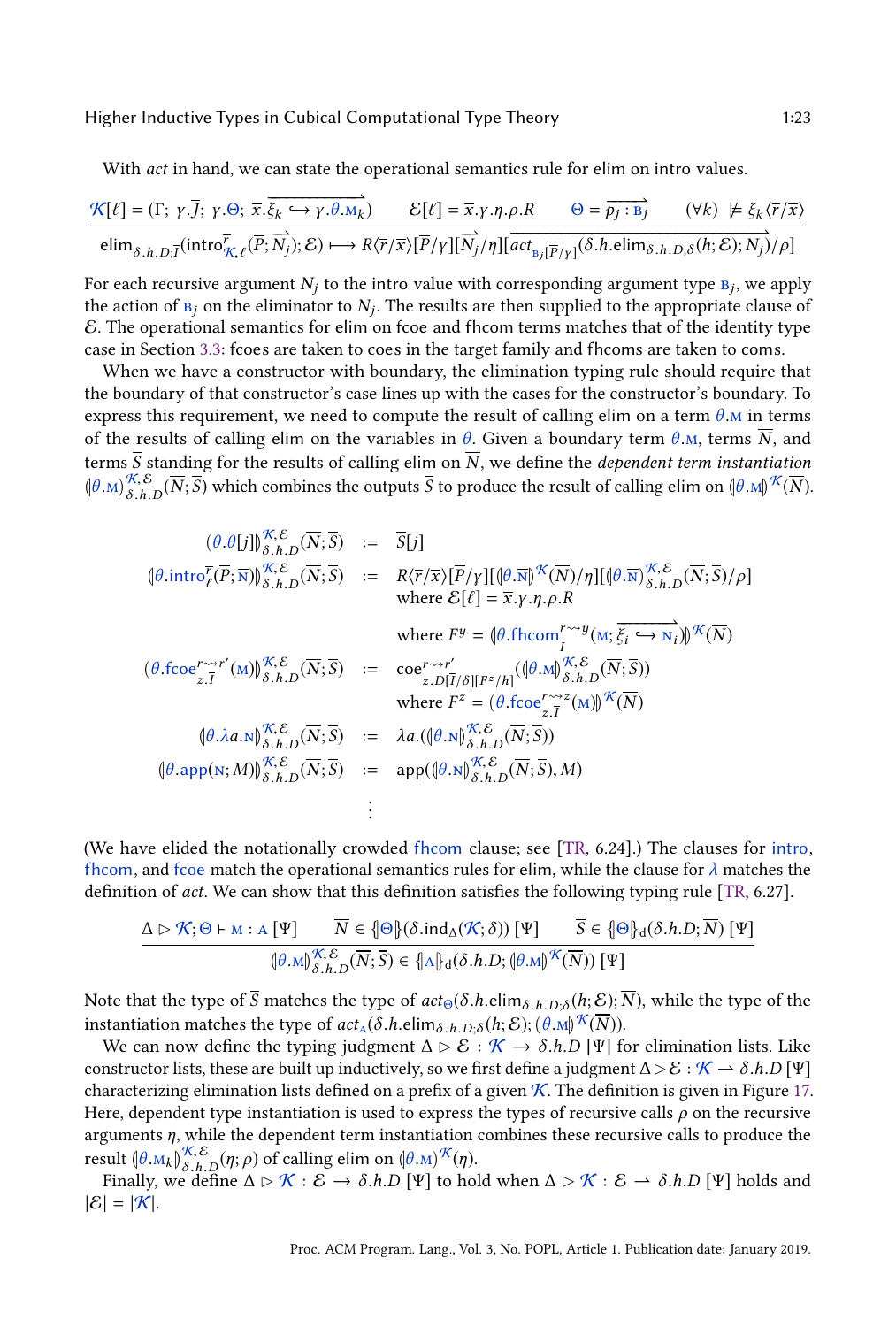<span id="page-23-2"></span>Partial elimination lists:  $\Delta \triangleright \mathcal{E} : \mathcal{K} \to \delta.h.D$  [Ψ]

 $\overline{\wedge \triangleright \bullet \equiv \bullet : \mathcal{K} \rightarrow \delta.h.D \, [\Psi]}$ 

$$
\Delta \triangleright \mathcal{E} : \mathcal{K} \to \delta.h.D \, [\Psi] \qquad \mathcal{K}[\ell] = (\Gamma; \gamma, \overline{I}; \gamma, \Theta; \overline{x}, \overline{\xi_k} \hookrightarrow \gamma, \theta, \mathbf{M}_k) \nht_{\mathcal{K}}(\ell) = |\mathcal{E}| \qquad H_{\ell} := (\gamma : \Gamma, \eta : \{\Theta\}[(\text{ind}_{\Delta}(\mathcal{K}; \overline{I})), \rho : \{\Theta\}_d(\delta.h.D; \eta)) \nH_{\ell} \gg R \in D[\text{intro}_{\mathcal{K}, \ell}^{\overline{\chi}}(\gamma; \eta) / h] \, [\Psi, \overline{x}] \n(\forall k) H_{\ell} \gg R \doteq [\theta. M_k]_{\delta.h.D}^{\mathcal{K}, \mathcal{E}}(\eta; \rho) \in D[\text{intro}_{\mathcal{K}, \ell}^{\overline{\chi}}(\gamma; \eta) / h] \, [\Psi, \overline{x} \mid \xi_k] \n\Delta \triangleright [\mathcal{E}, \ell : \overline{x}. \gamma. \eta. \rho. R] : \mathcal{K} \to \delta.h.D \, [\Psi]
$$

Fig. 17. Typing rules for partial elimination lists. We write ht<sub>K</sub>( $\ell$ ) for the index at which  $\ell$  appears in K.

#### <span id="page-23-1"></span>4.4 Canonicity

We obtain the usual canonicity guarantee in the general case: any  $M \in \text{ind}_{\Delta}(\mathcal{K}; \overline{I})$  [Ψ] evaluates either to a constructor, an fcoe value, or an fhcom value. As with the examples, this is an immediate consequence of the definition of  $\text{TM}(\text{find}_{\Delta}(\mathcal{K};\overline{I})\|)$ . When  $\Psi$  is empty, the validity restriction on tubes allows us to exclude the case of an fhcom value or a constructor with boundary. For general indexed types, this is the best we can do. If, however,  $\Delta$  is also empty, then we can exclude fcoe values, as we have defined fcoe to always reduce in this case. For non-indexed cubical inductive types, we thus have that any zero-dimensional element evaluates to a constructor without boundary.

#### <span id="page-23-0"></span>5 RELATED WORK

Higher inductive types were first conceived by participants at the 2011 Oberwolfach workshop on homotopical interpretations of ITT. While an informal description of a general class was given in the HoTT Book [\[Univalent Foundations Program](#page-26-7) [2013,](#page-26-7) §6.13], the first rigorous presentation of a large syntactic class was Sojakova's W-quotients [\[Sojakova](#page-26-11) [2015\]](#page-26-11), a generalization of W-types which added a path constructor. Sojakova showed that these types are *homotopy-initial algebras*, building on work on universal characterizations of ordinary inductive types in HoTT by [Awodey](#page-26-12) [et al.](#page-26-12) [\[2012\]](#page-26-12). More recently, [Basold et al.](#page-26-13) [\[2017\]](#page-26-13), [Dybjer and Moeneclaey](#page-26-14) [\[2017\]](#page-26-14), and [Kaposi and](#page-26-15) [Kovács](#page-26-15) [\[2018\]](#page-26-15) have given schemata for higher inductive types which resemble ours, being described by a grammar or type theory of argument types and terms. The first accommodates 1-dimensional constructors, the second 2-constructors, and the third n-constructors as well as higher indexed and inductive-inductive types. Other work has focused on encoding complex HITs in terms of simpler ones [\[Kraus](#page-26-16) [2016;](#page-26-16) [Rijke](#page-26-17) [2017;](#page-26-17) [van Doorn](#page-26-18) [2016\]](#page-26-18), but this is not possible for all HITs of interest [\[Lumsdaine and Shulman](#page-26-19) [2017,](#page-26-19) §9].

In comparison with this work, we benefit substantially from the cubical setting. First, we are able to handle n-constructors uniformly. While Kaposi and Kovács do account for n-dimensional constructors, elimination principles become increasingly complex with higher dimensionality. This seems to be an unavoidable issue in HoTT: there,  $\beta$ -rules for path constructors only hold up to identity (see [\[Univalent Foundations Program](#page-26-7) [2013,](#page-26-7) §6.2]), which means that stating eliminators requires more and more path algebra as constructors refer to each other. Second, and more importantly, we are able to give an operational semantics with a strong canonicity theorem.

There are three main strands of cubical type theory: the substructural model (BCH) developed by [Bezem et al.](#page-26-20) [\[2013\]](#page-26-20), the cartesian type theory developed by [Angiuli et al.](#page-25-5) [\[2017a,](#page-25-5)[b,](#page-25-1) [2018\]](#page-25-2) and the De Morgan type theory (CCHM) developed by [Cohen et al.](#page-26-5) [\[2015\]](#page-26-5). These differ in the language of dimension terms: BCH treats dimension variables linearly, while CCHM adds connection and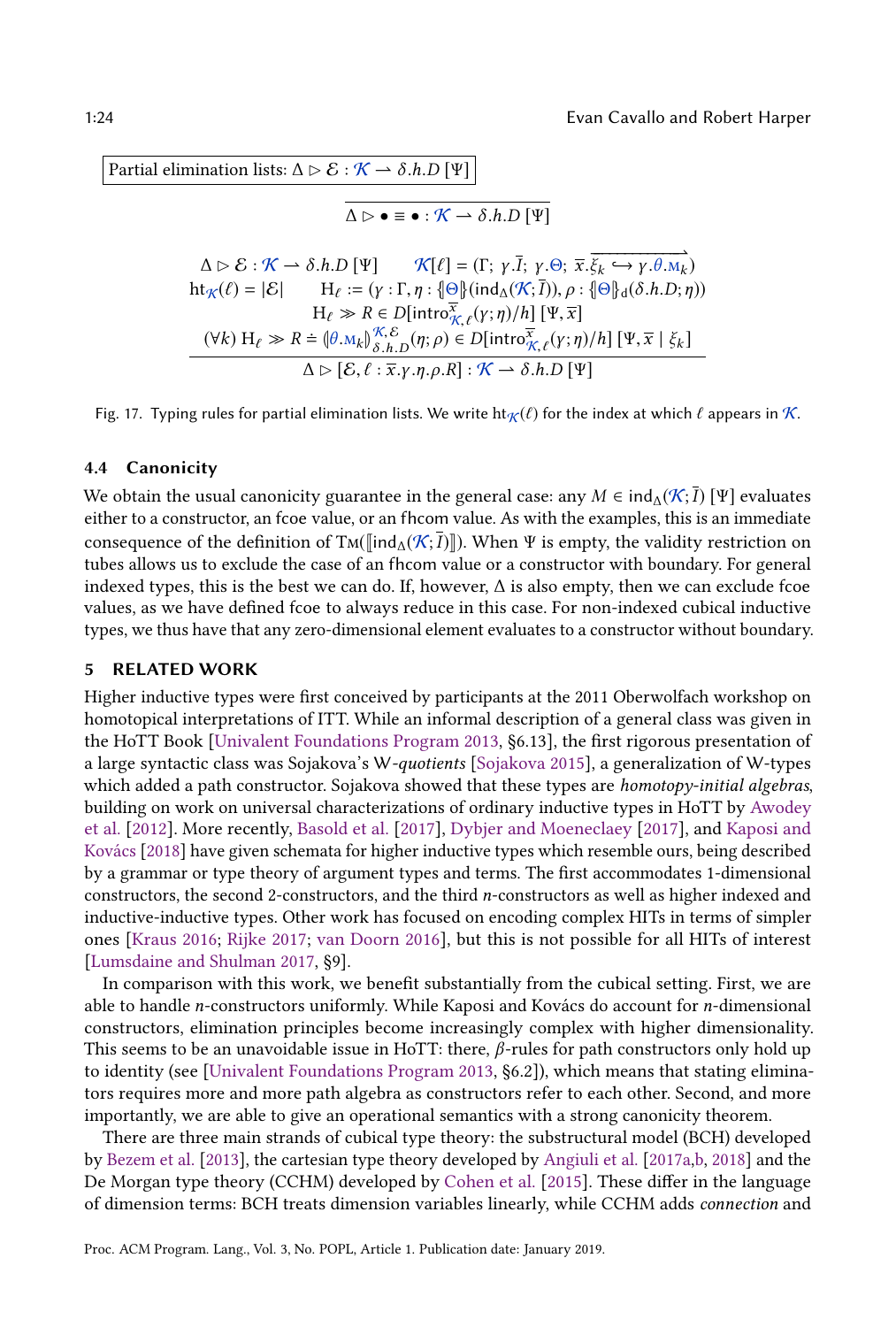reversal operations on dimension terms. These variations also lead to different formulations of the Kan conditions. The linear dimension variables of BCH seem to create issues with proving elimination rules for higher inductive types. The other two theories, on the other hand, were each presented with examples of what we call CITs. Coquand et al. have expanded on their initial offering with further examples (such as pushouts and two approaches to the torus), sketched a schema, and proven consistency of these with a semantics in cubical sets [\[Coquand et al.](#page-26-21) [2018\]](#page-26-21). Our definitions of the values (including the use of fhcom), operational semantics, and rules for a non-indexed HIT specialize (roughly speaking) to the definitions given for these examples. The introduction of fcoe for the indexed case, however, is conceptually novel.

On the semantic side, [Lumsdaine and Shulman](#page-26-19) [\[2017\]](#page-26-19) define a class of HITs in certain simplicial model categories which includes our examples but has no obvious syntactic equivalent. Due to size issues with fibrant replacement, their parameterized HITs do not live in the same universe as their parameters. In our setting, the role of replacement is played by fhcom and fcoe; our more fine-grained control seems to let us to sidestep the issue. For related reasons, they are not able to include compositions in boundary terms, whereas we can give access to fhcom and fcoe (but not tcoe). It is not clear to us whether our techniques can be adapted to their setting.

With regard to indexed inductive types, interest has mainly focused on the subproblem of adding identity types to cubical type theory. As described in Section [3.3,](#page-13-0) the native Path type in existing univalent cubical type theories appears not to support the J eliminator with its computation rule. The original work on resolving the issue is due to [Swan](#page-26-22) [\[2014\]](#page-26-22), who obtains an identity type in a category equivalent to the BCH model. Swan's original construction of Id is similar to ours, being defined as a restricted fibrant replacement, but it is not obvious how to adapt the construction to structural cubical type theories. Swan has now generalized the construction to a class of algebraic model structures using a cofibration-trivial fibration factorization [\[Swan](#page-26-23) [2018a\]](#page-26-23). Type-theoretically, this route may be viewed as defining

# $\text{Id}_A(M, N) := (p:\text{Path}_A(M, N)) \times \text{Cyl}(A, (a, b:A) \times \text{Path}_A(a, b), a.\langle a, a, \lambda^{\mathbb{I}} \_a), \langle M, N, p \rangle),$

where Cyl is the *mapping cylinder* indexed inductive type defined by [Lumsdaine](#page-26-24) [\[2011,](#page-26-24) §2]. This is theoretically convenient: Cyl comes directly from the algebraic model structure, so one may make use of existing techniques for constructing such structures. However, it is unnecessarily indirect in this setting, where Cyl is no simpler to define than Id. Drawing inspiration from Swan, the CCHM theory defines identities as paths with labelled degeneracies that make it possible to distinguish reflexive paths: elements of  $\text{Id}_A(M, N)$  (in our notation) are pairs  $(P, \Xi)$  where  $P \in \text{Path}_A(M, N)$ and  $\Xi$  is a constraint context on which P is constant. The reflexive path is then  $(\lambda^{\mathbb{I}}_-, M, 0 = 0)$ . We helieve that this construction could be transferred to a slight variation<sup>1</sup> of the type theory presented believe that this construction could be transferred to a slight variation<sup>[1](#page-24-0)</sup> of the type theory presented here; it is presently unclear whether one is preferable over the other in terms of efficiency. Finally, Swan has confirmed that Path either fails to be an identity type, or cannot be constructively proven to be an identity type, in a range of models of univalent type theory [\[Swan](#page-26-25) [2018b\]](#page-26-25).

We conjecture that our indexed CITs can be implemented from the non-indexed fragment in the presence of an identity type, extending the encoding described by [Altenkirch and Morris](#page-25-6) [\[2009,](#page-25-6) §6]. This encoding works by defining a non-indexed version of the indexed type where each constructor carries an additional argument expressing a self-reported index. An element of the indexed type then consists of (1) an element of the non-indexed type, and (2) a proof that its self-reported indices match those prescribed by the specification, the latter condition being formulated with Id.

<span id="page-24-0"></span><sup>1</sup>The hcom-Kan condition must be modified to require that equality of hcom terms ignores false faces of the tube; for example, hcom $0^{\infty}$ 1 $(M; \overline{\xi_i} \rightarrow y, P)$  must be equal to hcom<sup>0</sup> $^{\infty}$ <sup>1</sup> $(M; \overline{\xi_i} \rightarrow y, P)$ . This is an unproblematic charge on the equal to the equal to hcom<sup>0</sup> $^{\infty}$ <sup>1</sup> $(M; \overline{\xi_i} \rightarrow y, P)$ . This is an unproblematic change, and is orthogonal to the main differences between the CCHM and cartesian theories.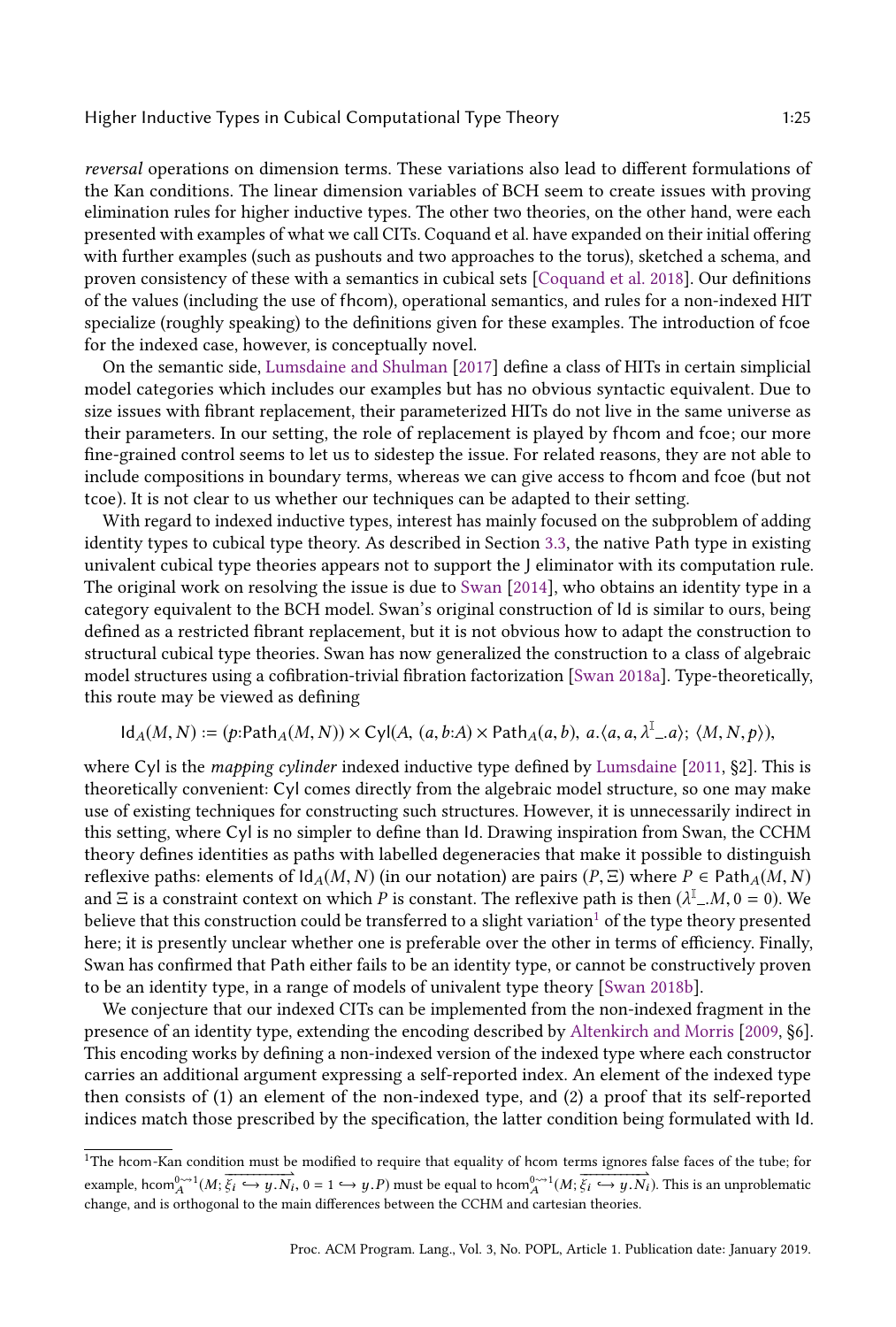However, we expect this encoding to be computationally inefficient. A second approach would be to restrict our schema to constructors whose output indices (but not necessarily argument indices) are uniform. Such instances, which are also sometimes called parameterized inductive types, can be implemented without fcoe values. With an identity type, one can then encode indexed CITs by adding an equation on the output index (expressed with Id) as an extra argument to each constructor. (For either encoding, using Path rather than Id results in an eliminator without exact computation rules for constructors.) We conjecture that this encoding, using our definition of Id, would be comparable in efficiency and general appearance to our direct approach; intuitively, the result is that index adjustments are stored in constructors rather than in separate fcoe wrappers. One advantage of such an encoding is that it can also be used with the CCHM definition of identity type, should that version be preferable. However, we believe that there is a conceptual advantage in treating Id as an instance of a general phenomenon, rather than as a special primitive.

# <span id="page-25-3"></span>6 CONCLUSION

We have defined a schema for indexed cubical inductive types, defined the operational semantics of types so described, and shown that the computation system gives rise to a type theory which satisfies the expected introduction and elimination rules. We have analyzed the canonicity properties we can achieve for cubical inductive types, showing that in the non-indexed case we can ensure that all zero-dimensional values of an inductive type are constructors.

Our goal has been to design a schema which suffices to define the commonly-used examples of higher inductive types while remaing relatively simple. A number of incremental extensions appear to be possible. For example, it would be natural to allow dimension terms as indices to indexed inductive types. The language of argument types could also be extended. For instance, including Path types—which would require argument type dependency on boundary terms—would permit a direct definition of the 0-truncation without relying on the circle. Independently of the types, the language of boundary terms could also be extended. In particular, one could add the ability to define boundary terms by recursion on elements of previously defined CITs, which would be necessary to define the HIT described in [\[Lumsdaine and Shulman](#page-26-19) [2017,](#page-26-19) §9]. On a grander scale, one could follow Kaposi and Kovács and extend our schema to encompass the larger class of inductive-inductive (or inductive-recursive) types.

The non-indexed fragment of our schema has been implemented in two experimental proof assistants: RedPRL, a Nuprl-style proof refinement logic, and **redtt**, a high-level tactic language on top of a core type theory checked using normalization by evaluation [\[The RedPRL Development](#page-26-26) [Team](#page-26-26) [2018a](#page-26-26)[,b\]](#page-26-27).

#### **REFERENCES**

- <span id="page-25-0"></span>Stuart F. Allen, Mark Bickford, Robert L. Constable, Richard Eaton, Christoph Kreitz, Lori Lorigo, and E. Moran. 2006. Innovations in computational type theory using Nuprl. J. Applied Logic 4, 4 (2006), 428–469.
- <span id="page-25-6"></span>Thorsten Altenkirch and Peter Morris. 2009. Indexed Containers. In Proceedings of the 24th Annual IEEE Symposium on Logic in Computer Science, LICS 2009, 11-14 August 2009, Los Angeles, CA, USA. 277–285.
- <span id="page-25-5"></span>Carlo Angiuli, Guillaume Brunerie, Thierry Coquand, Kuen-Bang Hou (Favonia), Robert Harper, and Daniel R. Licata. 2017a. Cartesian Cubical Type Theory. (Dec. 2017). [https://github.com/dlicata335/cart-cube.](https://github.com/dlicata335/cart-cube)
- <span id="page-25-1"></span>Carlo Angiuli, Robert Harper, and Todd Wilson. 2017b. Computational higher-dimensional type theory. In Proceedings of the 44th ACM SIGPLAN Symposium on Principles of Programming Languages, POPL 2017, Paris, France, January 18-20, 2017. 680–693.
- <span id="page-25-4"></span>Carlo Angiuli, Kuen-Bang Hou (Favonia), and Robert Harper. 2017c. Computational higher type theory III: Univalent universes and exact equality. (Dec. 2017). [arXiv:1712.01800.](https://arxiv.org/abs/1712.01800)
- <span id="page-25-2"></span>Carlo Angiuli, Kuen-Bang Hou (Favonia), and Robert Harper. 2018. Cartesian Cubical Computational Type Theory: Constructive Reasoning with Paths and Equalities. In 27th EACSL Annual Conference on Computer Science Logic, CSL 2018, September 4-7, 2018, Birmingham, United Kingdom.